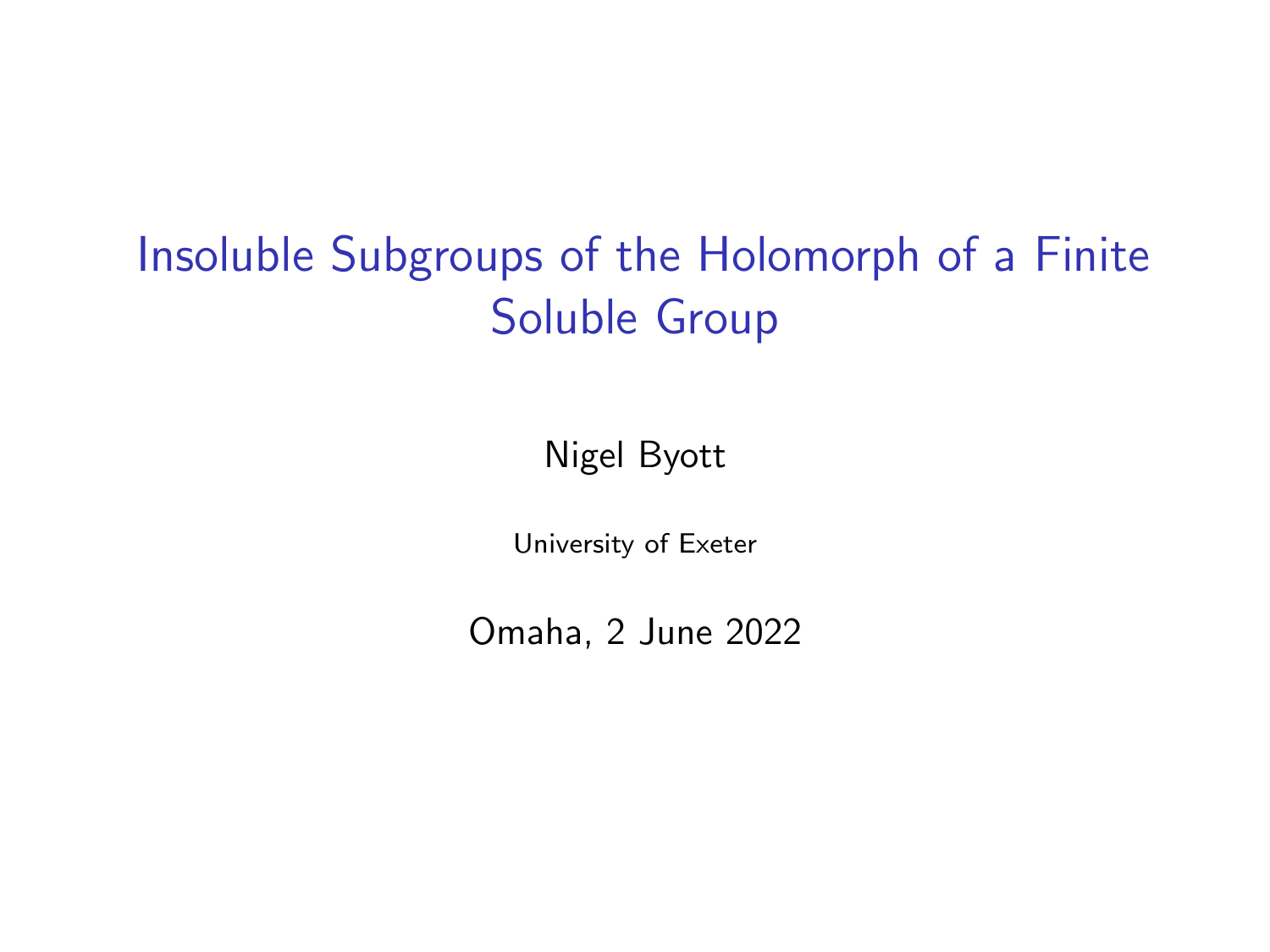### **Outline**

- §1: The question
- §2: Some things we know
- §3: The main result and some reductions
- §4 Sketch of proof (in 5 steps)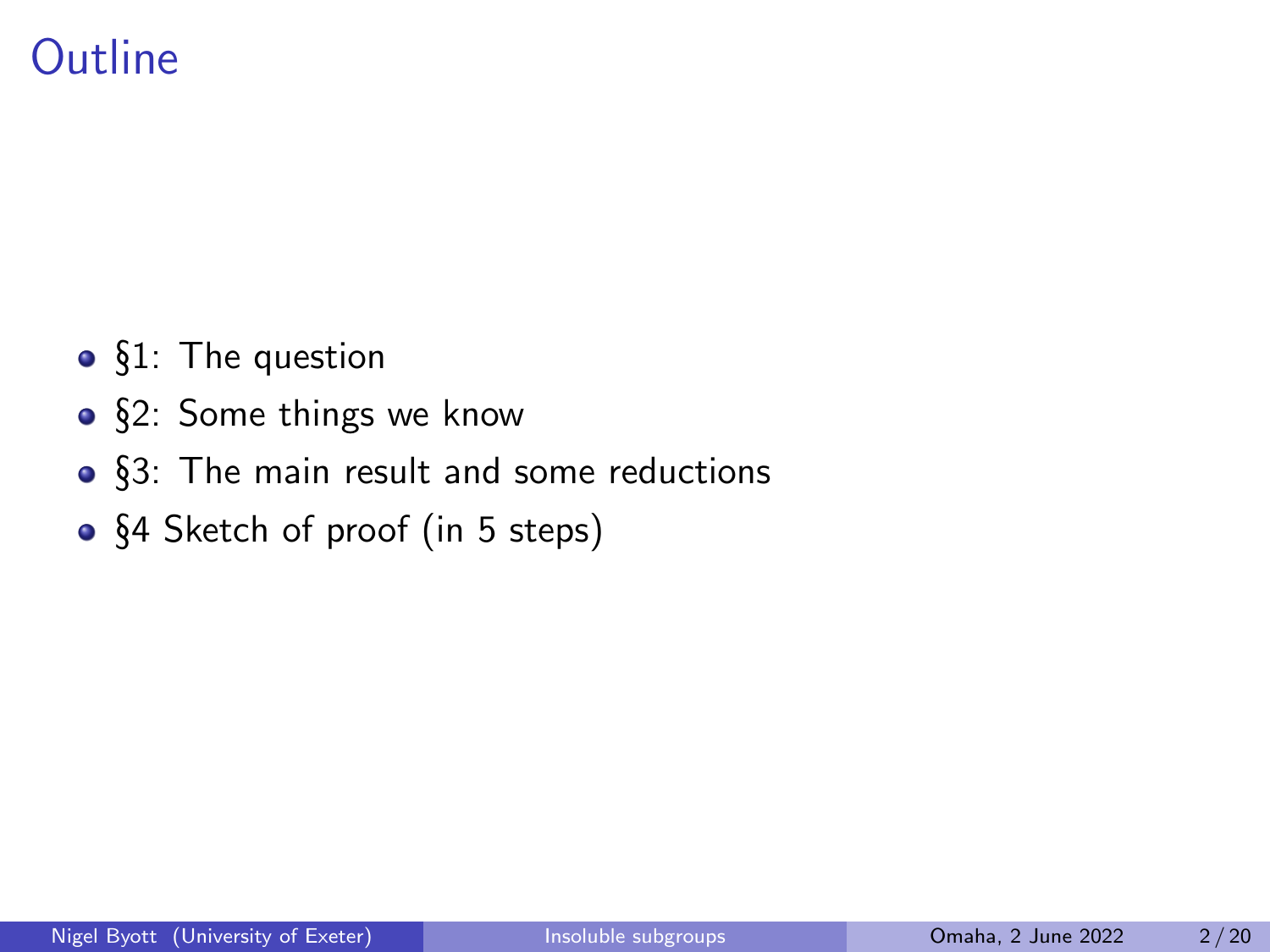#### Question: Can the holomorph of a finite soluble group N contain an insoluble regular subgroup?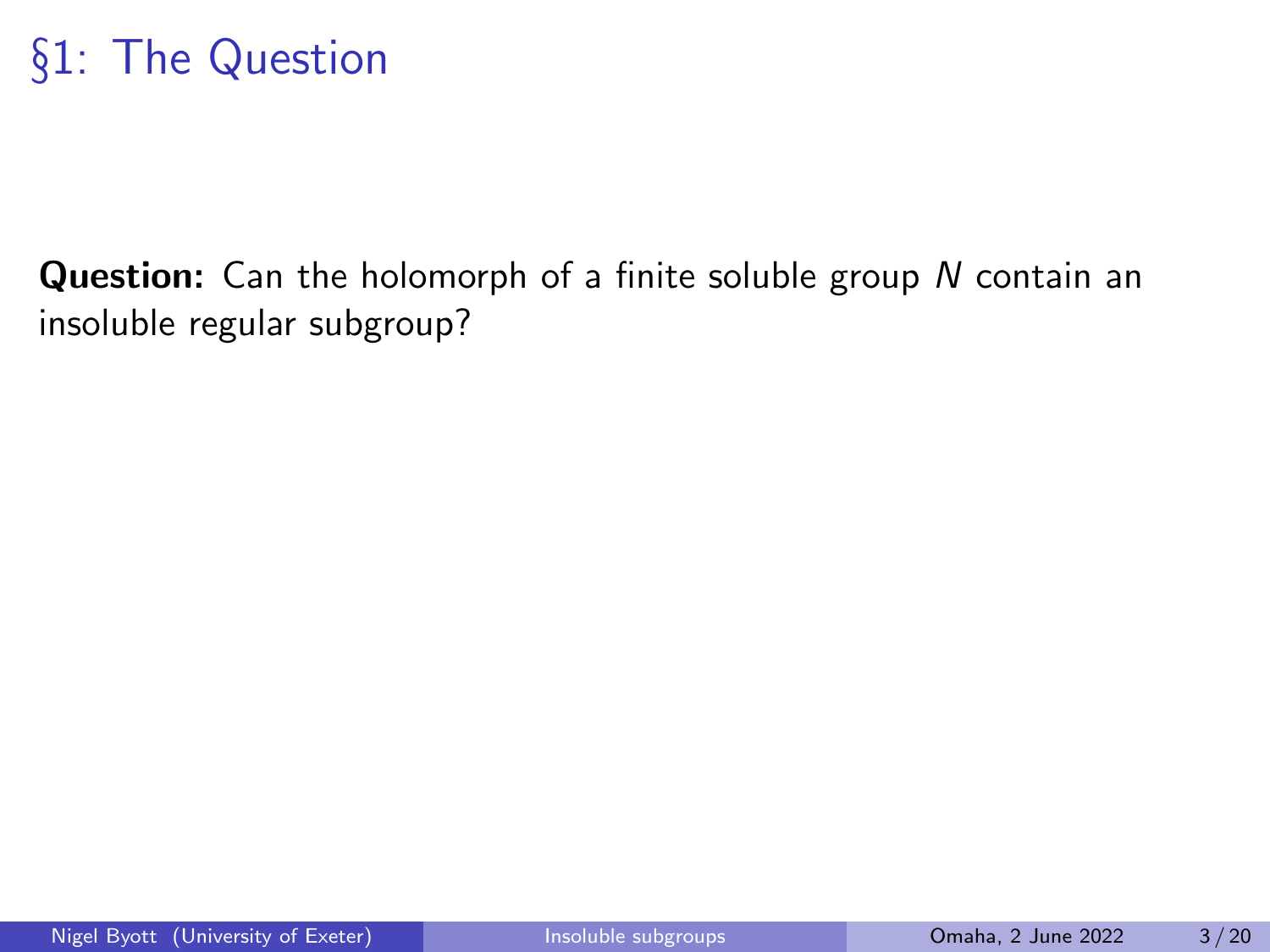**Question:** Can the holomorph of a finite soluble group N contain an insoluble regular subgroup?

#### equivalently:

Can a finite Galois extension with insoluble Galois group G admit a Hopf-Galois structure of soluble type?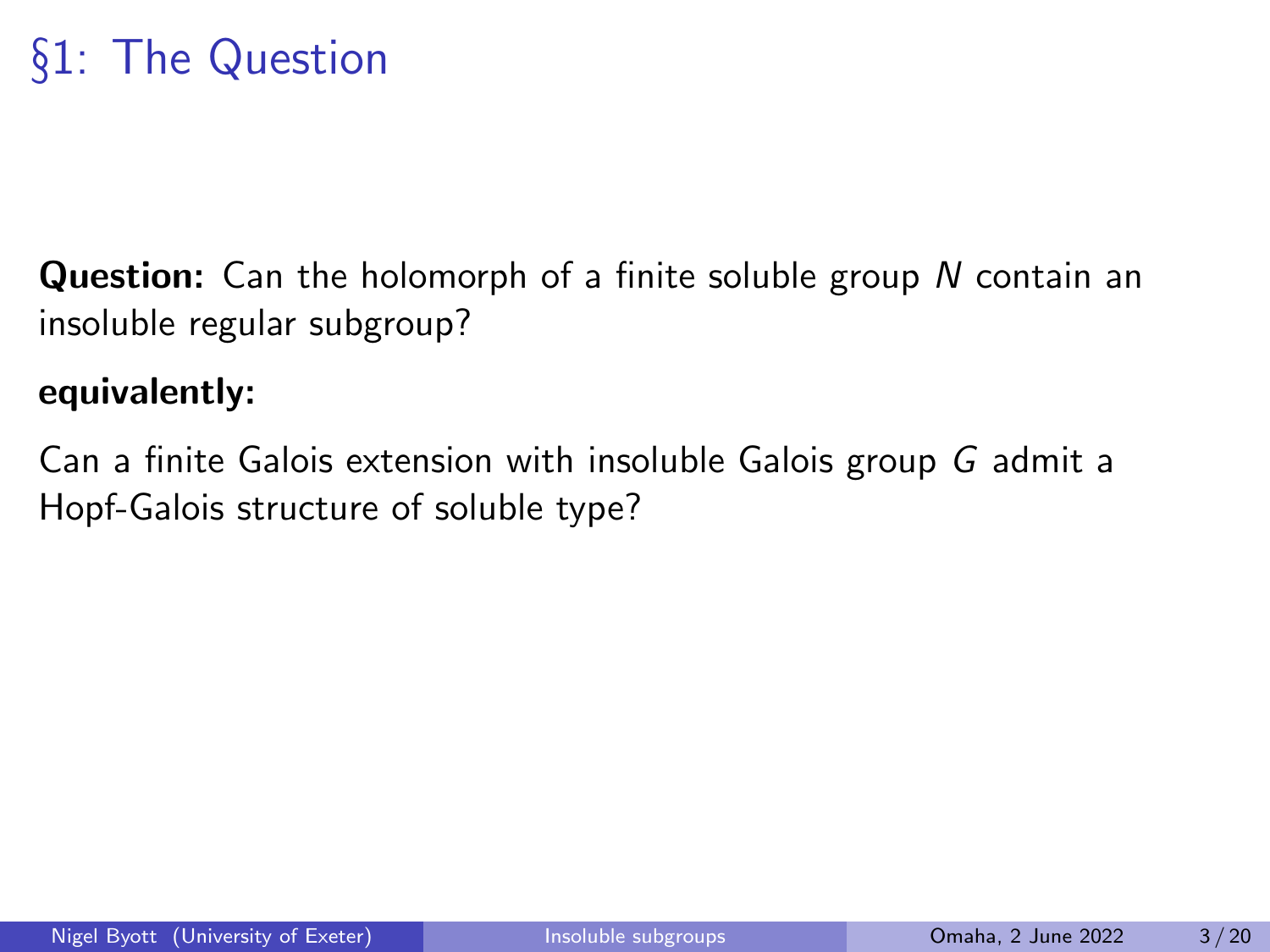**Question:** Can the holomorph of a finite soluble group N contain an insoluble regular subgroup?

#### equivalently:

Can a finite Galois extension with insoluble Galois group G admit a Hopf-Galois structure of soluble type?

or: Can a finite skew brace with soluble additive group have an insoluble multiplicative (circle) group?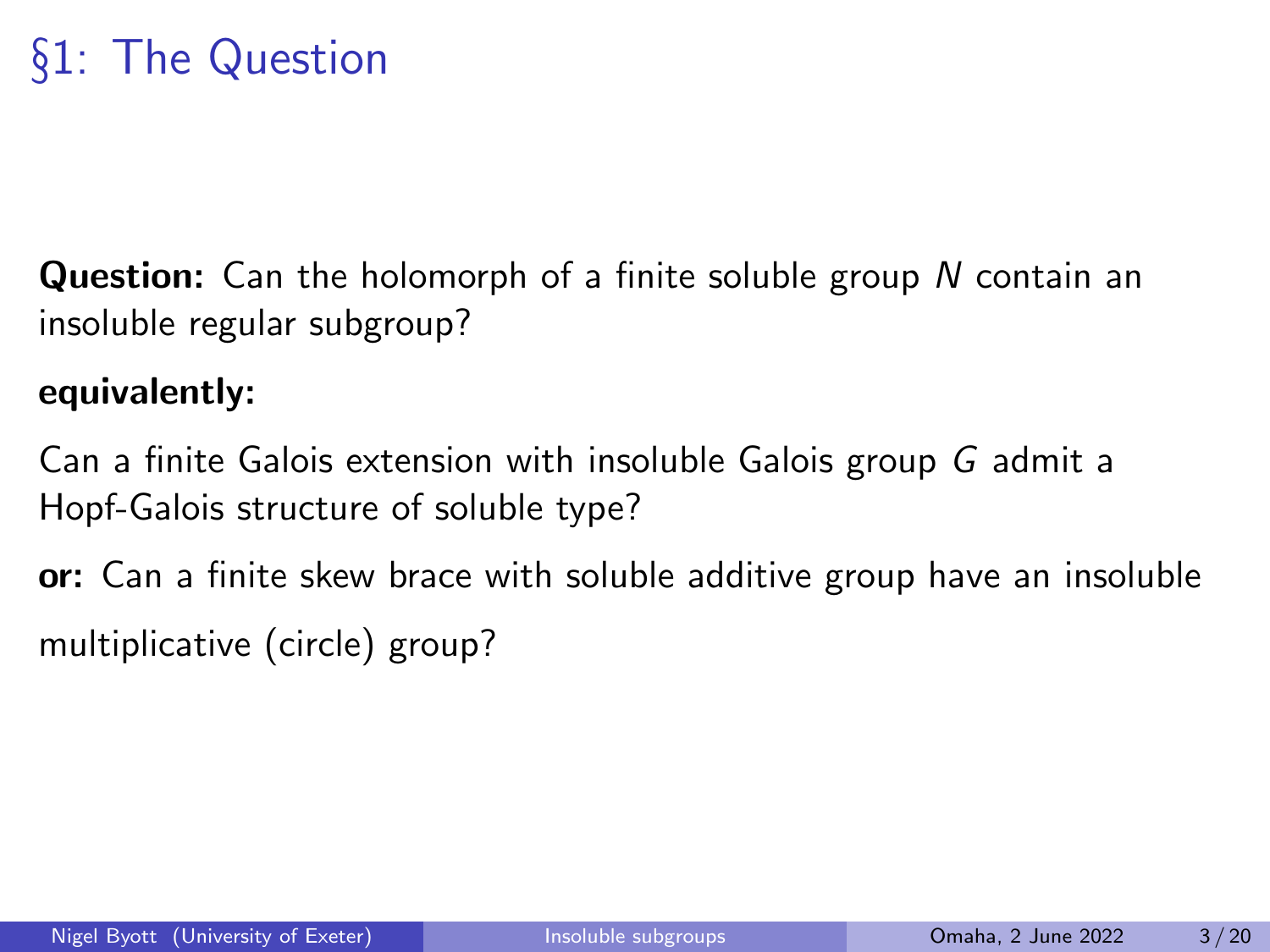(i) (Swapping the groups) we can have the soluble group  $N$  occurring as a regular subgroup of  $Hol(G)$ ,

e.g.  $N = A_4 \times C_5$  and  $G = A_5$ .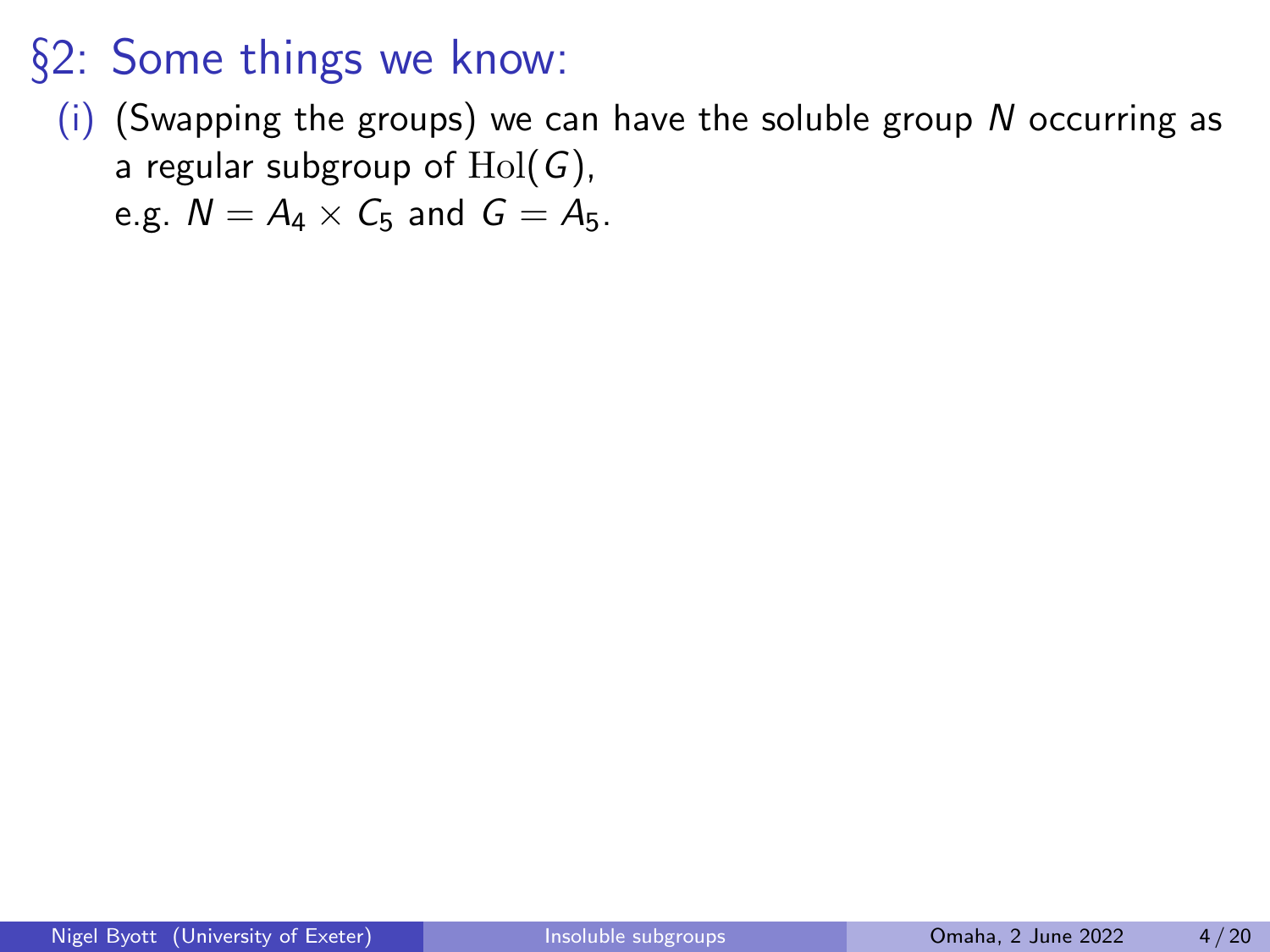- (i) (Swapping the groups) we can have the soluble group  $N$  occurring as a regular subgroup of  $Hol(G)$ , e.g.  $N = A_4 \times C_5$  and  $G = A_5$ .
- (ii) We cannot have G regular in  $Hol(N)$  (with G insoluble, N insoluble) if  $|G| = |N| < 2000$  (Tsang & Qin, 2020) or if G is a simple group (B 2004; Gorshkov & Nasybullov, 2021).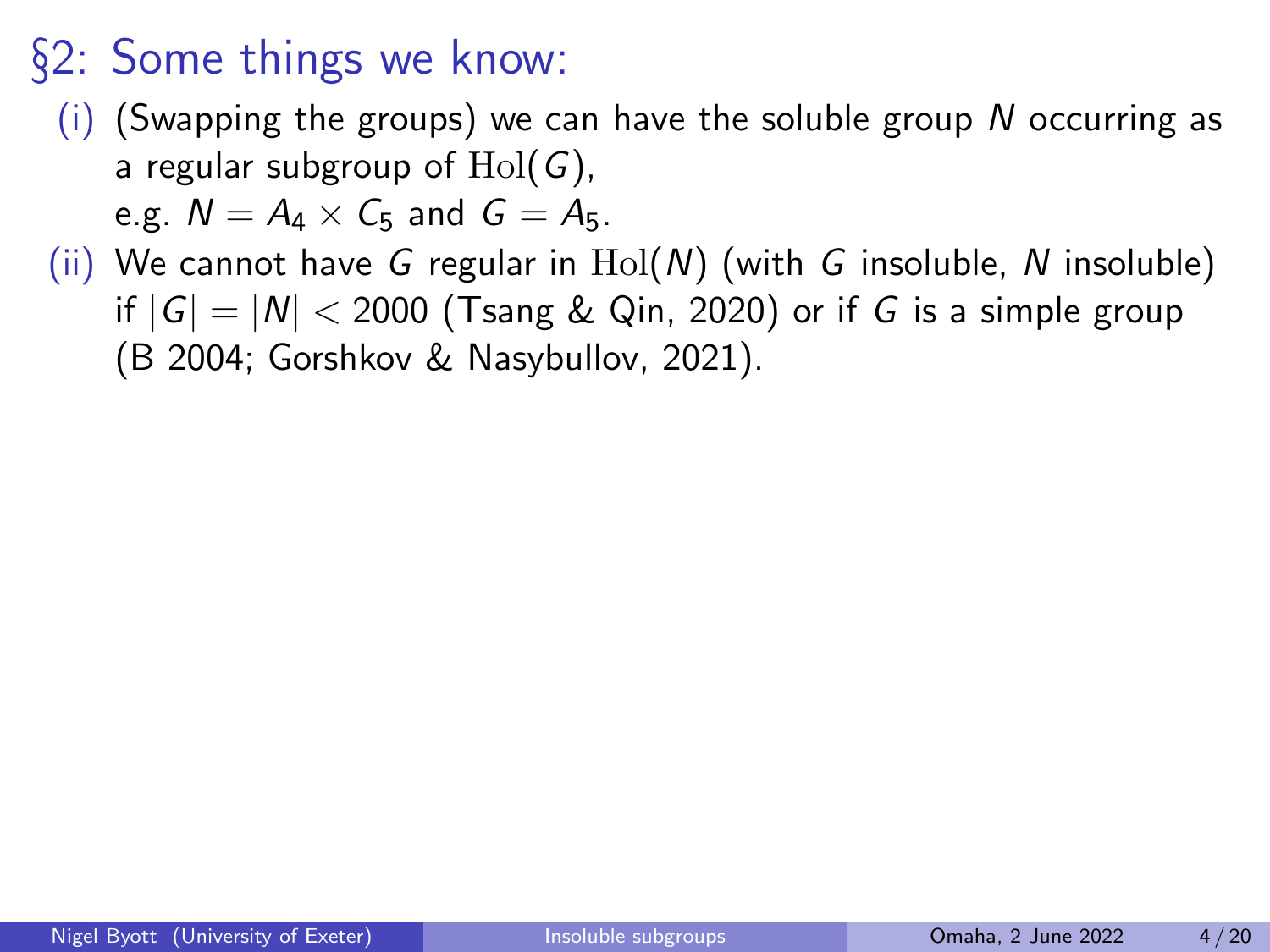(i) (Swapping the groups) we can have the soluble group  $N$  occurring as a regular subgroup of  $Hol(G)$ ,

e.g.  $N = A_4 \times C_5$  and  $G = A_5$ .

- (ii) We cannot have G regular in  $Hol(N)$  (with G insoluble, N insoluble) if  $|G| = |N| < 2000$  (Tsang & Qin, 2020) or if G is a simple group (B 2004; Gorshkov & Nasybullov, 2021).
- (iii) There are no counterexamples giving bi-skew braces (Stefanello & Trappeniers, 2022).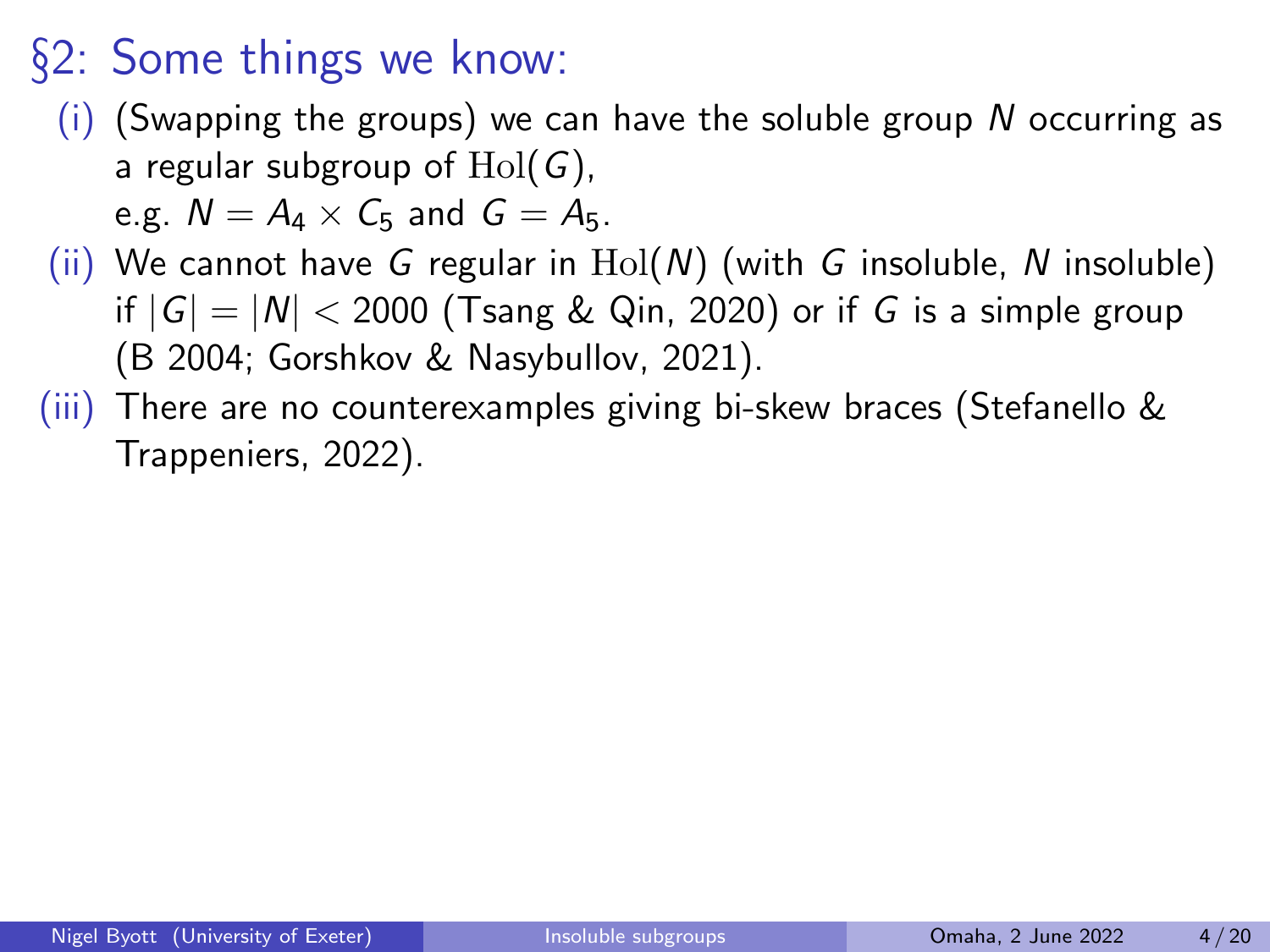- (i) (Swapping the groups) we can have the soluble group  $N$  occurring as a regular subgroup of  $Hol(G)$ , e.g.  $N = A_4 \times C_5$  and  $G = A_5$ .
- (ii) We cannot have G regular in  $Hol(N)$  (with G insoluble, N insoluble) if  $|G| = |N| < 2000$  (Tsang & Qin, 2020) or if G is a simple group (B 2004; Gorshkov & Nasybullov, 2021).
- (iii) There are no counterexamples giving bi-skew braces (Stefanello & Trappeniers, 2022).
- (iv) We can have an insoluble G as a *transitive* subgroup of  $Hol(N)$ . i.e. we can have a Hopf-Galois structure of soluble type on a non-normal field extension  $L/K$  whose Galois closure E has  $Gal(E/K) = G$ .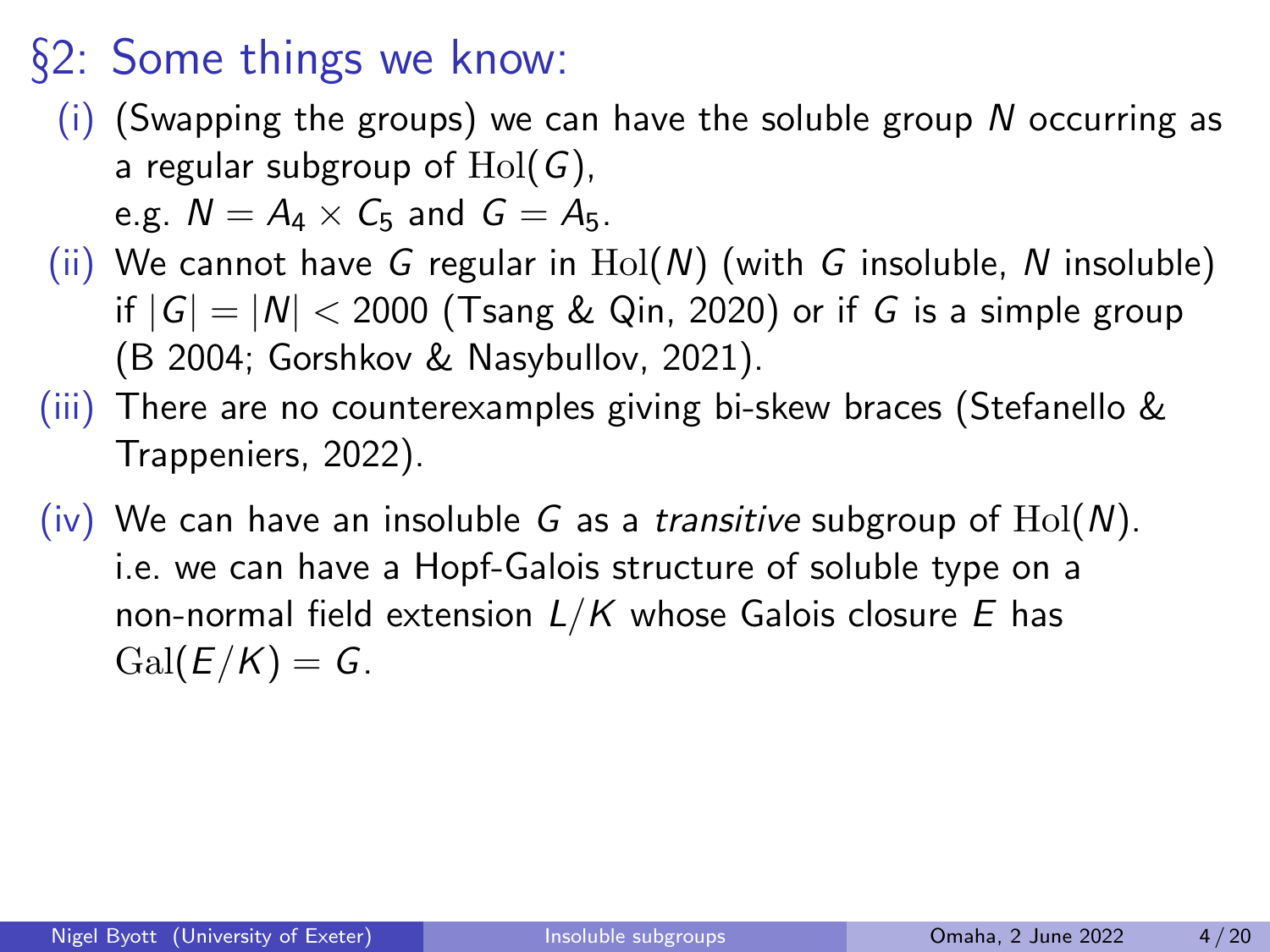- (i) (Swapping the groups) we can have the soluble group  $N$  occurring as a regular subgroup of  $Hol(G)$ , e.g.  $N = A_4 \times C_5$  and  $G = A_5$ .
- (ii) We cannot have G regular in  $Hol(N)$  (with G insoluble, N insoluble) if  $|G| = |N| < 2000$  (Tsang & Qin, 2020) or if G is a simple group (B 2004; Gorshkov & Nasybullov, 2021).
- (iii) There are no counterexamples giving bi-skew braces (Stefanello & Trappeniers, 2022).
- (iv) We can have an insoluble G as a *transitive* subgroup of  $Hol(N)$ . i.e. we can have a Hopf-Galois structure of soluble type on a non-normal field extension  $L/K$  whose Galois closure E has  $Gal(E/K) = G$ .

This is easy: take 
$$
N = C_p \times C_p = \mathbb{F}_p^2
$$
 and  
\n $G = Hol(N) = \mathbb{F}_p^2 \rtimes GL_2(p)$ . Then G is insoluble if  $p \ge 5$ .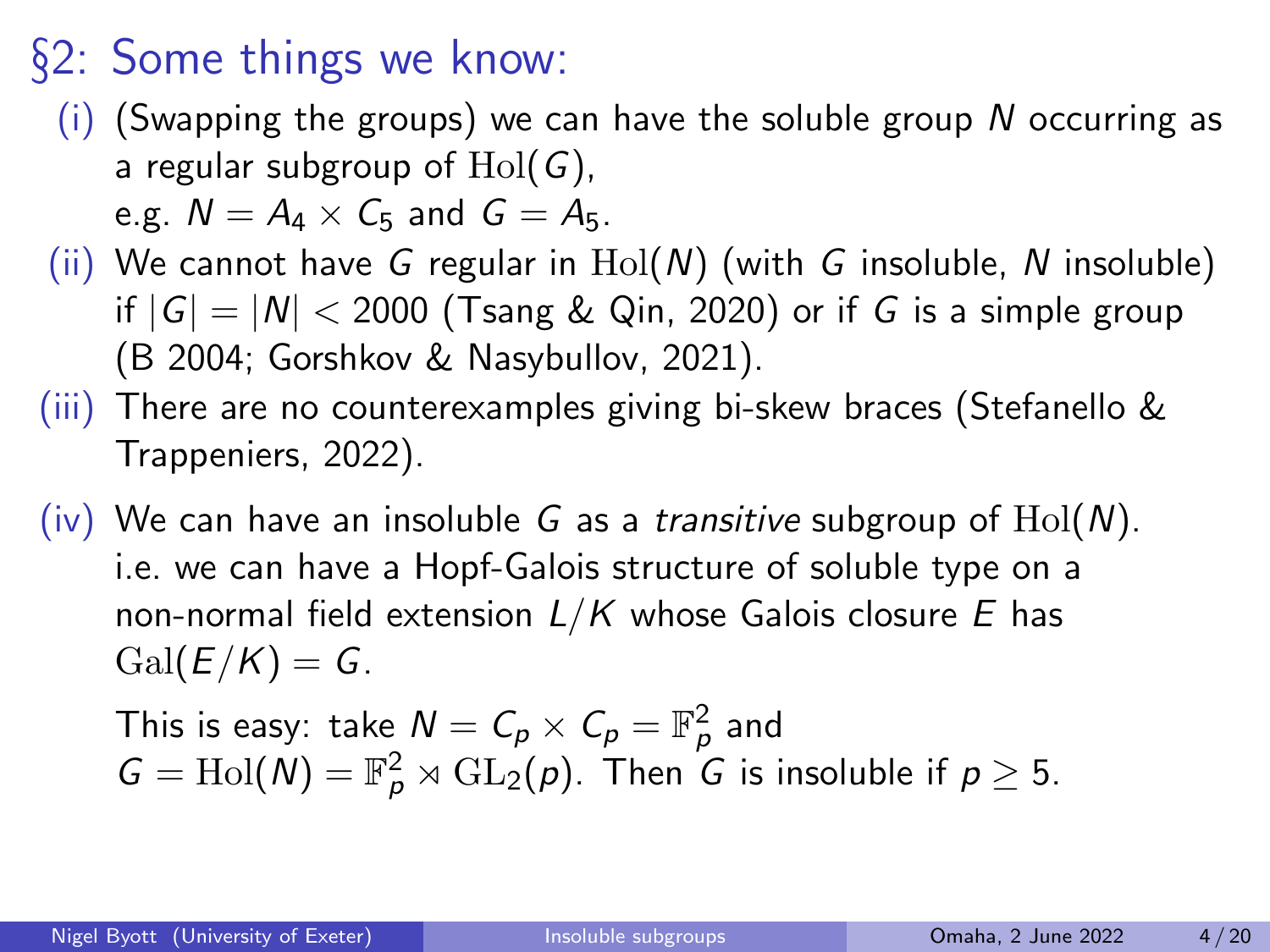- $(i)$  (Swapping the groups) we can have the soluble group N occurring as a regular subgroup of  $Hol(G)$ , e.g.  $N = A_4 \times C_5$  and  $G = A_5$ .
- (ii) We cannot have G regular in  $Hol(N)$  (with G insoluble, N insoluble) if  $|G| = |N| < 2000$  (Tsang & Qin, 2020) or if G is a simple group (B 2004; Gorshkov & Nasybullov, 2021).
- (iii) There are no counterexamples giving bi-skew braces (Stefanello & Trappeniers, 2022).
- (iv) We can have an insoluble G as a *transitive* subgroup of  $Hol(N)$ . i.e. we can have a Hopf-Galois structure of soluble type on a non-normal field extension  $L/K$  whose Galois closure E has  $Gal(E/K) = G$ .

This is easy: take  $N = C_{\rho} \times C_{\rho} = \mathbb{F}_{\rho}^2$  and  $G = Hol(N) = \mathbb{F}_p^2 \rtimes GL_2(p)$ . Then G is insoluble if  $p \ge 5$ .

However this is uninteresting since we have just forced  $G' = \text{Gal}(E/L) = \text{Stab}_G(e_N)$  to be insoluble.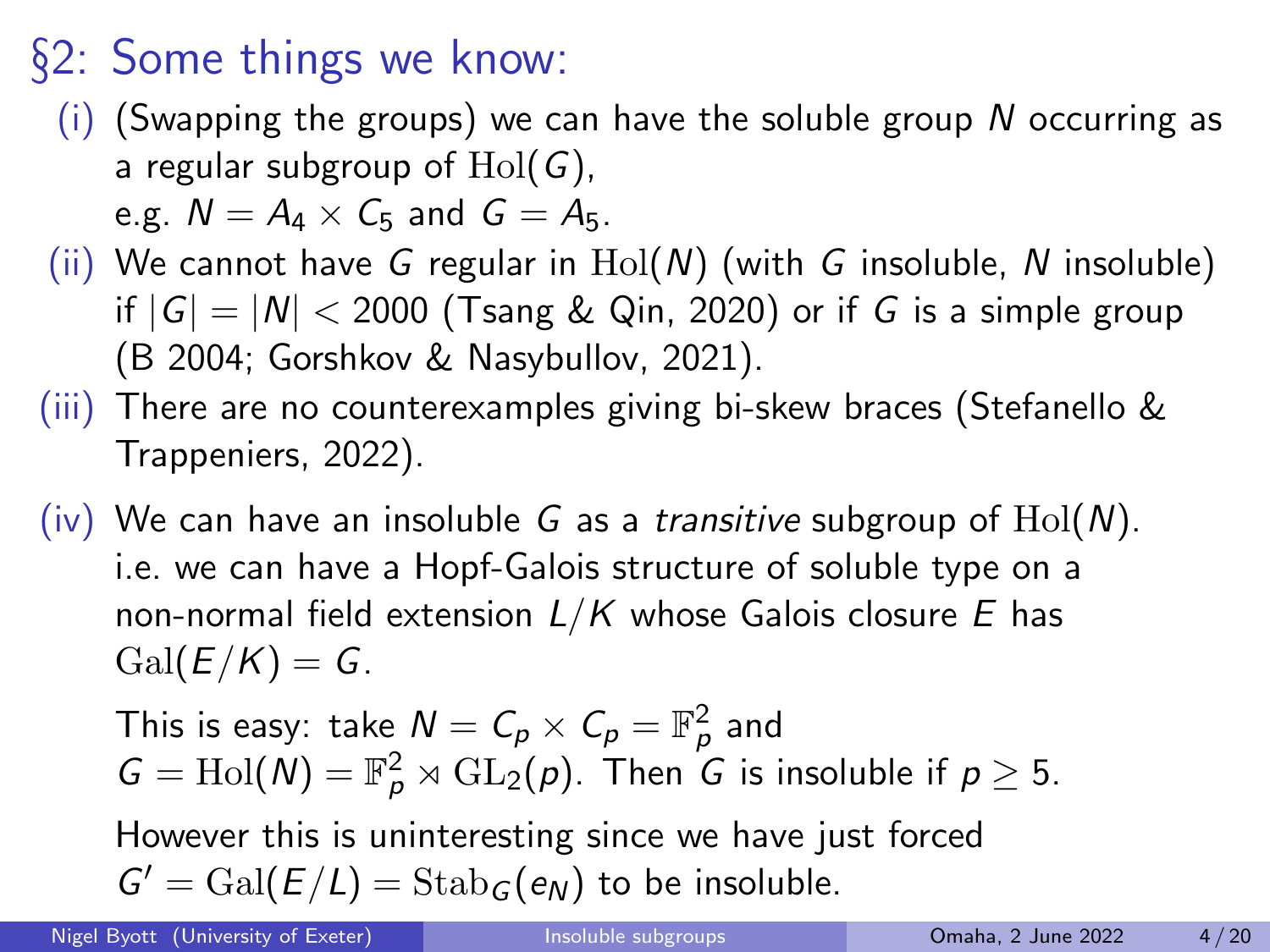(v) We can have an insoluble transitive subgroup  $G \leq Hol(N)$  where N and  $G'$  are both soluble.

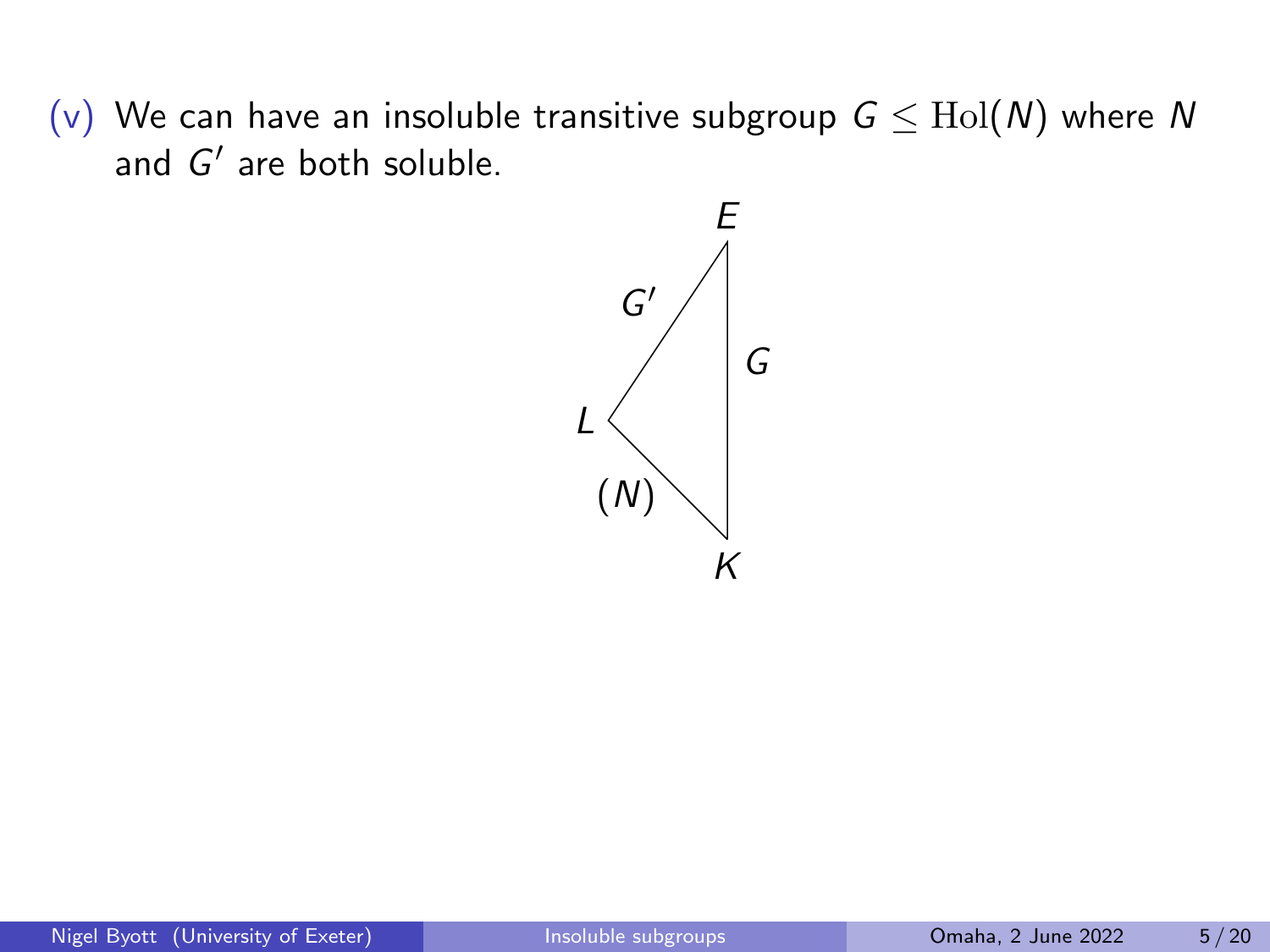(v) We can have an insoluble transitive subgroup  $G \leq Hol(N)$  where N and  $G'$  are both soluble.



Example: (Crespo & Salguero, 2020)  $N = \mathbb{F}_2^3$ ,  $G \cong \text{Aut}(N) \cong \text{GL}_3(2) \cong \text{PSL}_2(7)$ , the simple group of order 168. In MAGMA notation  $G = 8T37$ .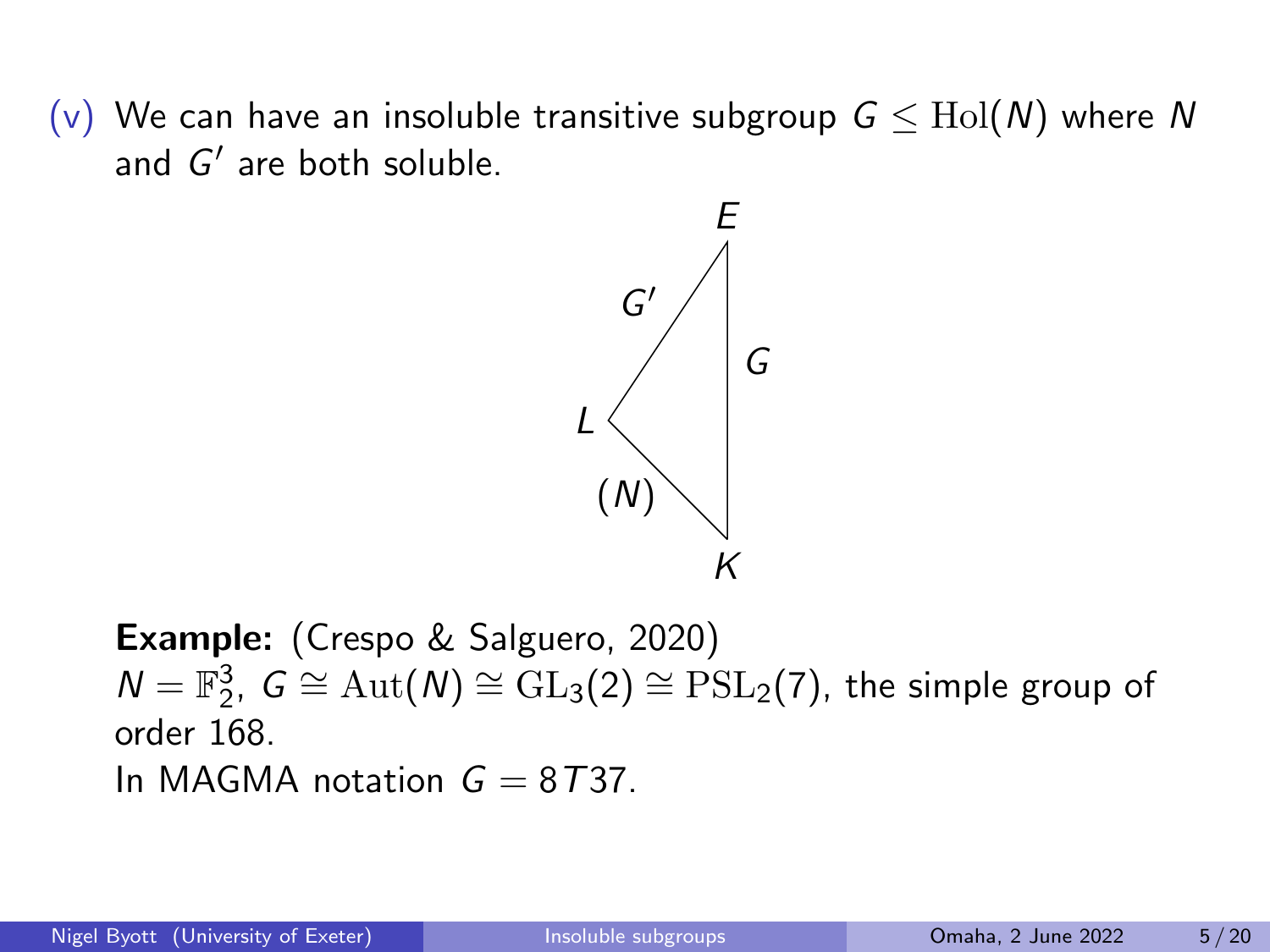$$
\mathrm{Hol}(N)=\left(\begin{array}{cc|cc} & & * & * \\ & & \mathrm{GL}_3(2) & * & * \\ \hline 0 & 0 & 0 & 1 \end{array}\right).
$$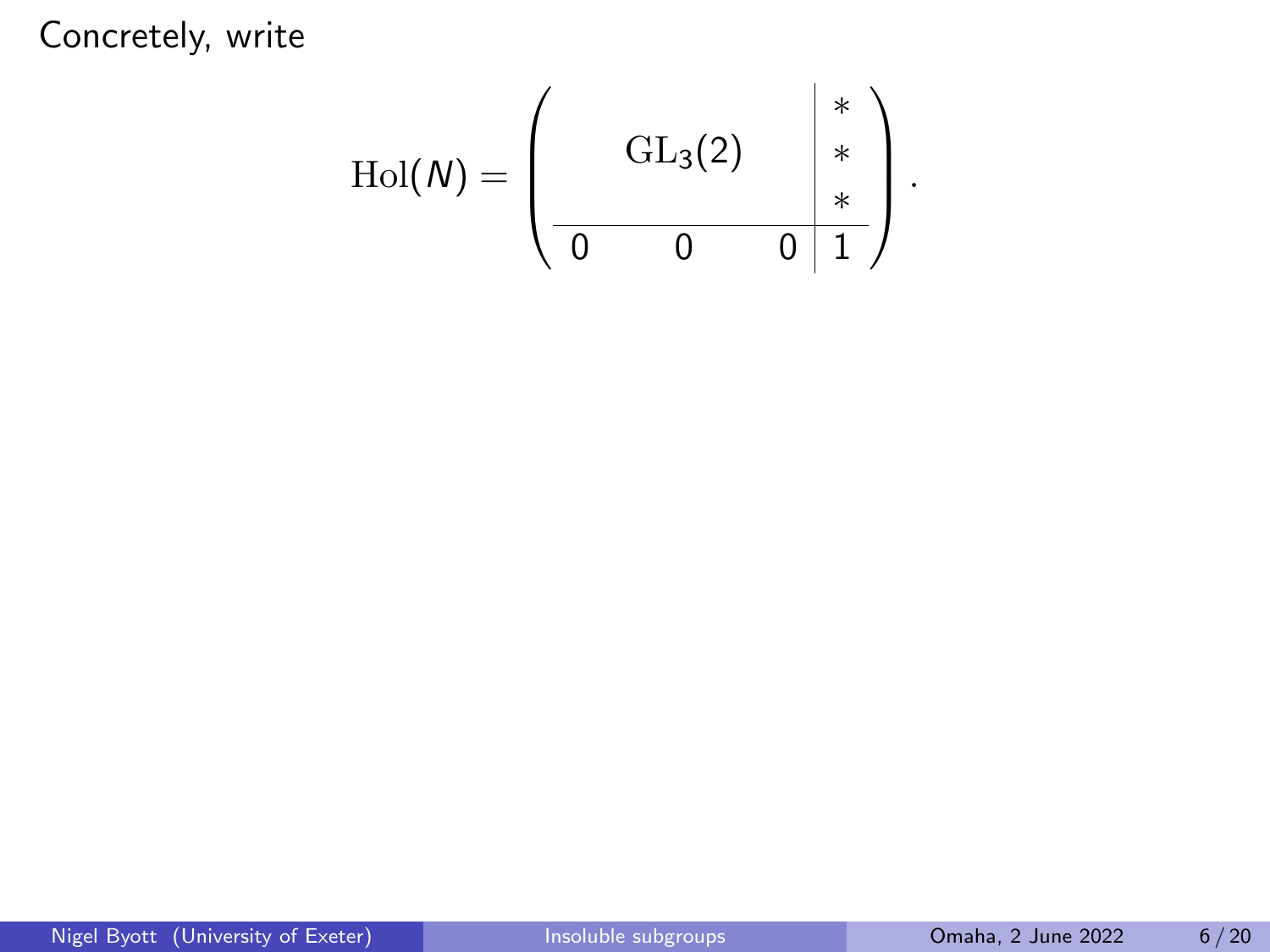$$
\mathrm{Hol}(\mathcal{N}) = \left(\begin{array}{cc|cc} & & * & * \\ & & \mathrm{GL}_3(2) & * & * \\ \hline 0 & 0 & 0 & 1 \end{array}\right).
$$

Then  $G$  is generated by a subgroup  $G'$  of order 21, say

|  |                            | $0 \t0 \t1 \t0 \t$ |  |                            | ' 1 0 0 0 0                |
|--|----------------------------|--------------------|--|----------------------------|----------------------------|
|  | $1 \quad 0 \quad 1 \mid 0$ |                    |  |                            | $0 \quad 0 \quad 1 \mid 0$ |
|  | $0 \quad 1 \quad 0 \mid 0$ |                    |  | $0 \quad 1 \quad 1 \mid 0$ |                            |
|  |                            |                    |  |                            |                            |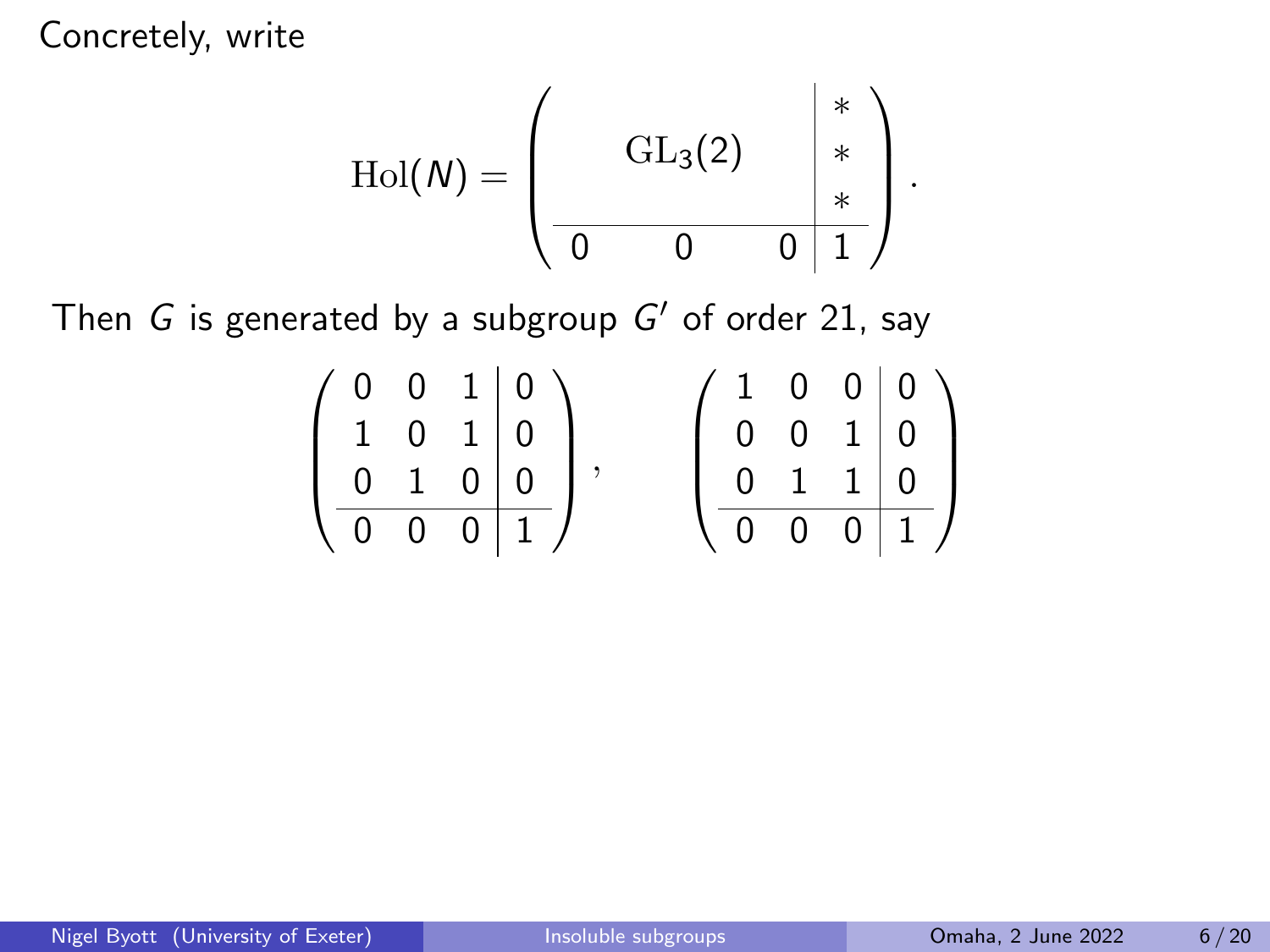$$
\mathrm{Hol}(\mathcal{N}) = \left(\begin{array}{cc|cc} & & * & * \\ & & \mathrm{GL}_3(2) & * & * \\ \hline 0 & 0 & 0 & 1 \end{array}\right).
$$

Then  $G$  is generated by a subgroup  $G'$  of order 21, say

|  |                            | $0 \t0 \t1 0 \t$ |  |           |                            | (1 0 0 0)                   |
|--|----------------------------|------------------|--|-----------|----------------------------|-----------------------------|
|  | $1 \quad 0 \quad 1 \mid 0$ |                  |  |           | $0 \quad 0 \quad 1 \mid 0$ |                             |
|  | $1 \quad 0 \mid 0$         |                  |  | $0\quad1$ | $1 \mid 0$                 |                             |
|  |                            | $0 \t0 \t0 \t1$  |  |           |                            | $0 \quad 0 \quad 0 \quad 1$ |

and a Sylow 2-subgroup (dihedral of order 8), say

$$
\left(\begin{array}{cc|c}1 & 1 & 0 & \\0 & 1 & 1 & \\0 & 0 & 1 & \\ \hline 0 & 0 & 0 & 1\end{array}\right), \quad \left(\begin{array}{cc|c}1 & 0 & 0 & \\0 & 1 & 1 & \\0 & 0 & 1 & \\ \hline 0 & 0 & 0 & 1\end{array}\right).
$$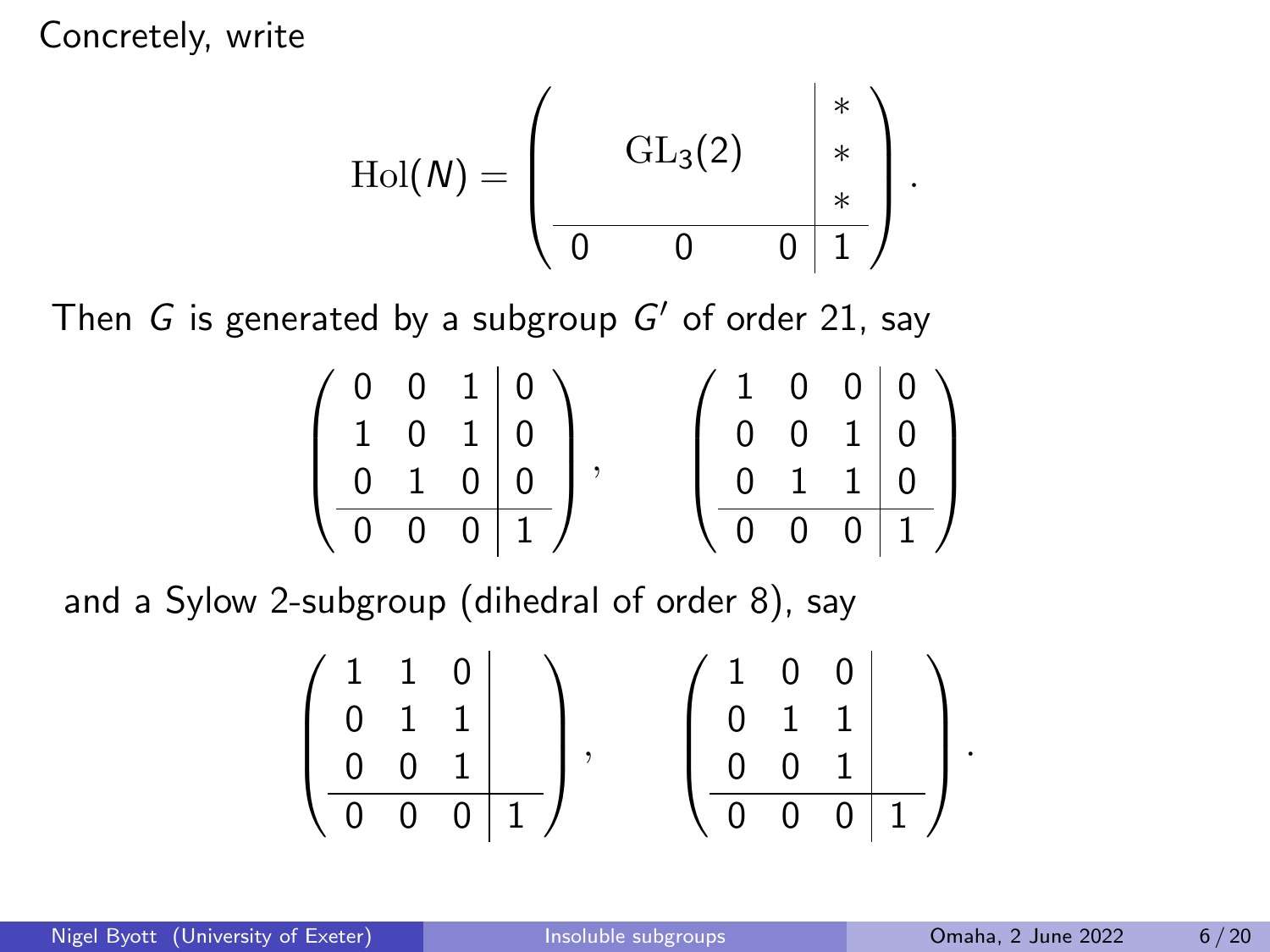$$
\mathrm{Hol}(\mathcal{N}) = \left(\begin{array}{cc|cc} & & * & * \\ & & \mathrm{GL}_3(2) & * & * \\ \hline 0 & 0 & 0 & 1 \end{array}\right).
$$

Then  $G$  is generated by a subgroup  $G'$  of order 21, say

|  |                            | $0 \t0 \t1 0 \t$ |  |           |                            | (1 0 0 0)                   |
|--|----------------------------|------------------|--|-----------|----------------------------|-----------------------------|
|  | $1 \quad 0 \quad 1 \mid 0$ |                  |  |           | $0 \quad 0 \quad 1 \mid 0$ |                             |
|  | $1 \quad 0 \mid 0$         |                  |  | $0\quad1$ | $1 \mid 0$                 |                             |
|  |                            | $0 \t0 \t0 \t1$  |  |           |                            | $0 \quad 0 \quad 0 \quad 1$ |

and a Sylow 2-subgroup (dihedral of order 8), say

$$
\left(\begin{array}{cc|cc} 1 & 1 & 0 & 0 \\ 0 & 1 & 1 & 1 \\ 0 & 0 & 1 & 1 \\ \hline 0 & 0 & 0 & 1 \end{array}\right), \quad \left(\begin{array}{cc|cc} 1 & 0 & 0 & 1 \\ 0 & 1 & 1 & 0 \\ 0 & 0 & 1 & 0 \\ \hline 0 & 0 & 0 & 1 \end{array}\right).
$$

Up to conjugacy, this is the unique example with  $G = GL_3(2)$ .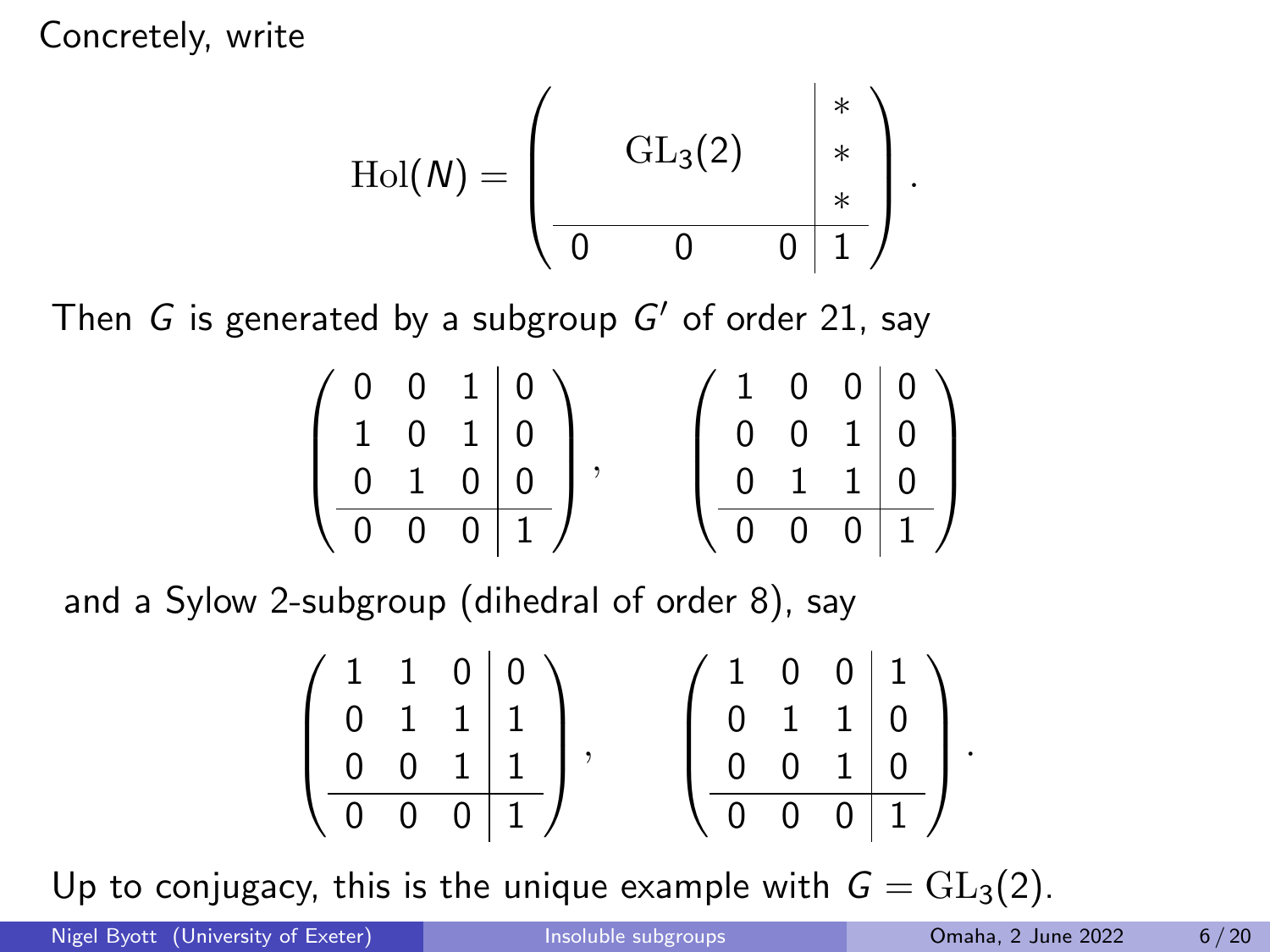We can build bigger examples from this one:

$$
N = \underbrace{\mathbb{F}_2^3 \times \cdots \times \mathbb{F}_2^3}_{r} = \mathbb{F}_2^{3r},
$$
  

$$
G = \underbrace{GL_3(2) \times \cdots \times GL_3(2)}_{r}
$$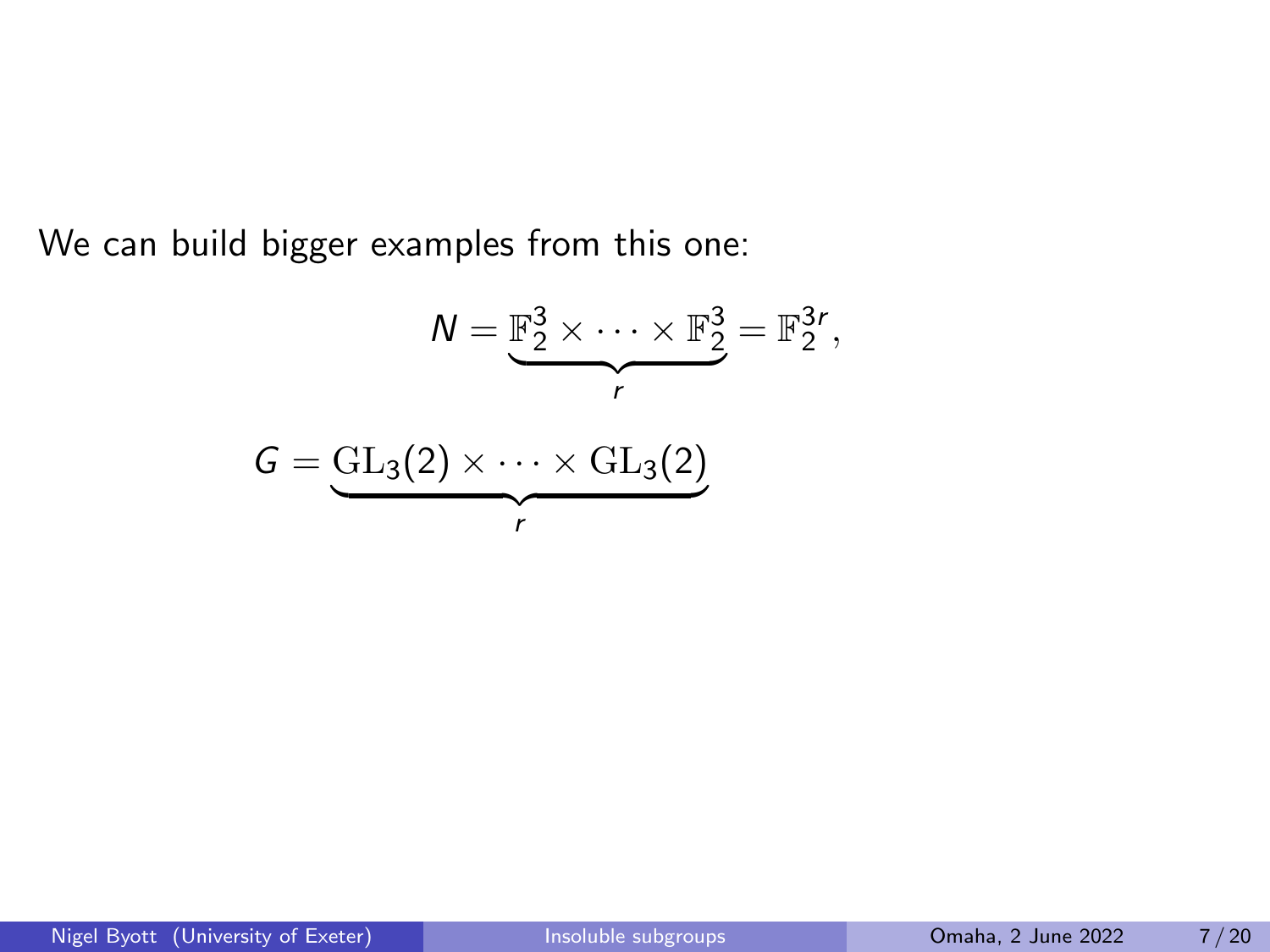We can build bigger examples from this one:

$$
N = \underbrace{\mathbb{F}_2^3 \times \cdots \times \mathbb{F}_2^3}_{r} = \mathbb{F}_2^{3r},
$$
  

$$
G = \underbrace{GL_3(2) \times \cdots \times GL_3(2)}_{r} \rtimes H = GL_3(2) \wr H
$$

where  $H$  is a transitive soluble subgroup of  $\mathcal{S}_r$ .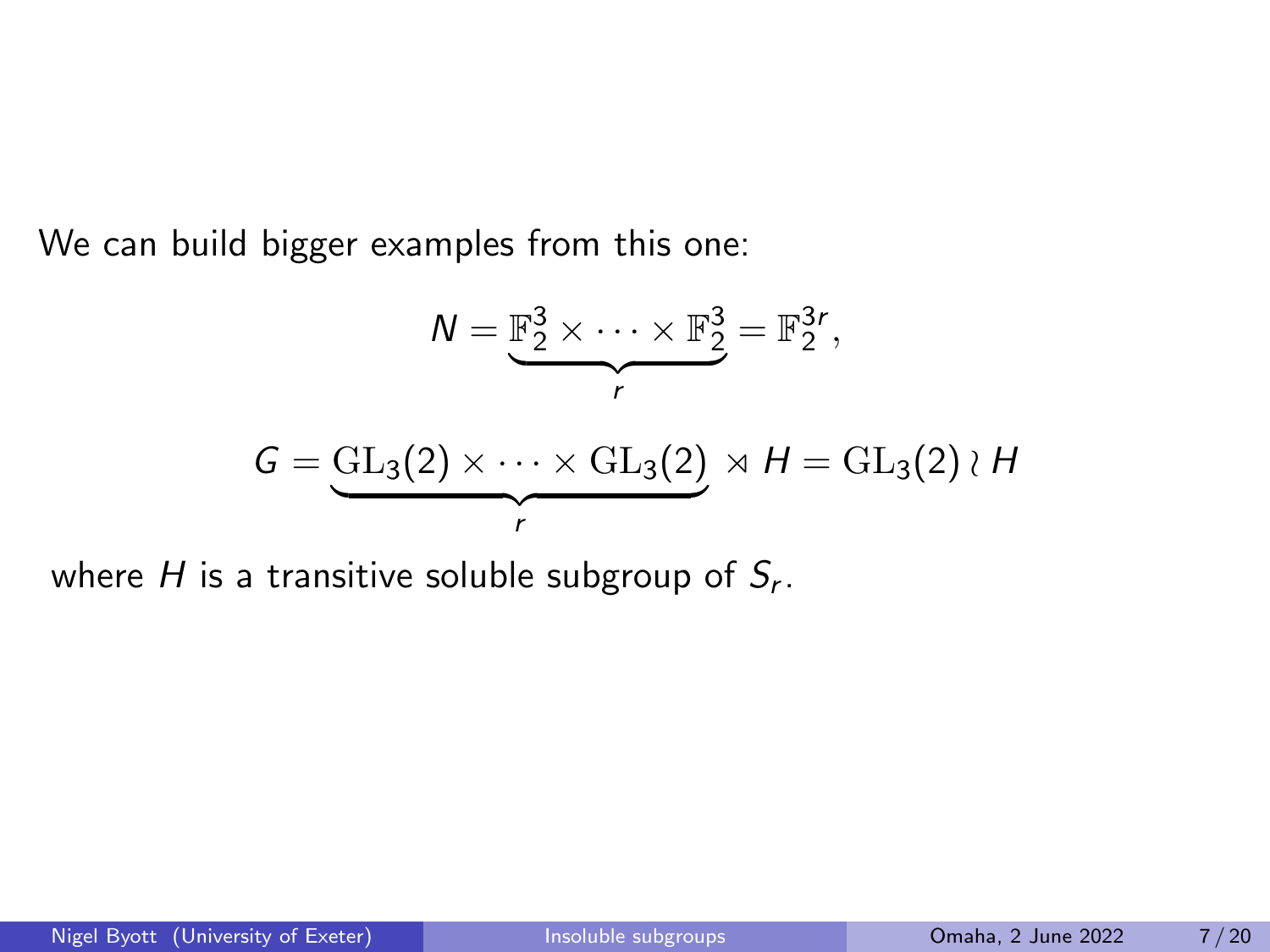#### Theorem:

Let  $(G, N)$  be a pair of finite groups with N soluble, G a transitive insoluble subgroup of  $\mathrm{Hol}(\mathcal{N})$  and  $\mathcal{G}'=\mathrm{Stab}_\mathcal{G}(1_\mathcal{N})$  soluble. Then

(i) if the pair  $(G, N)$  is minimal then there are normal subgroups  $M \lhd N$ and  $K \lhd G$  with  $K$  soluble such that  $\mathcal{N}/M \cong \mathbb{F}_2^3$  and  $\mathcal{G}/K = \mathrm{GL}_3(2);$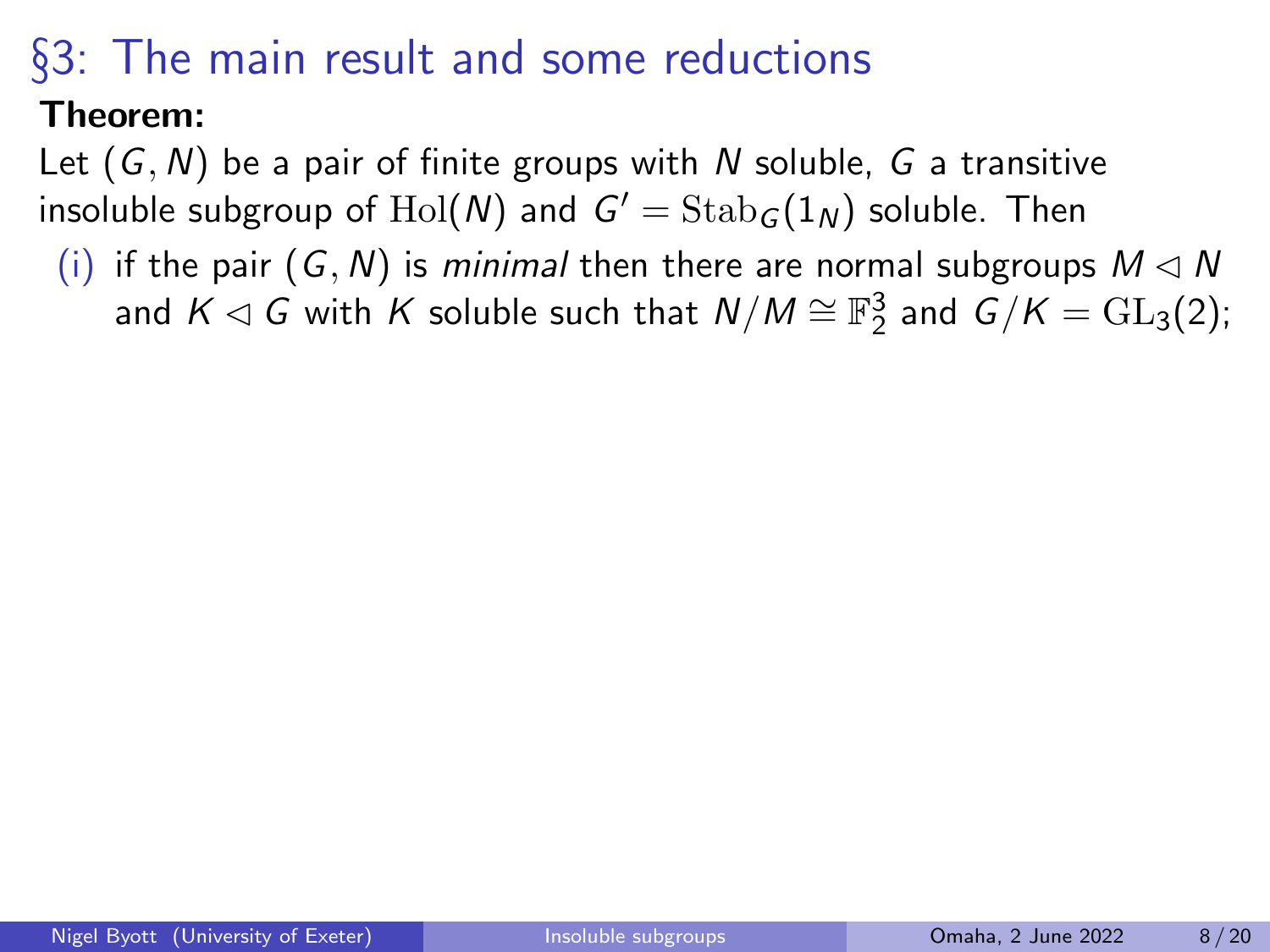#### Theorem:

Let  $(G, N)$  be a pair of finite groups with N soluble, G a transitive insoluble subgroup of  $\mathrm{Hol}(\mathcal{N})$  and  $\mathcal{G}'=\mathrm{Stab}_\mathcal{G}(1_\mathcal{N})$  soluble. Then

- (i) if the pair  $(G, N)$  is minimal then there are normal subgroups  $M \lhd N$ and  $K \lhd G$  with  $K$  soluble such that  $\mathcal{N}/M \cong \mathbb{F}_2^3$  and  $\mathcal{G}/K = \mathrm{GL}_3(2);$
- (ii) if the pair  $(G, N)$  is weakly minimal then there are normal subgroups  $M \lhd N$  and  $K \lhd G$  with  $K$  soluble such that  $N/M \cong \mathbb{F}_2^{3r}$  and  $G/K \cong \mathrm{GL}_3(2) \wr H$  for H a transitive soluble subgroup of  $S_r$ .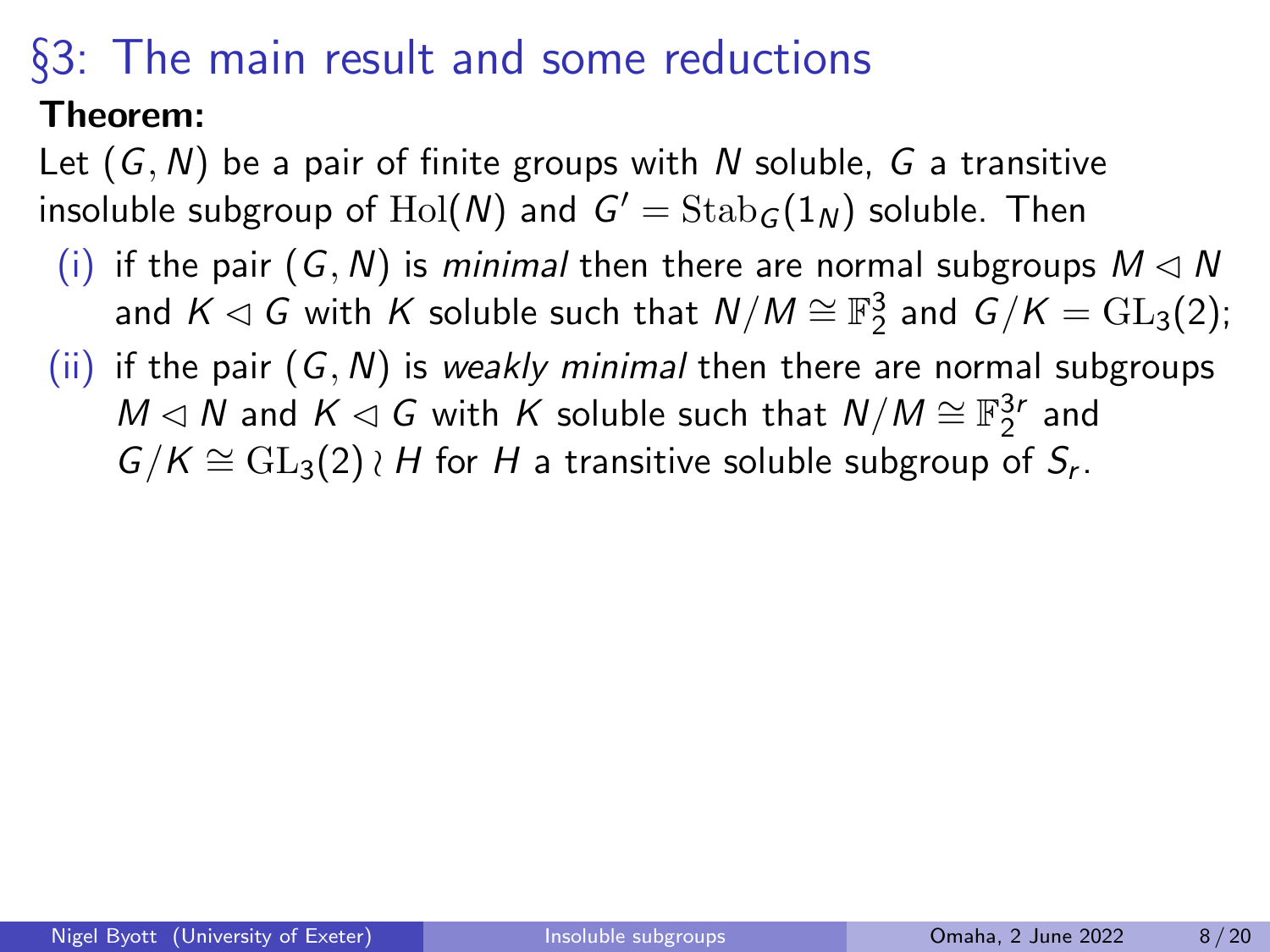#### Theorem:

Let  $(G, N)$  be a pair of finite groups with N soluble, G a transitive insoluble subgroup of  $\mathrm{Hol}(\mathcal{N})$  and  $\mathcal{G}'=\mathrm{Stab}_\mathcal{G}(1_\mathcal{N})$  soluble. Then

- (i) if the pair  $(G, N)$  is minimal then there are normal subgroups  $M \lhd N$ and  $K \lhd G$  with  $K$  soluble such that  $\mathcal{N}/M \cong \mathbb{F}_2^3$  and  $\mathcal{G}/K = \mathrm{GL}_3(2);$
- (ii) if the pair  $(G, N)$  is weakly minimal then there are normal subgroups  $M \lhd N$  and  $K \lhd G$  with  $K$  soluble such that  $N/M \cong \mathbb{F}_2^{3r}$  and  $G/K \cong \mathrm{GL}_3(2) \wr H$  for H a transitive soluble subgroup of  $S_r$ .

#### Corollary:

For  $(G, N)$  as in the Theorem (e.g. if G is a *regular* insoluble subgroup of  $Hol(N)$ ) then the simple group  $GL_3(2)$  of order 168 occurs as a subquotient of G.

If  $(G, N)$  is minimal, then  $GL_3(2)$  occurs as a composition factor of G. It is the only non-abelian composition factor of G and it occurs with multiplicity 1.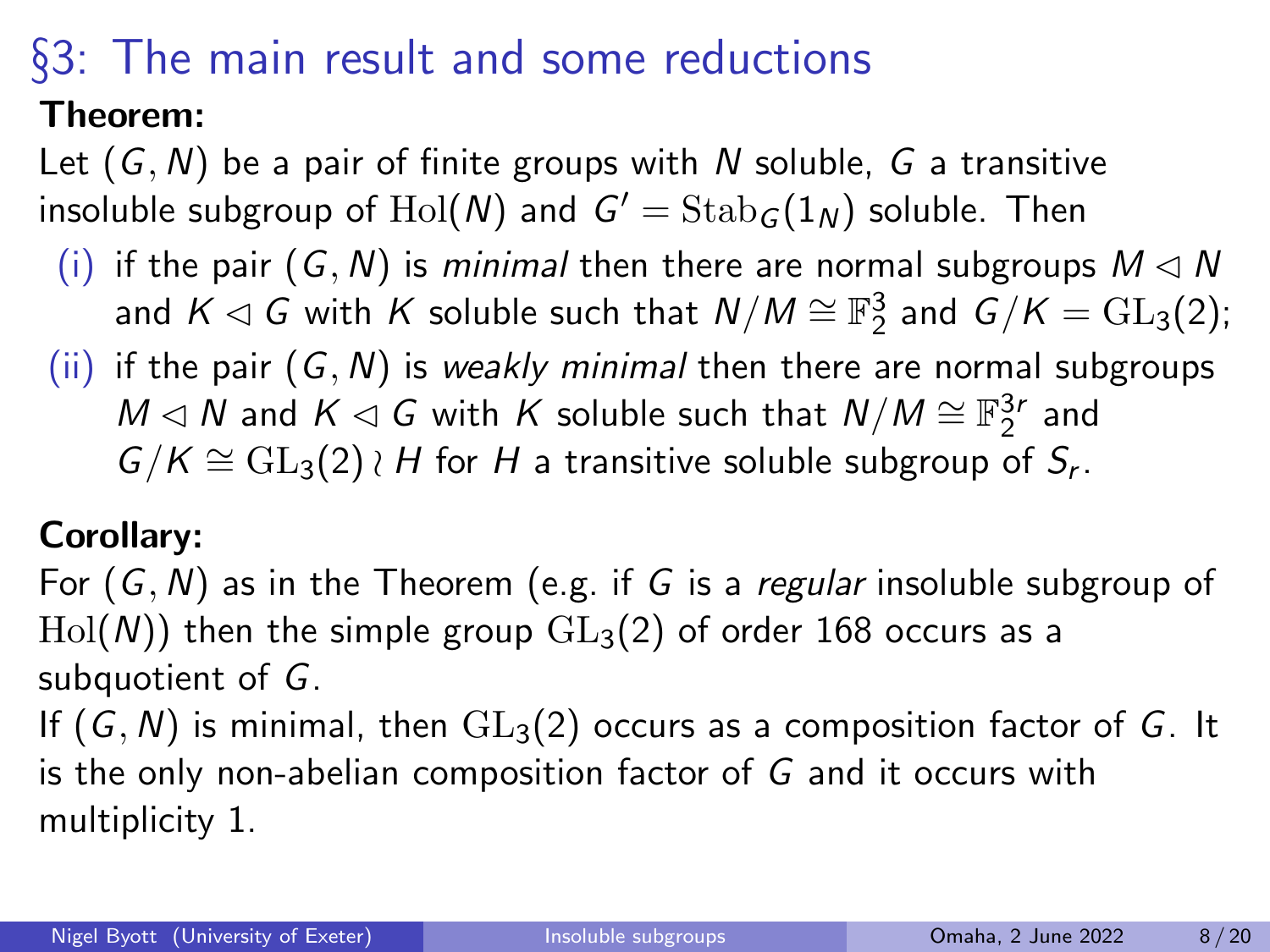#### Theorem:

Let  $(G, N)$  be a pair of finite groups with N soluble, G a transitive insoluble subgroup of  $\mathrm{Hol}(\mathcal{N})$  and  $\mathcal{G}'=\mathrm{Stab}_\mathcal{G}(1_\mathcal{N})$  soluble. Then

- (i) if the pair  $(G, N)$  is minimal then there are normal subgroups  $M \lhd N$ and  $K \lhd G$  with  $K$  soluble such that  $\mathcal{N}/M \cong \mathbb{F}_2^3$  and  $\mathcal{G}/K = \mathrm{GL}_3(2);$
- (ii) if the pair  $(G, N)$  is weakly minimal then there are normal subgroups  $M \lhd N$  and  $K \lhd G$  with  $K$  soluble such that  $N/M \cong \mathbb{F}_2^{3r}$  and  $G/K \cong \mathrm{GL}_3(2) \wr H$  for H a transitive soluble subgroup of  $S_r$ .

#### Corollary:

For  $(G, N)$  as in the Theorem (e.g. if G is a *regular* insoluble subgroup of  $Hol(N)$ ) then the simple group  $GL_3(2)$  of order 168 occurs as a subquotient of G.

If  $(G, N)$  is minimal, then  $GL_3(2)$  occurs as a composition factor of G. It is the only non-abelian composition factor of G and it occurs with multiplicity 1.

The next task is to define (weakly) minimal.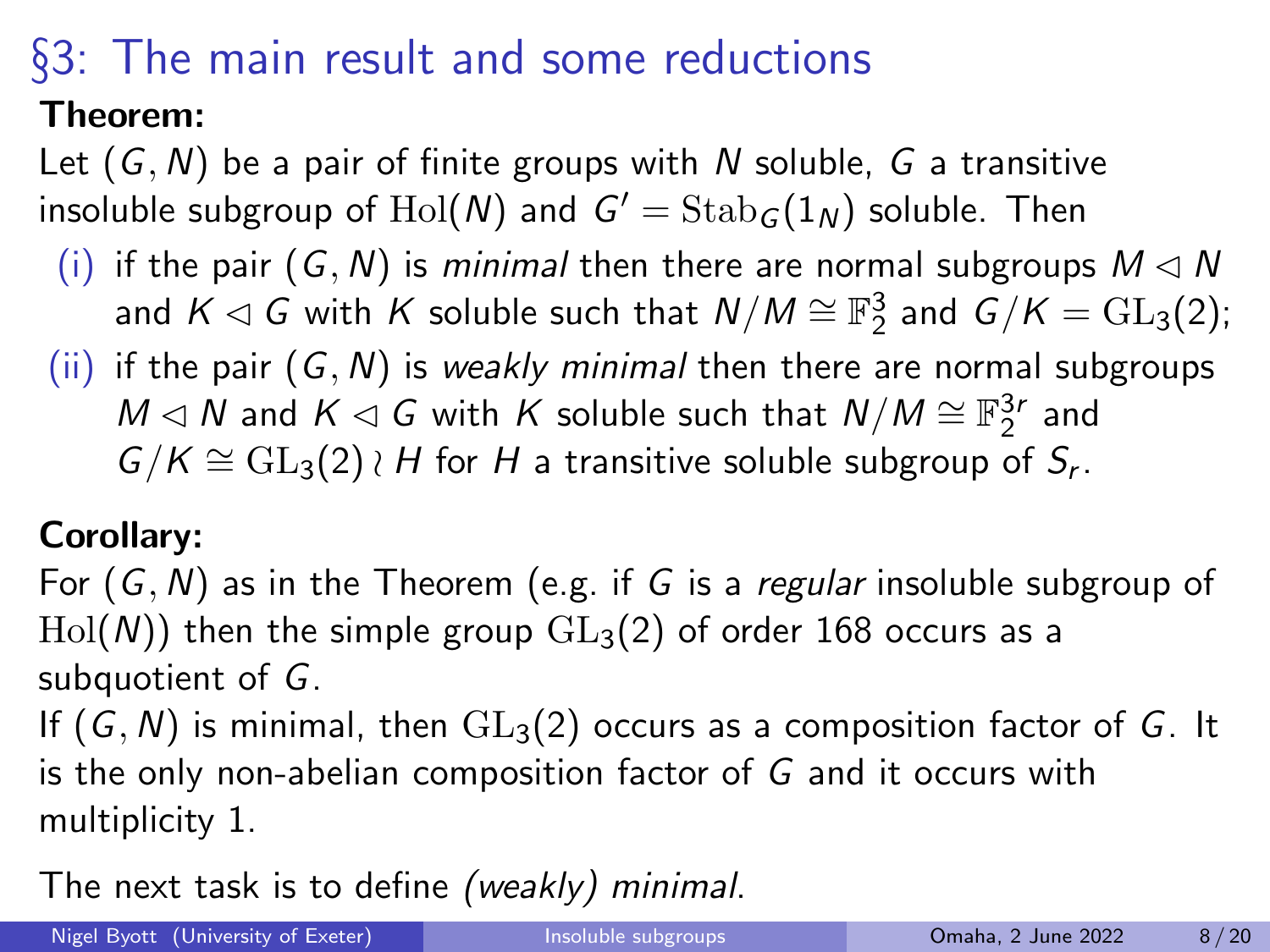Running hypothesis: G is a transitive insoluble subgroup of  $\text{Hol}(N) = N \rtimes \text{Aut}(N)$  with  $G'$ , N soluble.

For  $g \in Hol(N)$ , write  $g = (\alpha_g, \theta_g)$  with  $\alpha_g \in N$  and  $\theta_g \in Aut(N)$ . Let  $M < N$ .

**Definition:** Let  $M_* = \{g \in G : g \cdot 1_N \in M\} = \{g \in G : \alpha_g \in M\}.$ If  $M_*$  is a subgroup of G, we say M is an admissible subgroup of N. This is equivalent to:  $\theta_{g}(m) \in M$  for all  $g \in M_{*}$  and all  $m \in M$ . Then  $M_*$  acts transitively on M (with soluble kernel).

We call the pair  $(G, N)$  minimal if  $M_*$  is soluble for every admissible  $M \leq N$ .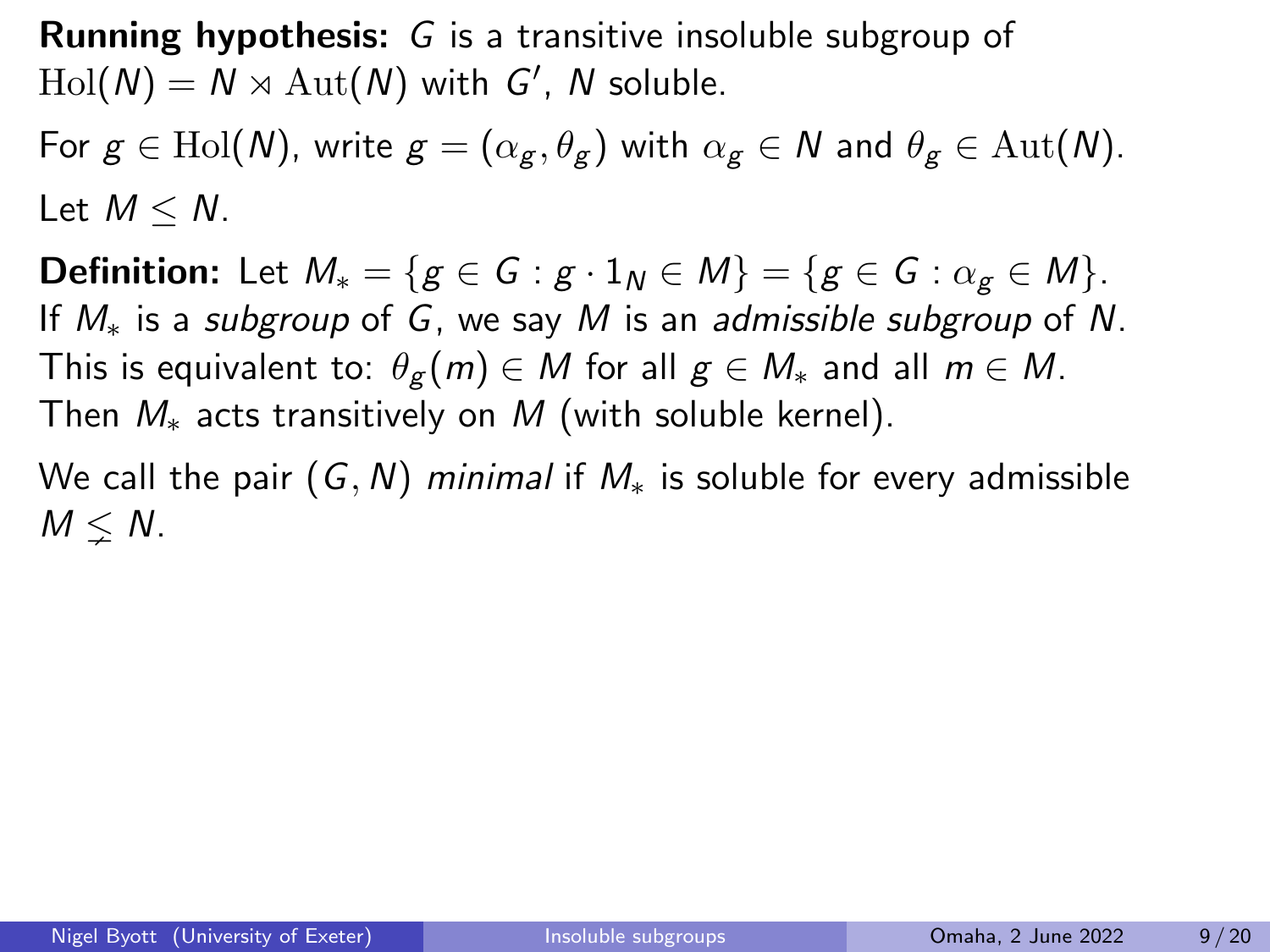Running hypothesis: G is a transitive insoluble subgroup of  $\text{Hol}(N) = N \rtimes \text{Aut}(N)$  with  $G'$ , N soluble.

For  $g \in Hol(N)$ , write  $g = (\alpha_g, \theta_g)$  with  $\alpha_g \in N$  and  $\theta_g \in Aut(N)$ . Let  $M < N$ .

**Definition:** Let  $M_* = \{g \in G : g \cdot 1_N \in M\} = \{g \in G : \alpha_g \in M\}.$ If  $M_*$  is a subgroup of G, we say M is an admissible subgroup of N. This is equivalent to:  $\theta_{g}(m) \in M$  for all  $g \in M_{*}$  and all  $m \in M$ . Then  $M_*$  acts transitively on  $M$  (with soluble kernel).

We call the pair  $(G, N)$  minimal if  $M_*$  is soluble for every admissible  $M \leq N$ .

**Definition:** If  $\theta_{g}(m) \in M$  for all  $g \in G$  and all  $m \in M$ , we say M is a G-invariant subgroup of N.

If also  $M \triangleleft N$ , then G acts on  $N/M$  and  $G/K$  is a transitive subgroup of  $\text{Hol}(N/M)$  for some  $K \lhd G$ .

We call the pair  $(G, N)$  weakly minimal if  $M_*$  is soluble for every G-invariant normal subgroup  $M \leq N$ , and *irreducible* if there is no non-trivial G-invariant normal subgroup  $M \leq N$ .

Nigel Byott (University of Exeter) [Insoluble subgroups](#page-0-0) **Omaha, 2 June 2022** 9/20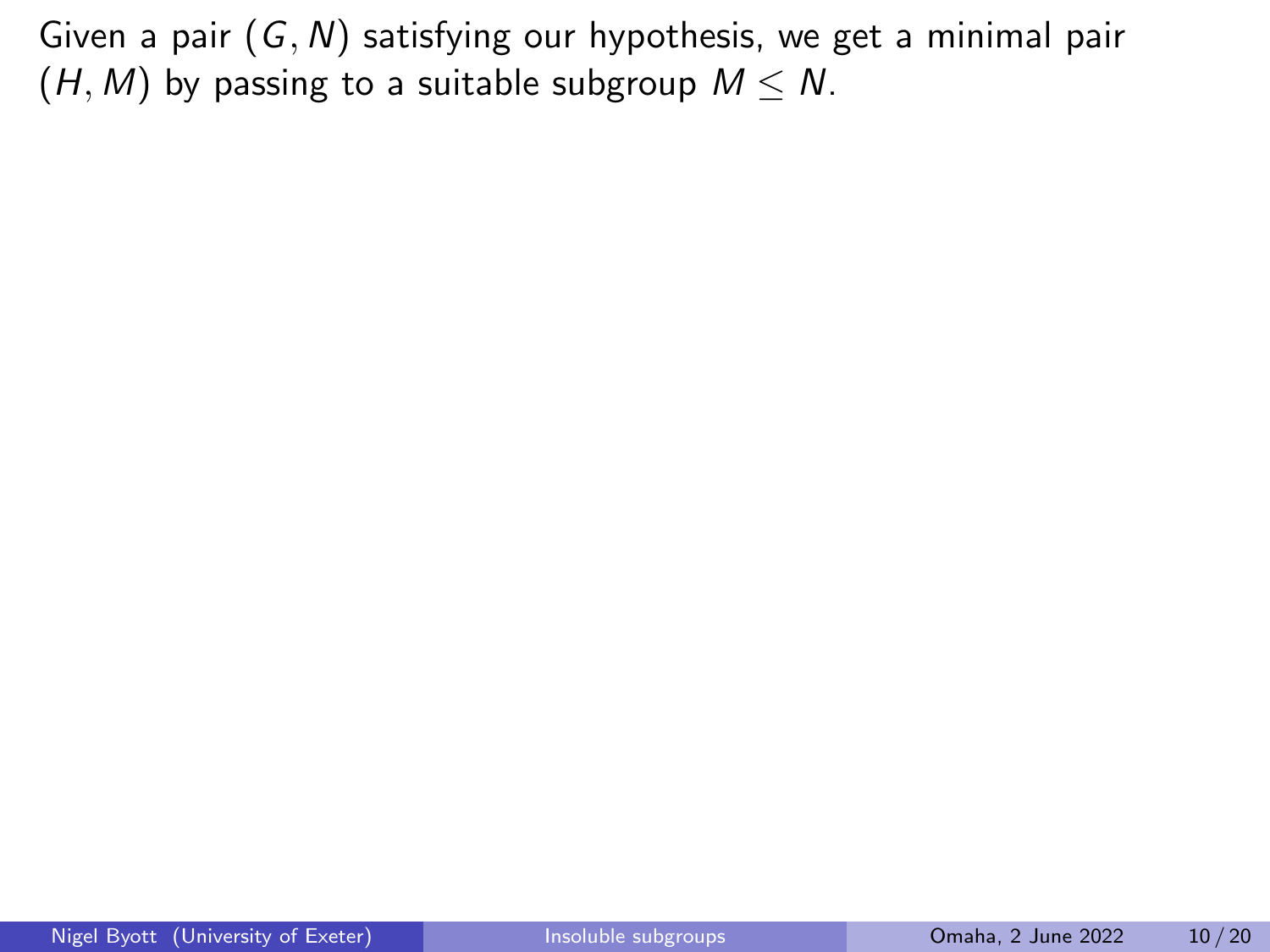Given a (weakly) minimal pair  $(G, N)$ , we can pass to an irreducible pair  $(G/K, N/M)$  by quotienting out a maximal G-invariant normal subgroup  $M \triangleleft N$ . The stabiliser of  $1_{N/M}$  is still soluble and, by (weak) minimality,  $K$  is soluble.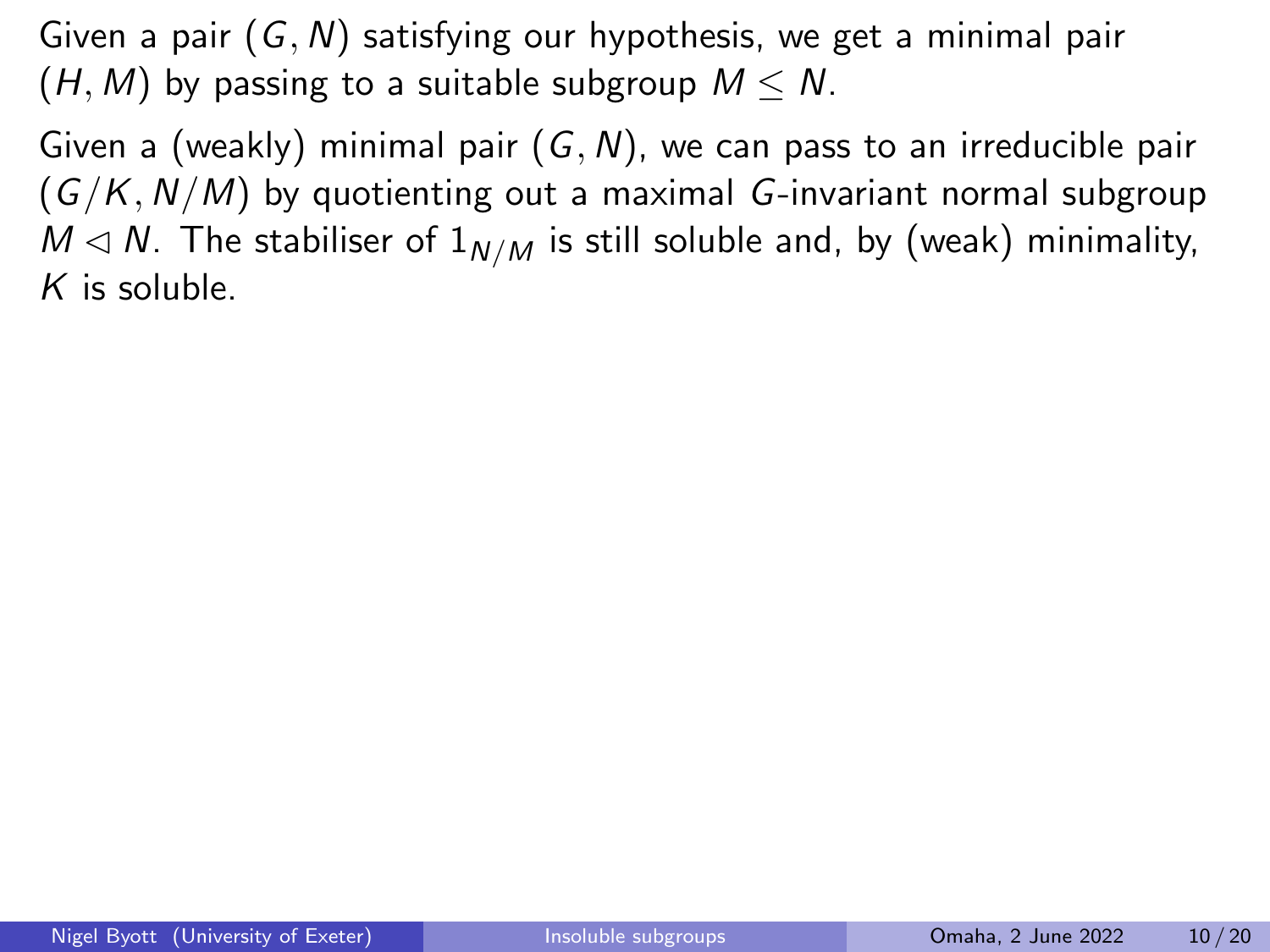Given a (weakly) minimal pair  $(G, N)$ , we can pass to an irreducible pair  $(G/K, N/M)$  by quotienting out a maximal G-invariant normal subgroup  $M \triangleleft N$ . The stabiliser of  $1_{N/M}$  is still soluble and, by (weak) minimality,  $K$  is soluble.

Then  $(G/K, N/M)$  is still (weakly) minimal. In particular,  $N/M$  has no proper non-trivial characteristic subgroups, so it is elementary abelian.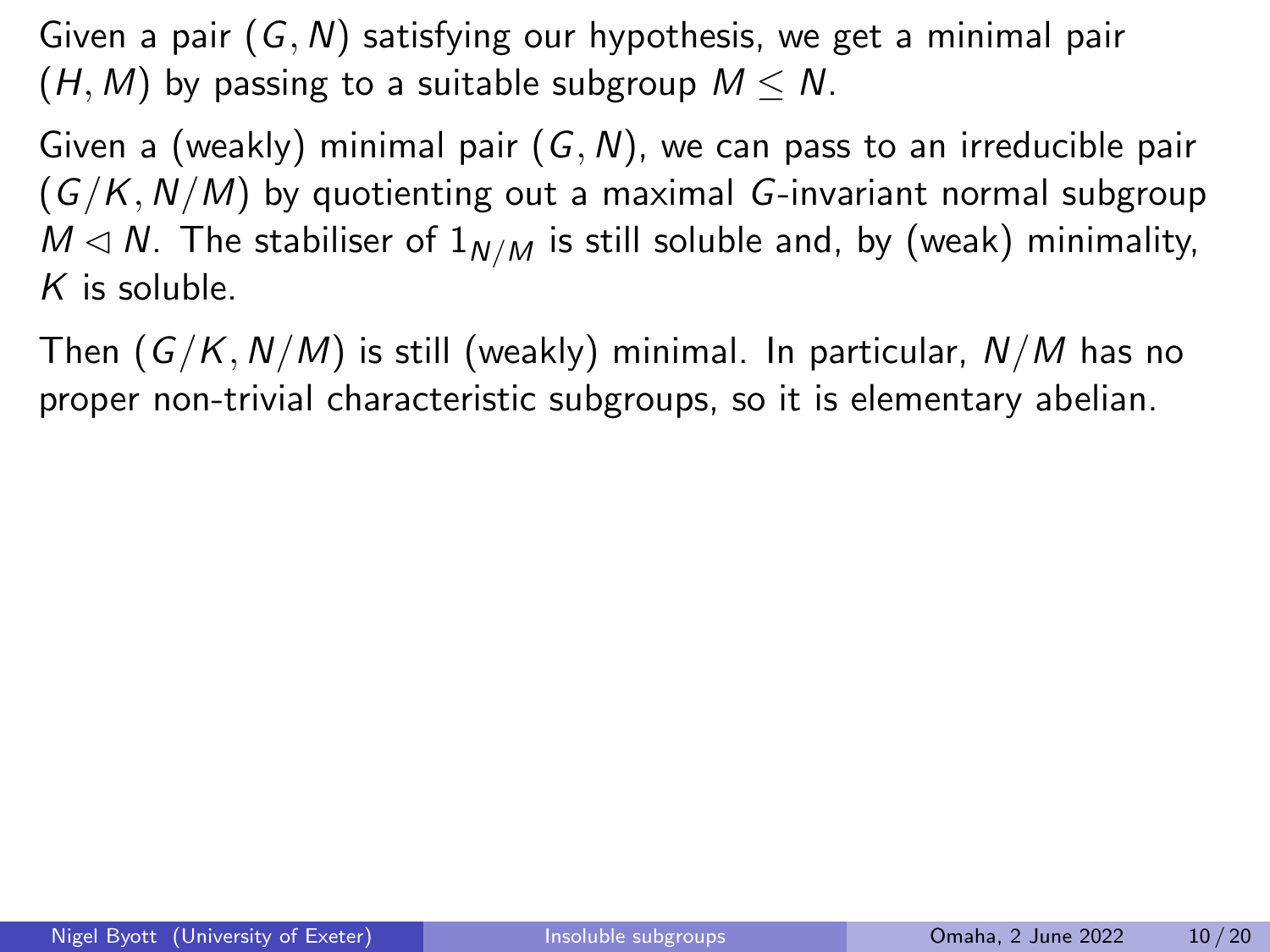Given a (weakly) minimal pair  $(G, N)$ , we can pass to an irreducible pair  $(G/K, N/M)$  by quotienting out a maximal G-invariant normal subgroup  $M \triangleleft N$ . The stabiliser of  $1_{N/M}$  is still soluble and, by (weak) minimality,  $K$  is soluble.

Then  $(G/K, N/M)$  is still (weakly) minimal. In particular,  $N/M$  has no proper non-trivial characteristic subgroups, so it is elementary abelian.

So we can reduce to the situation:

 $V = N = \mathbb{F}_p^d$  for some prime p and some  $d \geq 1$ ,  $G \leq Hol(V) = Aff(V) = V \rtimes GL_r(p)$  is transitive and insoluble,  $G' = \operatorname{Stab}_G(0_V)$  is a soluble subgroup of index  $p^d$  in G. Moreover, V is an irreducible  $\mathbb{F}_p[G]$ -module.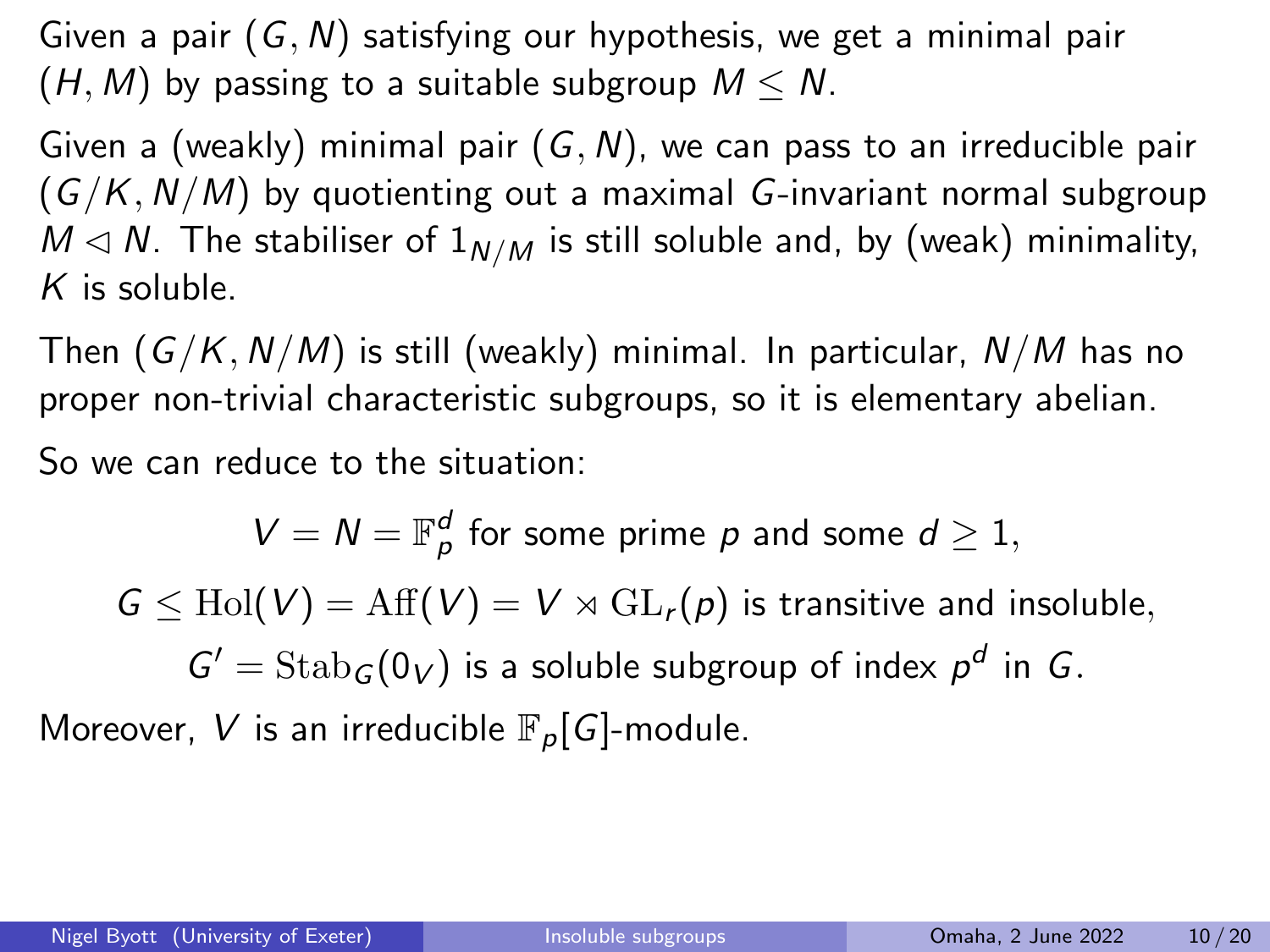Given a (weakly) minimal pair  $(G, N)$ , we can pass to an irreducible pair  $(G/K, N/M)$  by quotienting out a maximal G-invariant normal subgroup  $M \triangleleft N$ . The stabiliser of  $1_{N/M}$  is still soluble and, by (weak) minimality,  $K$  is soluble.

Then  $(G/K, N/M)$  is still (weakly) minimal. In particular,  $N/M$  has no proper non-trivial characteristic subgroups, so it is elementary abelian.

So we can reduce to the situation:

$$
V = N = \mathbb{F}_p^d
$$
 for some prime *p* and some  $d \ge 1$ ,  

$$
G \le \text{Hol}(V) = \text{Aff}(V) = V \rtimes \text{GL}_r(p)
$$
 is transitive and insoluble,  

$$
G' = \text{Stab}_G(0_V)
$$
 is a soluble subgroup of index  $p^d$  in *G*.  
Moreover, *V* is an irreducible  $\mathbb{F}_p[G]$ -module.

Our goal for the rest of the talk is to show that for any such pair  $(G, V)$ ,

$$
p = 2
$$
,  $V = \mathbb{F}_2^{3r}$ ,  $G = GL_3(2) \wr H$  with  $H \leq S_r$ .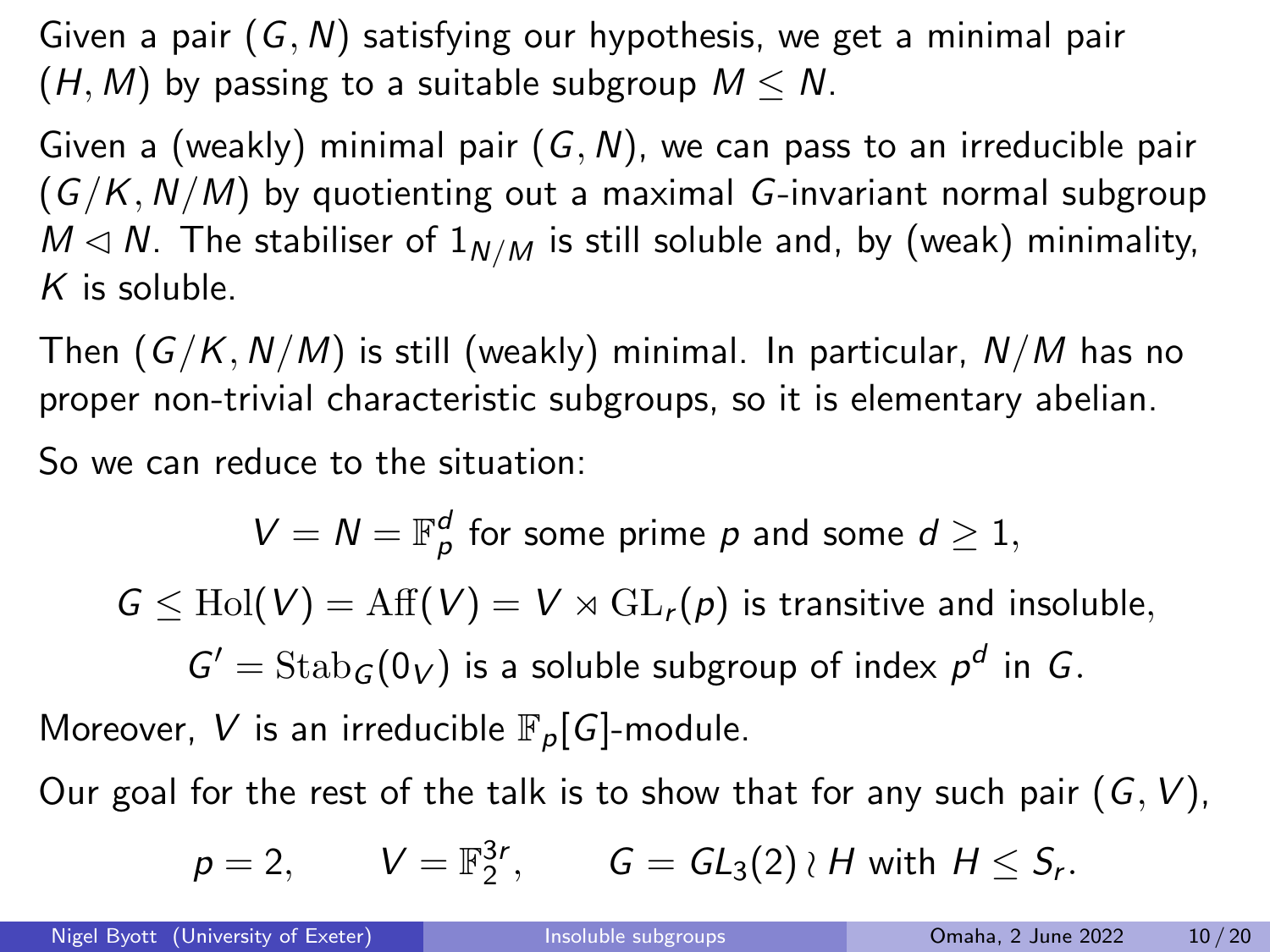§4 Sketch of proof (1): Combinatorics of group actions

If  $1 \neq J \lhd G$  then the orbits of J on V are all of the same size, and  $G/J$ transitively permutes these orbits. So  $J$  acts transitively on a set of size  $\rho^t$ where  $1\leq t\leq d$  and  $H/J$  acts transitively on a set of size  $\rho^s$  where  $0 \leq s \leq d$ . Both actions have soluble point stabilisers.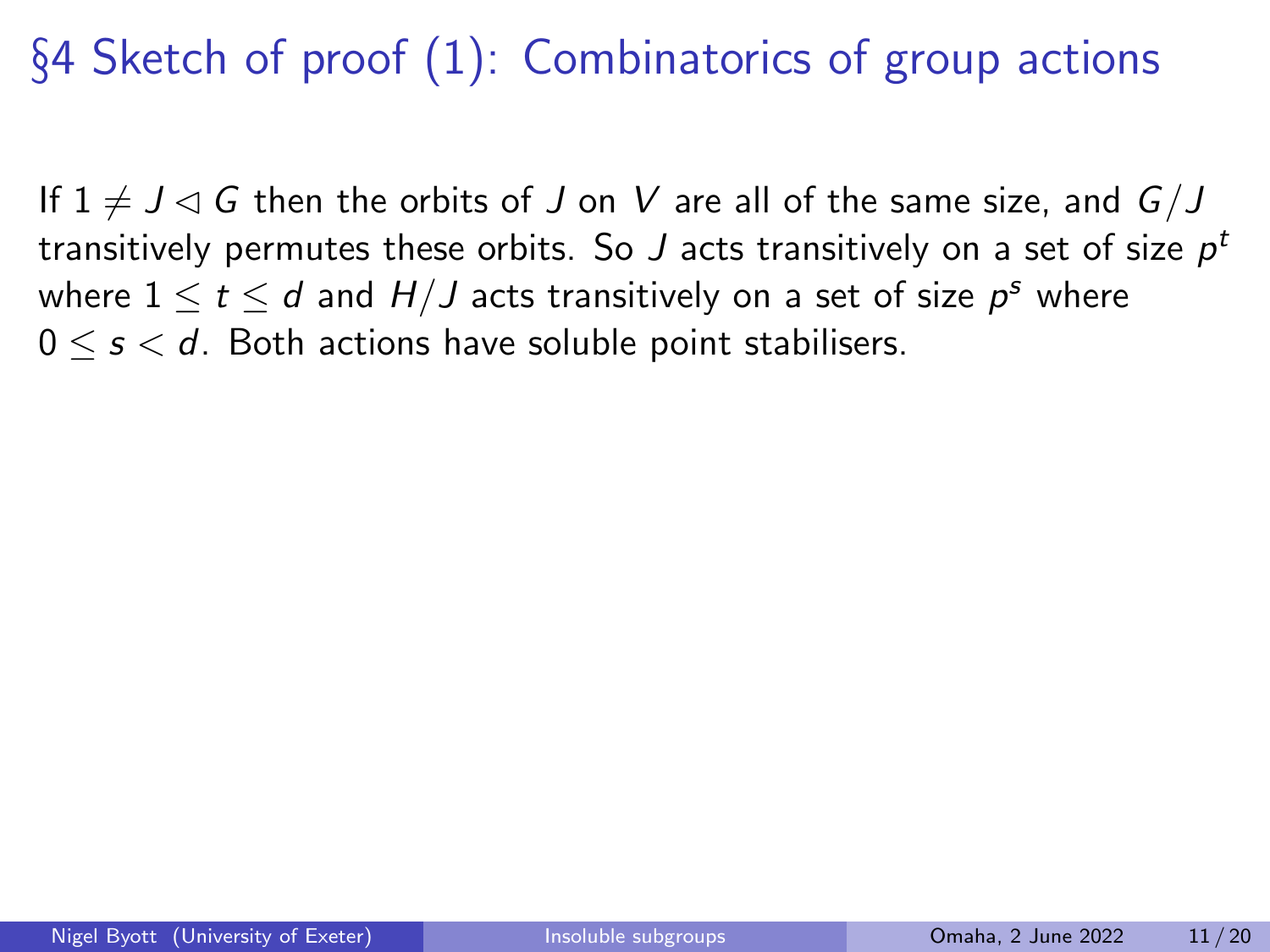# §4 Sketch of proof (1): Combinatorics of group actions

If  $1 \neq J \lhd G$  then the orbits of J on V are all of the same size, and  $G/J$ transitively permutes these orbits. So  $J$  acts transitively on a set of size  $\rho^t$ where  $1\leq t\leq d$  and  $H/J$  acts transitively on a set of size  $\rho^s$  where  $0 \leq s \leq d$ . Both actions have soluble point stabilisers.

Applying this inductively to a composition series

$$
1=G_0\lhd G_1\lhd\cdots\lhd G_m=G
$$

of G, we find

- (i) each composition factor  $G_i/G_{i-1}$  has soluble subgroup of index  $p^s$  for some  $s > 0$ ;
- (ii) for  $i = 1$ , we have  $s \ge 1$ , so  $G_1 = C_p$  or a non-abelian simple group.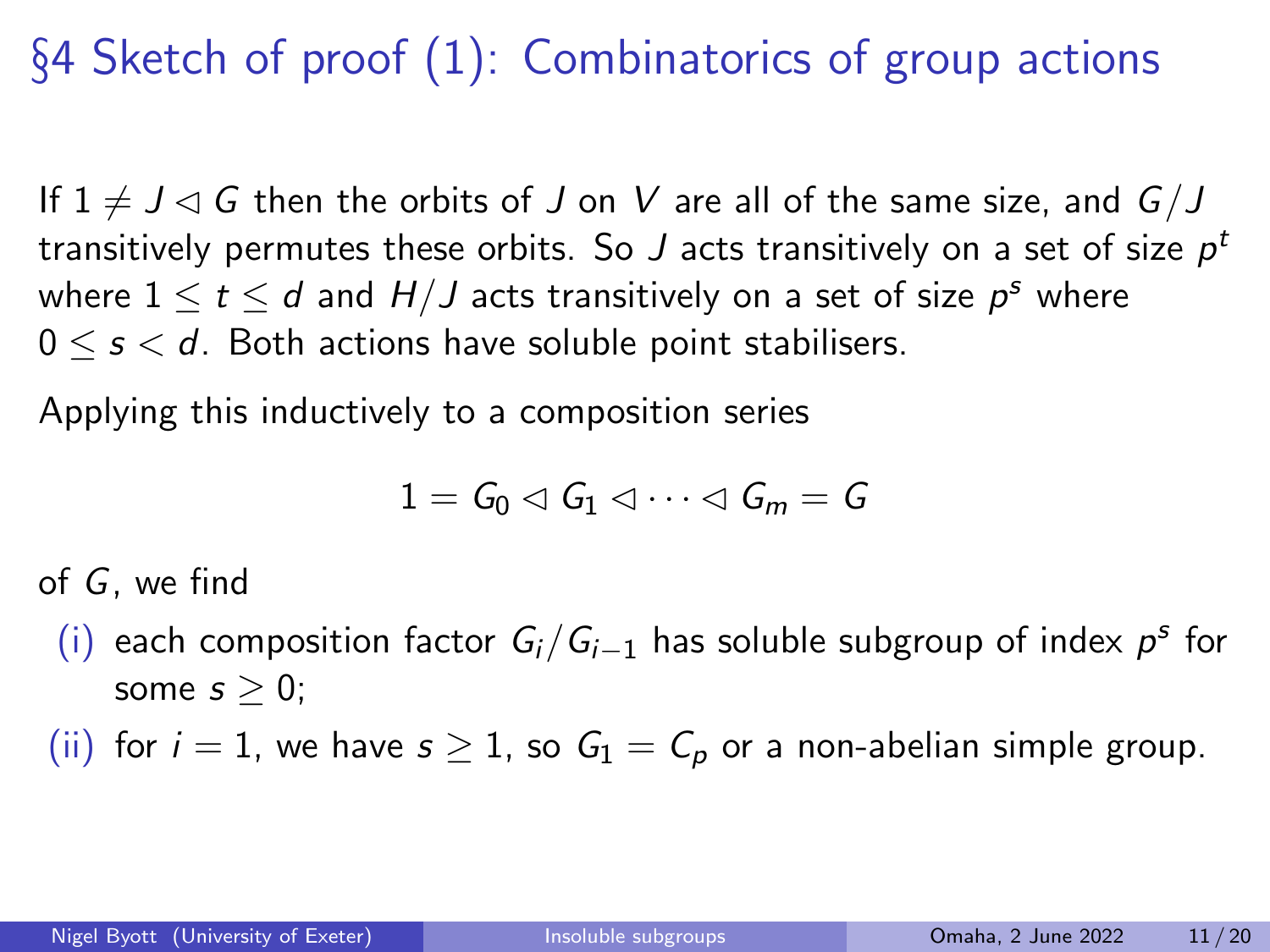As  $V$  is irreducible, it follows from modular representation theory that  $G$ has no non-trivial normal  $p$ -subgroup.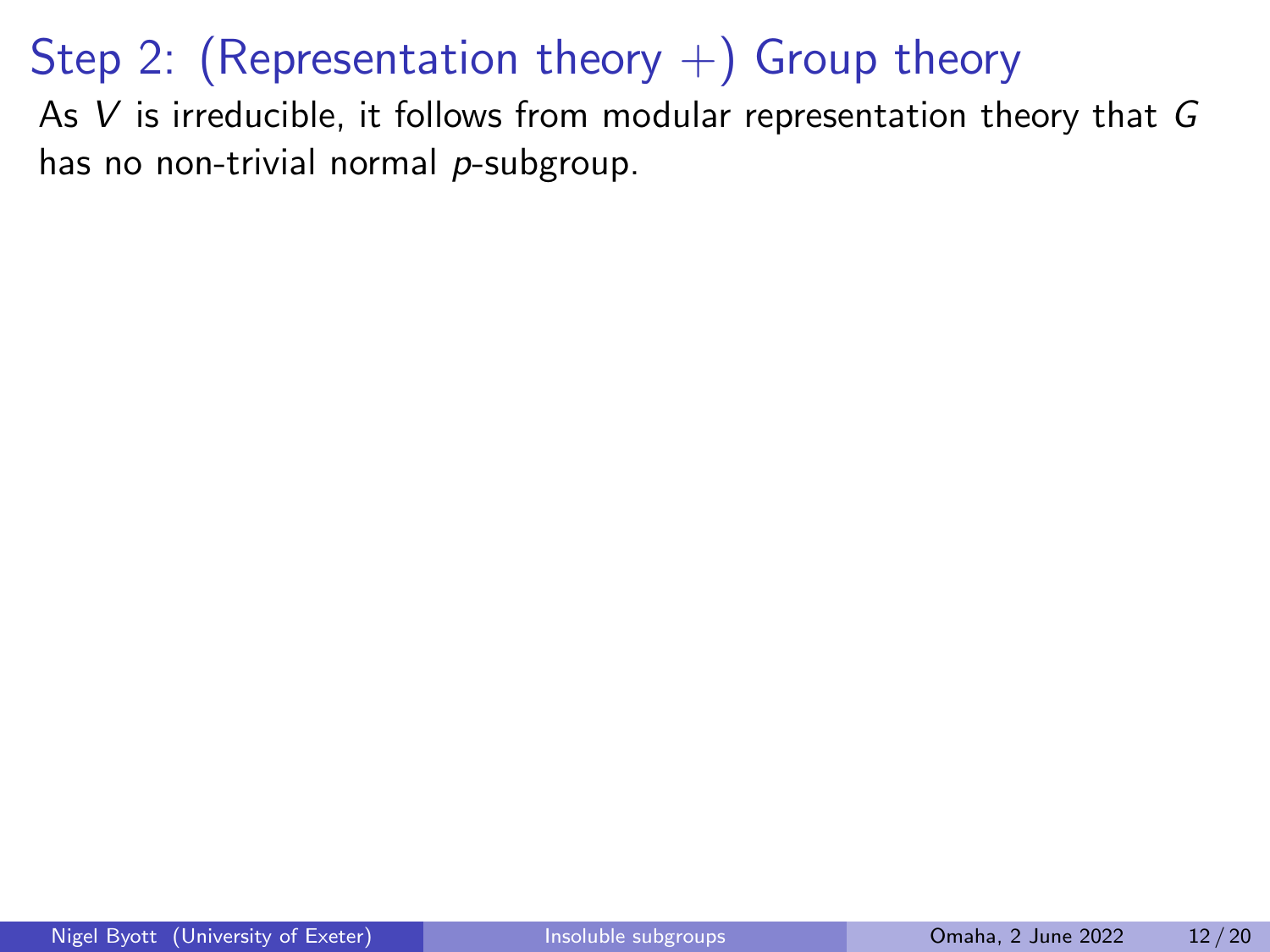As V is irreducible, it follows from modular representation theory that G has no non-trivial normal  $p$ -subgroup.

Hence G has no non-trivial *subnormal p*-subgroup. Combining with Step 1, this means that G has no non-trivial subnormal soluble subgroup.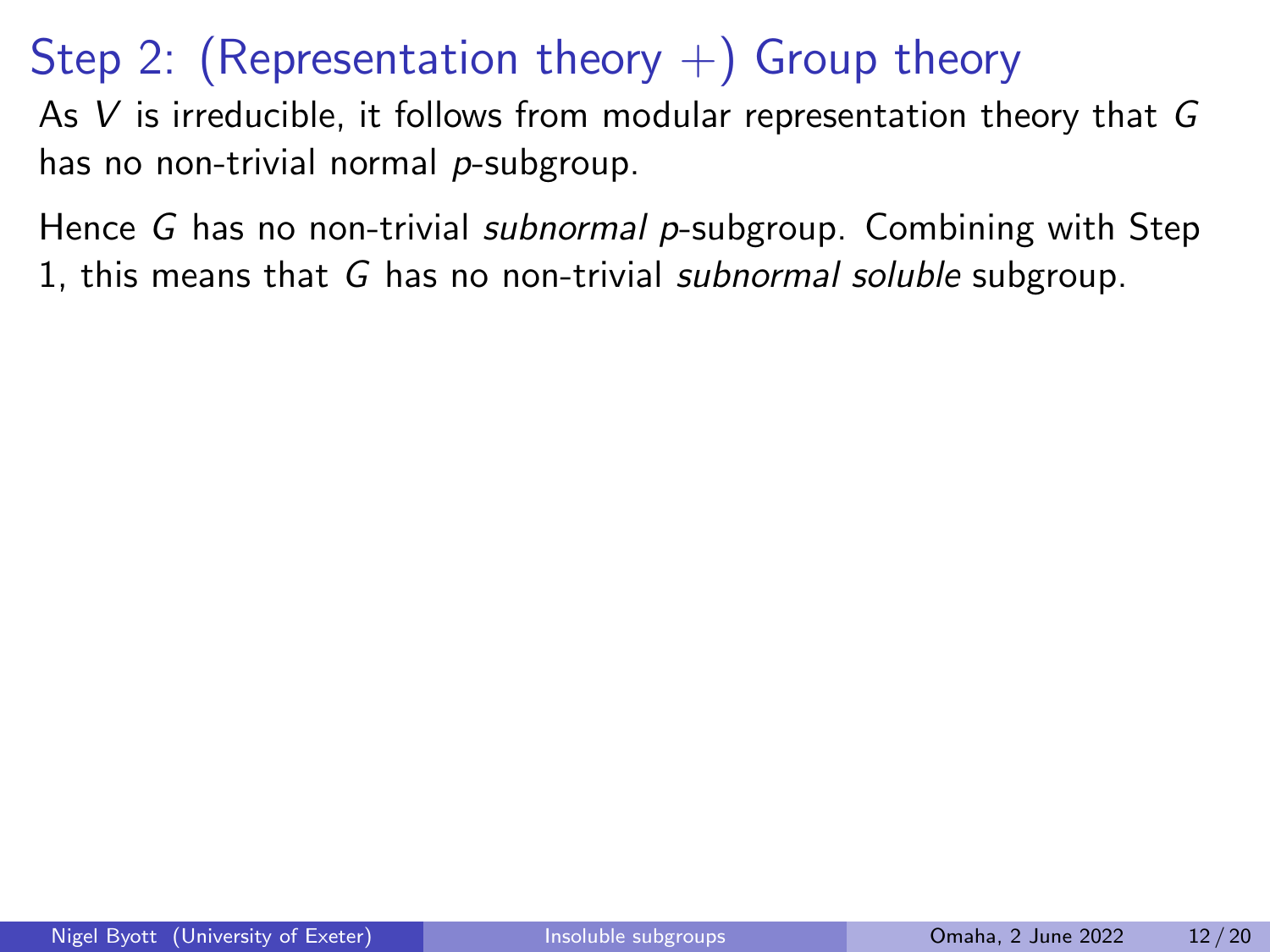As V is irreducible, it follows from modular representation theory that G has no non-trivial normal p-subgroup.

Hence G has no non-trivial *subnormal p*-subgroup. Combining with Step 1, this means that G has no non-trivial subnormal soluble subgroup.

In particular, every minimal normal subgroup of G has trivial centre, and is the direct product of isomorphic non-abelian simple groups.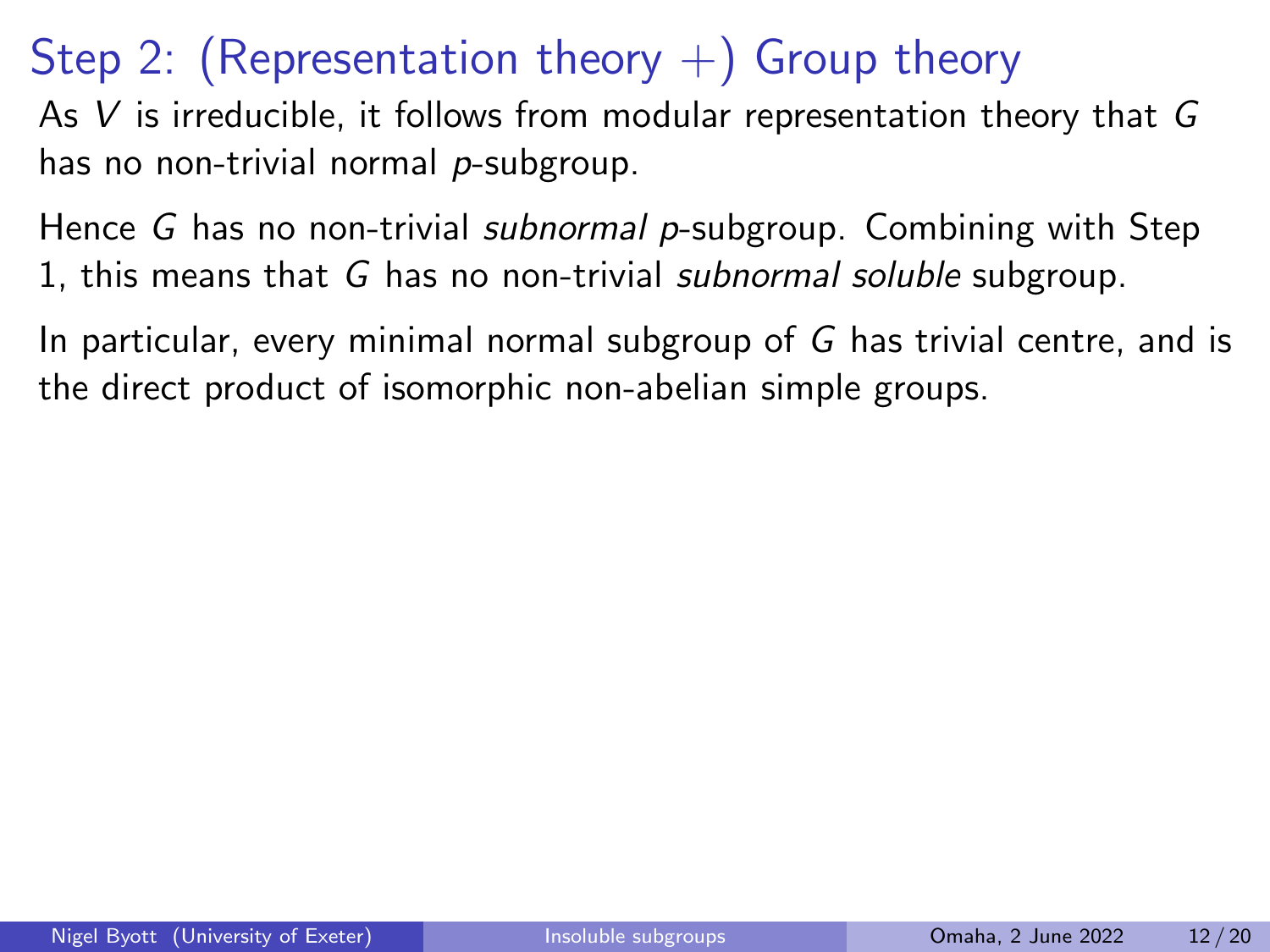As  $V$  is irreducible, it follows from modular representation theory that  $G$ has no non-trivial normal p-subgroup.

Hence G has no non-trivial *subnormal p*-subgroup. Combining with Step 1, this means that G has no non-trivial subnormal soluble subgroup.

In particular, every minimal normal subgroup of G has trivial centre, and is the direct product of isomorphic non-abelian simple groups.

Recall that the socle  $\operatorname{soc}(G)$  of G is the subgroup generated by all minimal normal subgroups. Since for our  $G$ , the minimal subgroups have trivial centre,  $\text{soc}(G)$  is the direct product of all the minimal normal subgroups. Hence

$$
\mathrm{soc}(G)=T_1\times\cdots\times T_r
$$

where the  $T_k$  are non-abelian simple groups. (We don't yet know that they are all isomorphic.) Conjugation by G permutes the  $T_k$ , and the orbits give the minimal normal subgroups.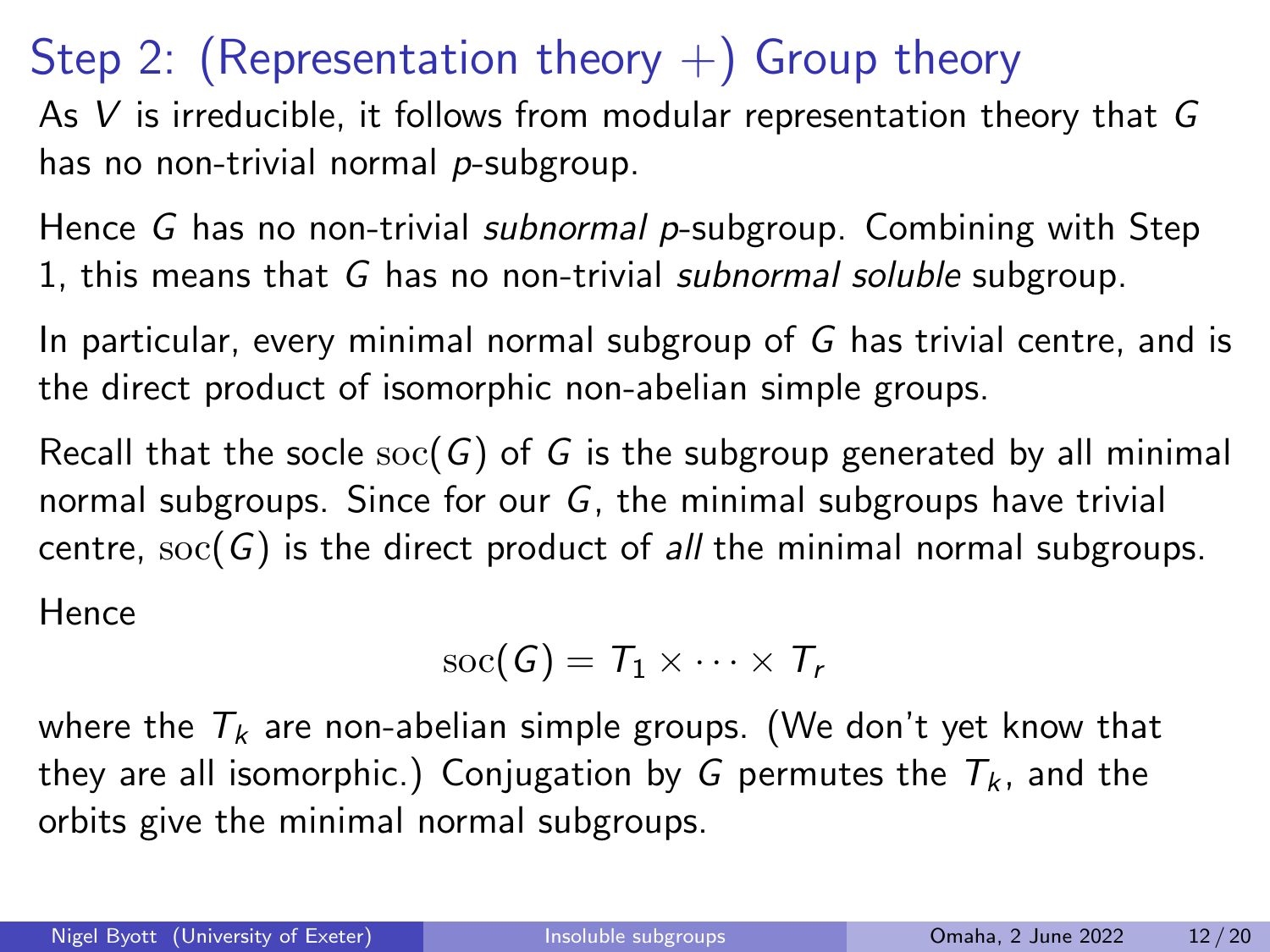As  $V$  is irreducible, it follows from modular representation theory that  $G$ has no non-trivial normal  $p$ -subgroup.

Hence G has no non-trivial *subnormal p*-subgroup. Combining with Step 1, this means that G has no non-trivial subnormal soluble subgroup.

In particular, every minimal normal subgroup of G has trivial centre, and is the direct product of isomorphic non-abelian simple groups.

Recall that the socle  $\operatorname{soc}(G)$  of G is the subgroup generated by all minimal normal subgroups. Since for our  $G$ , the minimal subgroups have trivial centre,  $\operatorname{soc}(G)$  is the direct product of all the minimal normal subgroups. Hence

$$
\mathrm{soc}(G)=T_1\times\cdots\times T_r
$$

where the  $T_k$  are non-abelian simple groups. (We don't yet know that they are all isomorphic.) Conjugation by G permutes the  $T_k$ , and the orbits give the minimal normal subgroups.

Moreover the centraliser of  $\operatorname{soc}(G)$  in G is trivial.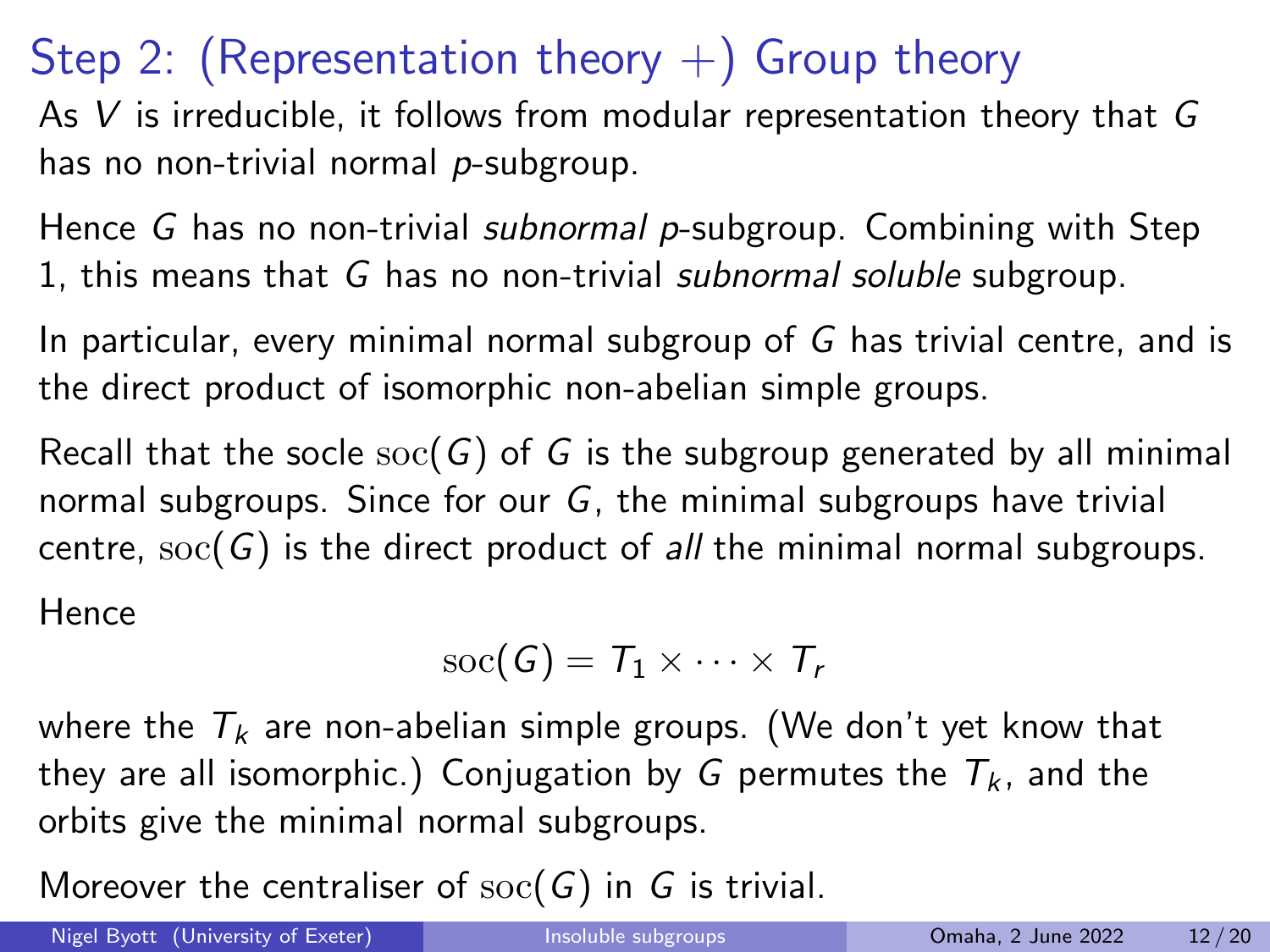Let  $S = \text{soc}(G) \triangleleft G$ . We study the irreducible  $\mathbb{F}_p[G]$ -module V as an  $\mathbb{F}_p[S]$ -module.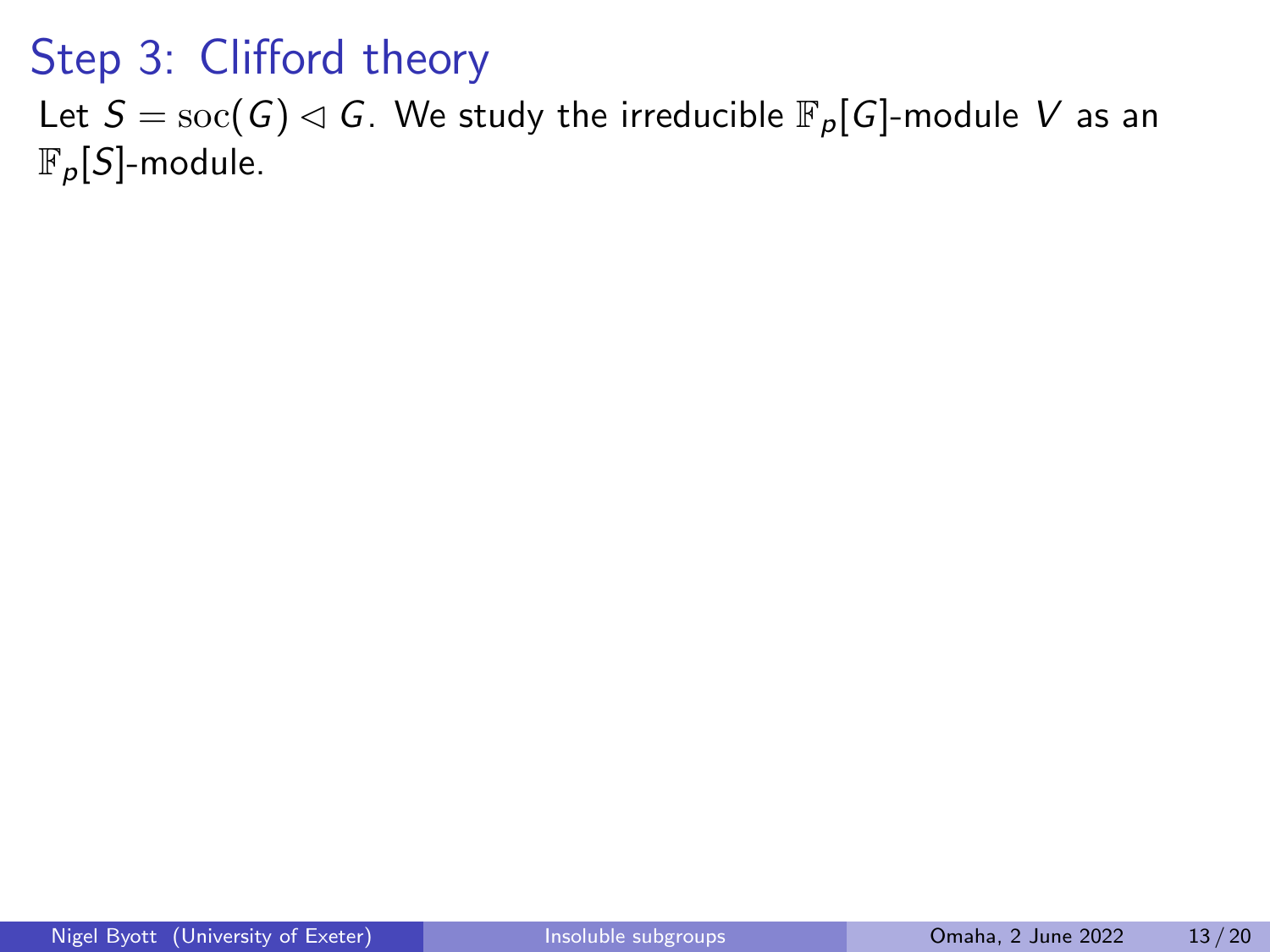Let  $S = \text{soc}(G) \triangleleft G$ . We study the irreducible  $\mathbb{F}_p[G]$ -module V as an  $\mathbb{F}_p[S]$ -module.

**Simplifying assumption:**  $\mathbb{F}_p$  splits G, i.e. every irreducible  $\mathbb{F}_p[G]$ -module is irreducible over  $\overline{\mathbb{F}}_p[G]$ . (Then same holds for subgroups of G.)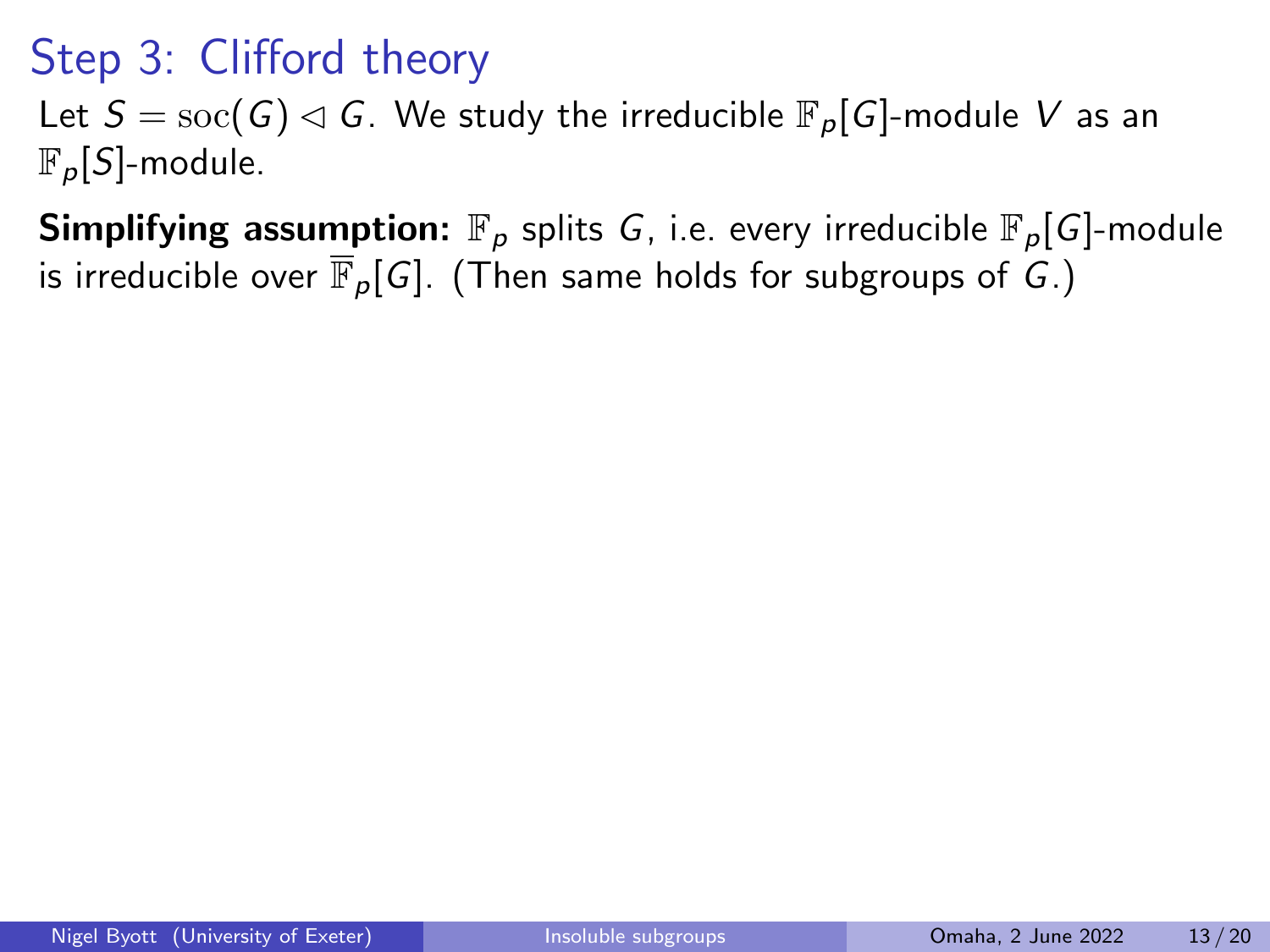Let  $S = \text{soc}(G) \triangleleft G$ . We study the irreducible  $\mathbb{F}_p[G]$ -module V as an  $\mathbb{F}_p[S]$ -module.

**Simplifying assumption:**  $\mathbb{F}_p$  splits G, i.e. every irreducible  $\mathbb{F}_p[G]$ -module is irreducible over  $\overline{\mathbb{F}}_p[G]$ . (Then same holds for subgroups of G.)

Let U be an irreducible  $\mathbb{F}_p[S]$ -submodule of V. Then  $gU$  is an irreducble  $\mathbb{F}_p[S]$ -module for each  $g \in G$ , and

$$
V=\bigoplus_{i=1}^mg_iU
$$

for some  $g_1 = 1, g_2, \ldots, g_m \in G$ .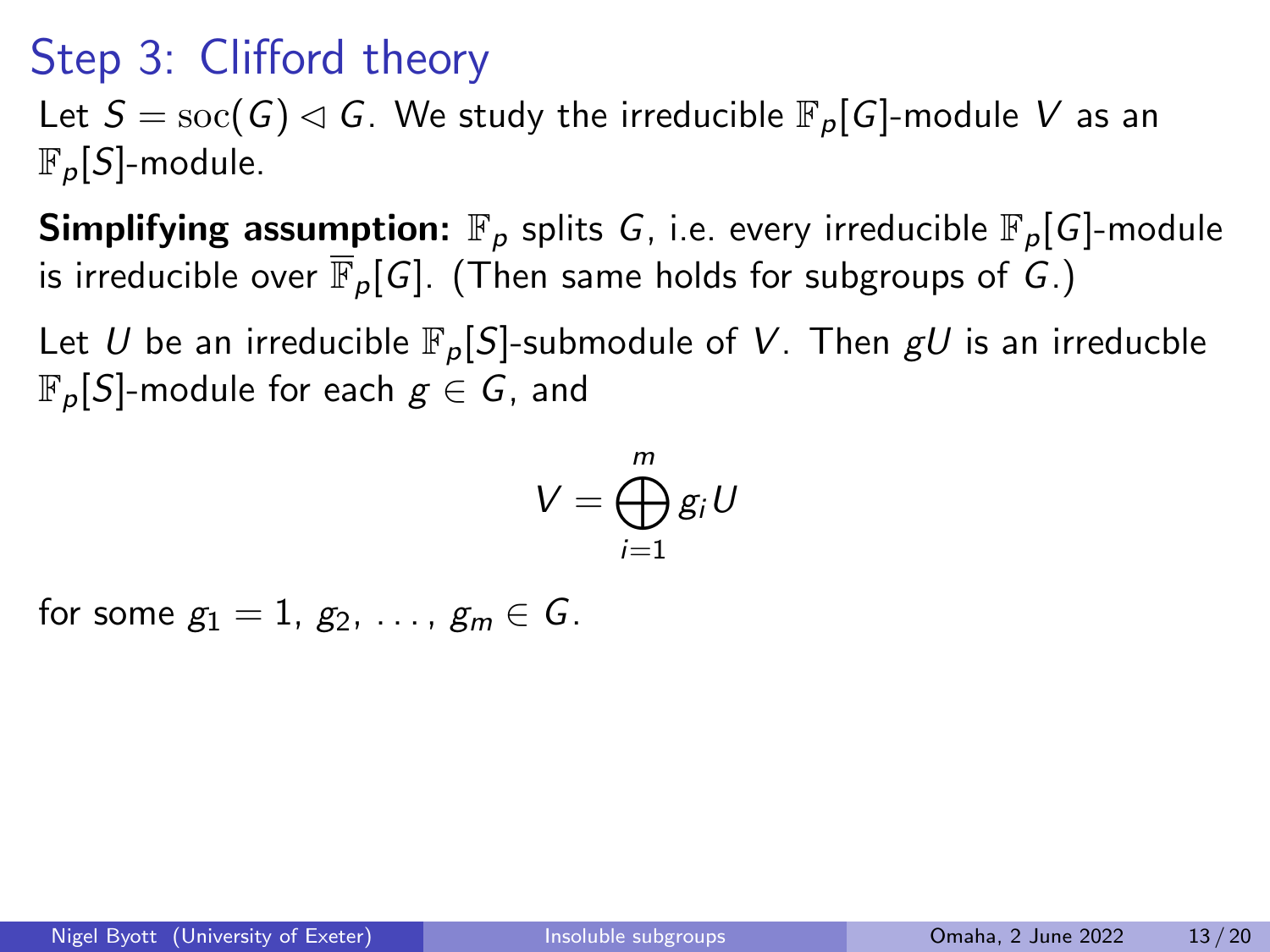Let  $S = \text{soc}(G) \triangleleft G$ . We study the irreducible  $\mathbb{F}_p[G]$ -module V as an  $\mathbb{F}_p[S]$ -module.

**Simplifying assumption:**  $\mathbb{F}_p$  splits G, i.e. every irreducible  $\mathbb{F}_p[G]$ -module is irreducible over  $\overline{\mathbb{F}}_p[G]$ . (Then same holds for subgroups of G.)

Let U be an irreducible  $\mathbb{F}_p[S]$ -submodule of V. Then  $gU$  is an irreducble  $\mathbb{F}_p[S]$ -module for each  $g \in G$ , and

$$
V=\bigoplus_{i=1}^m g_i U
$$

for some  $g_1 = 1$ ,  $g_2, \ldots, g_m \in G$ .

Let J be a minimal normal subgroup of G. Then, for some  $r(J) \geq 1$  and some non-abelian simple group  $T_J$  we have

$$
J = T_1 \times \cdots \times T_{r(J)}
$$
 with all  $T_k \cong T_J$ .

Each  $T_k$  acts on each  $g_iU$  (and this action might or might not be trivial).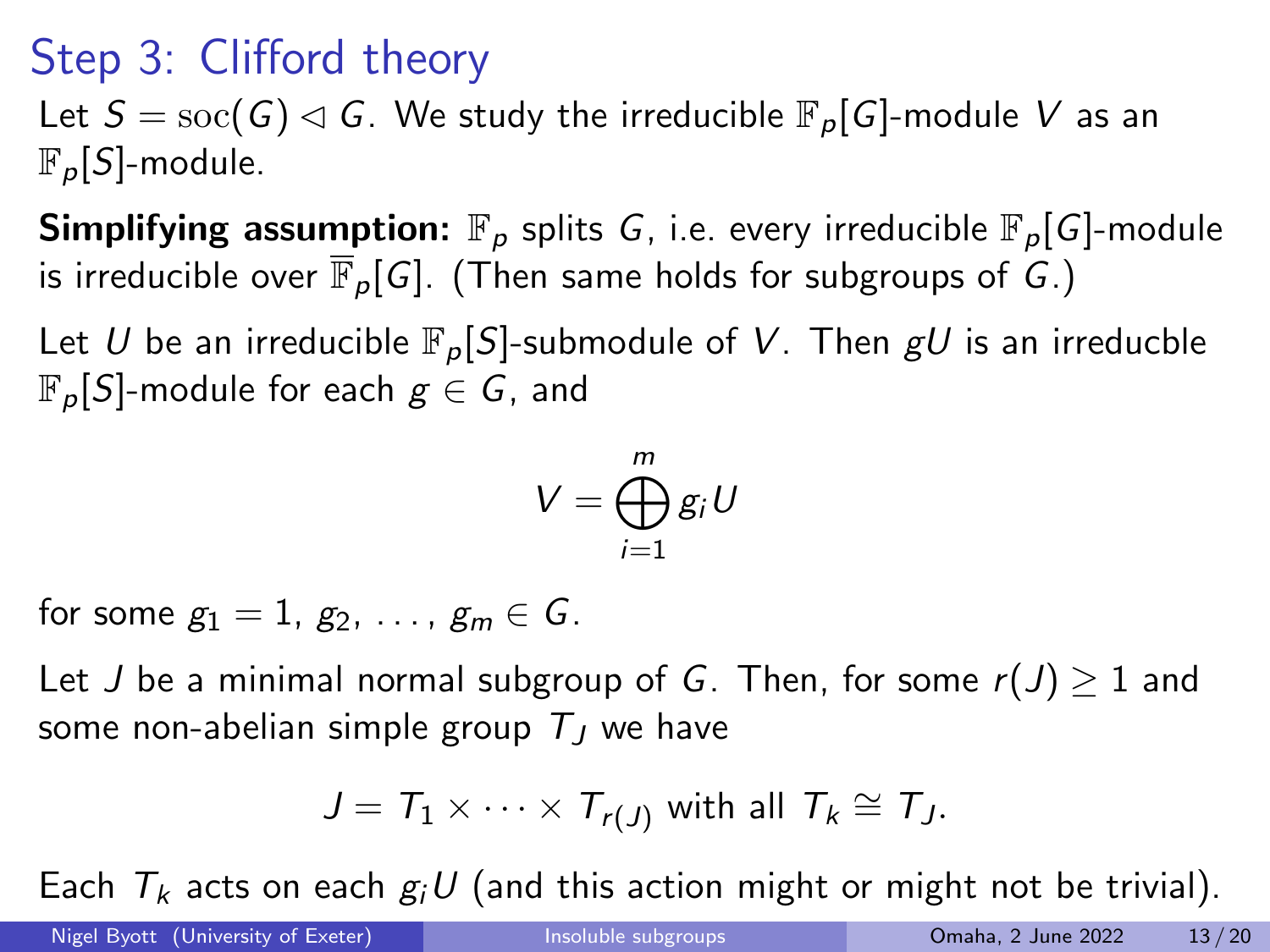Let  $y(J)$  be the number of simple factors  $T_k$  acting non-trivially on  $U = g_1 U$ .

Let  $z(J)$  be the number of summands  $g_iU$  on which  $T_1$  acts non-trivially. Then  $my(J) = r(J)z(J)$ .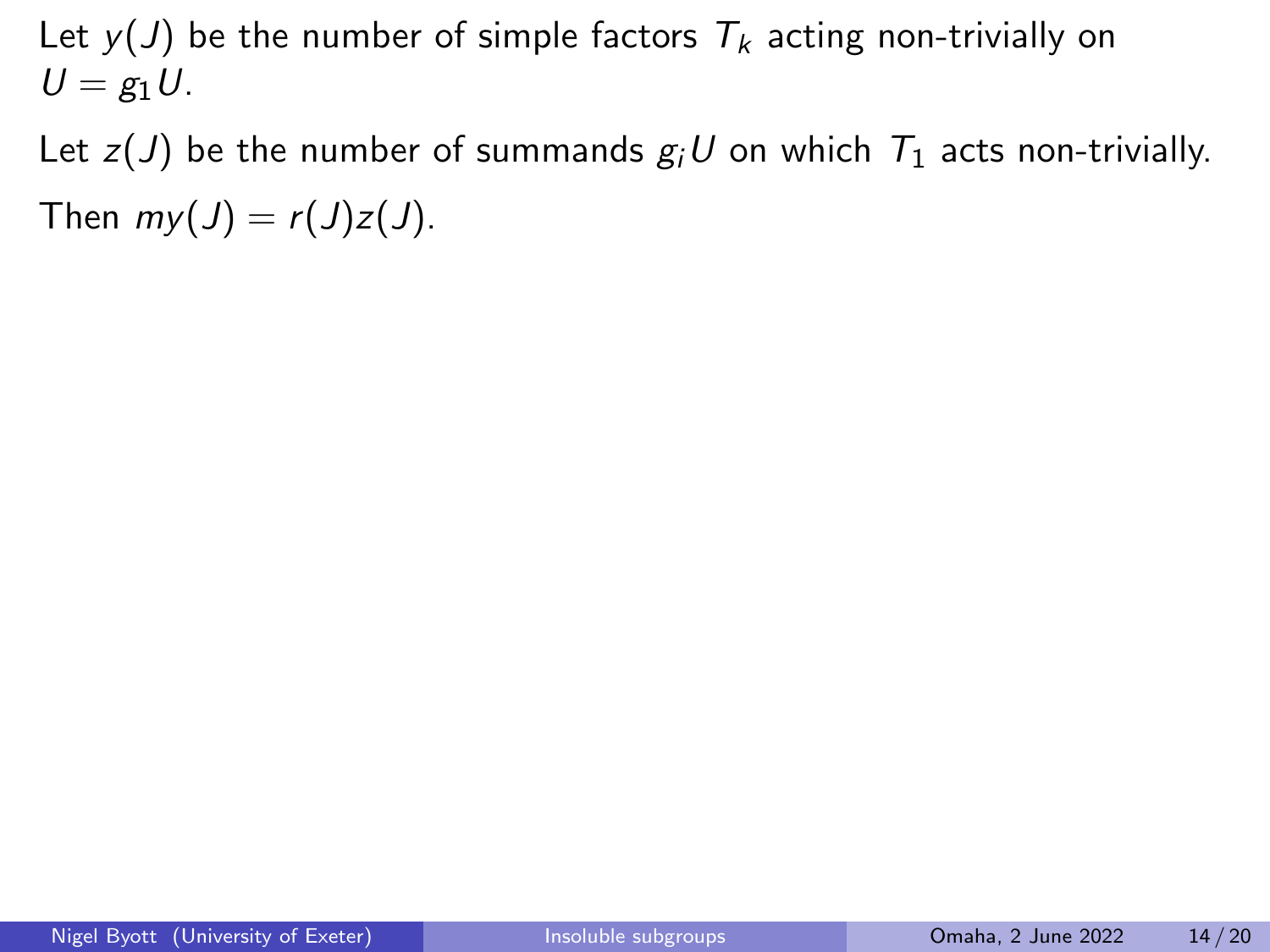Let  $y(J)$  be the number of simple factors  $T_k$  acting non-trivially on  $U = g_1 U$ .

Let  $z(J)$  be the number of summands  $g_iU$  on which  $T_1$  acts non-trivially. Then  $mv(J) = r(J)z(J)$ .

Because  $\mathbb{F}_p$  splits G, the irreducible  $\mathbb{F}_p[S]$ -module U can be written

$$
U=\bigotimes_J U_J
$$

where  $U_J$  is an irreducible  $\mathbb{F}_p[J]$ -module.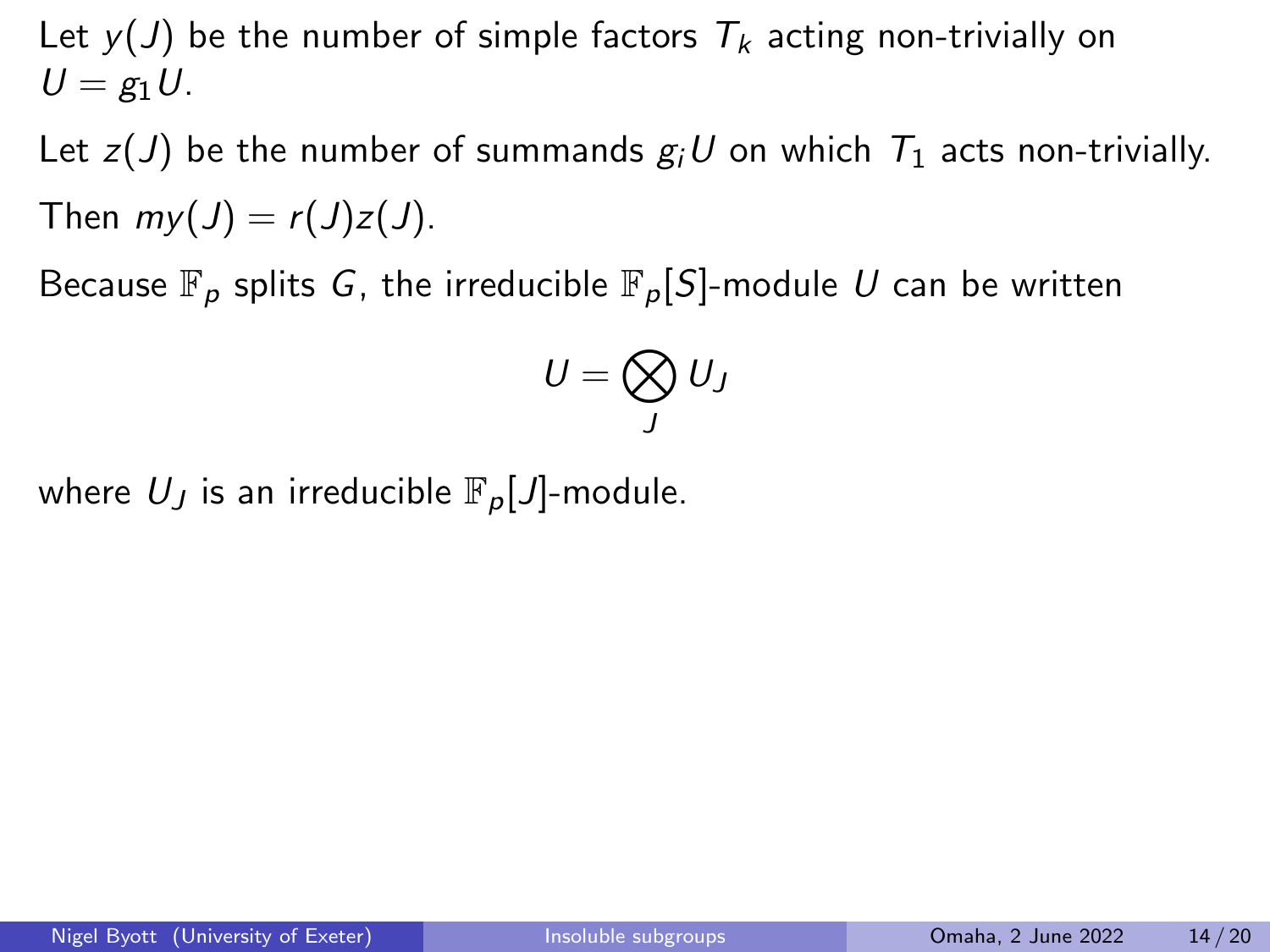Let  $y(J)$  be the number of simple factors  $T_k$  acting non-trivially on  $U = \varrho_1 U$ .

Let  $z(J)$  be the number of summands  $g_iU$  on which  $T_1$  acts non-trivially. Then  $mv(J) = r(J)z(J)$ .

Because  $\mathbb{F}_p$  splits G, the irreducible  $\mathbb{F}_p[S]$ -module U can be written

$$
U=\bigotimes_J U_J
$$

where  $U_J$  is an irreducible  $\mathbb{F}_p[J]$ -module.

For a particular  $J = \mathcal{T}_1 \times \cdots \times \mathcal{T}_{r(J)},$  we have

$$
U_J=U_{J,1}\otimes\cdots\otimes U_{J,r(J)}
$$

with  $U_{J,k}$  an irreducible  $\mathbb{F}_p[T_k]$ -module.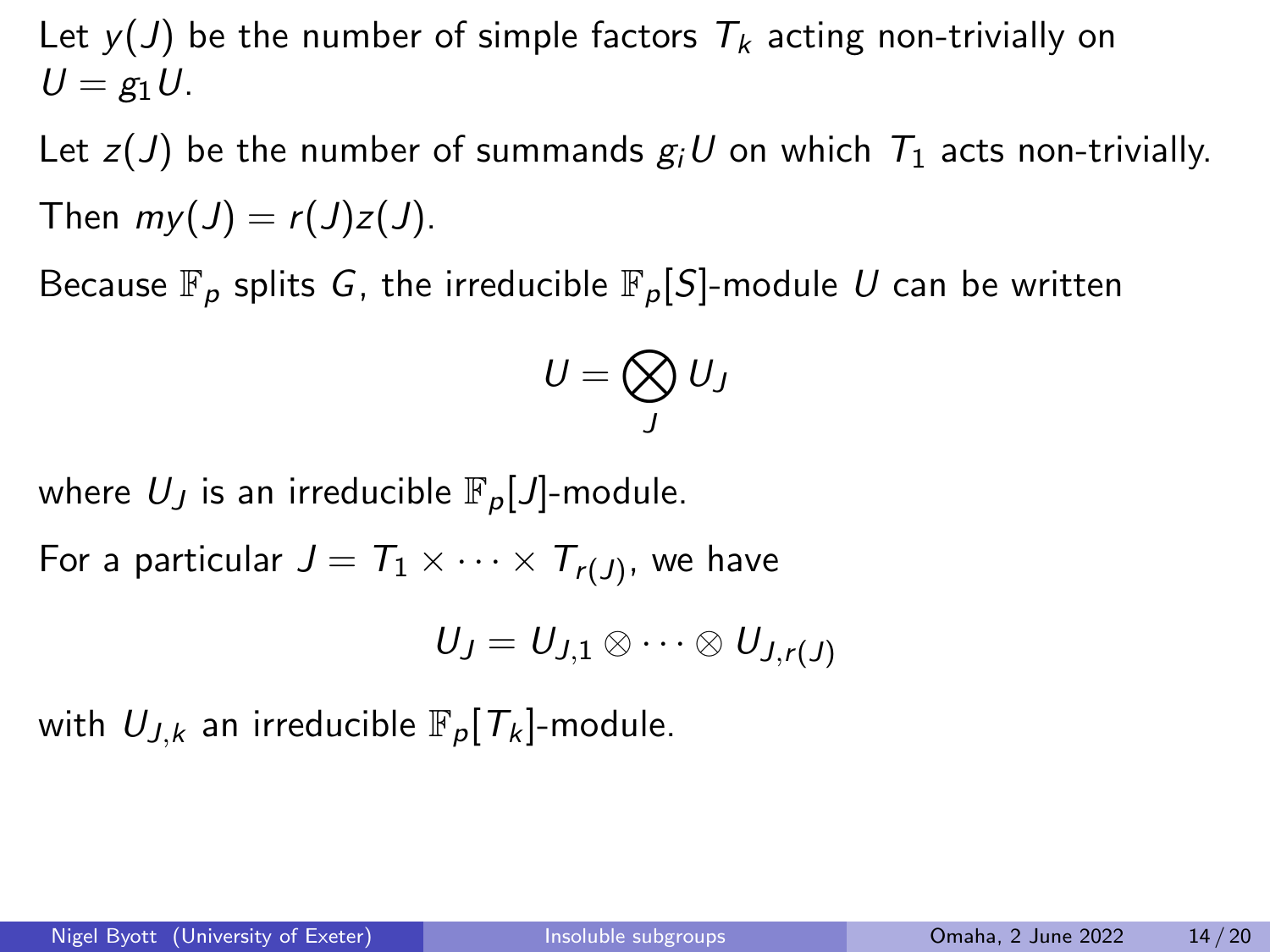Let  $y(J)$  be the number of simple factors  $T_k$  acting non-trivially on  $U = \varrho_1 U$ .

Let  $z(J)$  be the number of summands  $g_iU$  on which  $T_1$  acts non-trivially. Then  $mv(J) = r(J)z(J)$ .

Because  $\mathbb{F}_p$  splits G, the irreducible  $\mathbb{F}_p[S]$ -module U can be written

$$
U=\bigotimes_J U_J
$$

where  $U_J$  is an irreducible  $\mathbb{F}_p[J]$ -module.

For a particular  $J = \mathcal{T}_1 \times \cdots \times \mathcal{T}_{r(J)},$  we have

$$
U_J=U_{J,1}\otimes\cdots\otimes U_{J,r(J)}
$$

with  $U_{J,k}$  an irreducible  $\mathbb{F}_p[T_k]$ -module.

Let  $d(T_1) \geq 2$  be minimal dimension of a non-trivial irreducible  $\mathbb{F}_p[T_J]$ -module. Then  $y(J)$  of the  $U_{J,i}$  are non-trivial and have dimension  $\geq d(T_J)$ , while the rest have dimension 1.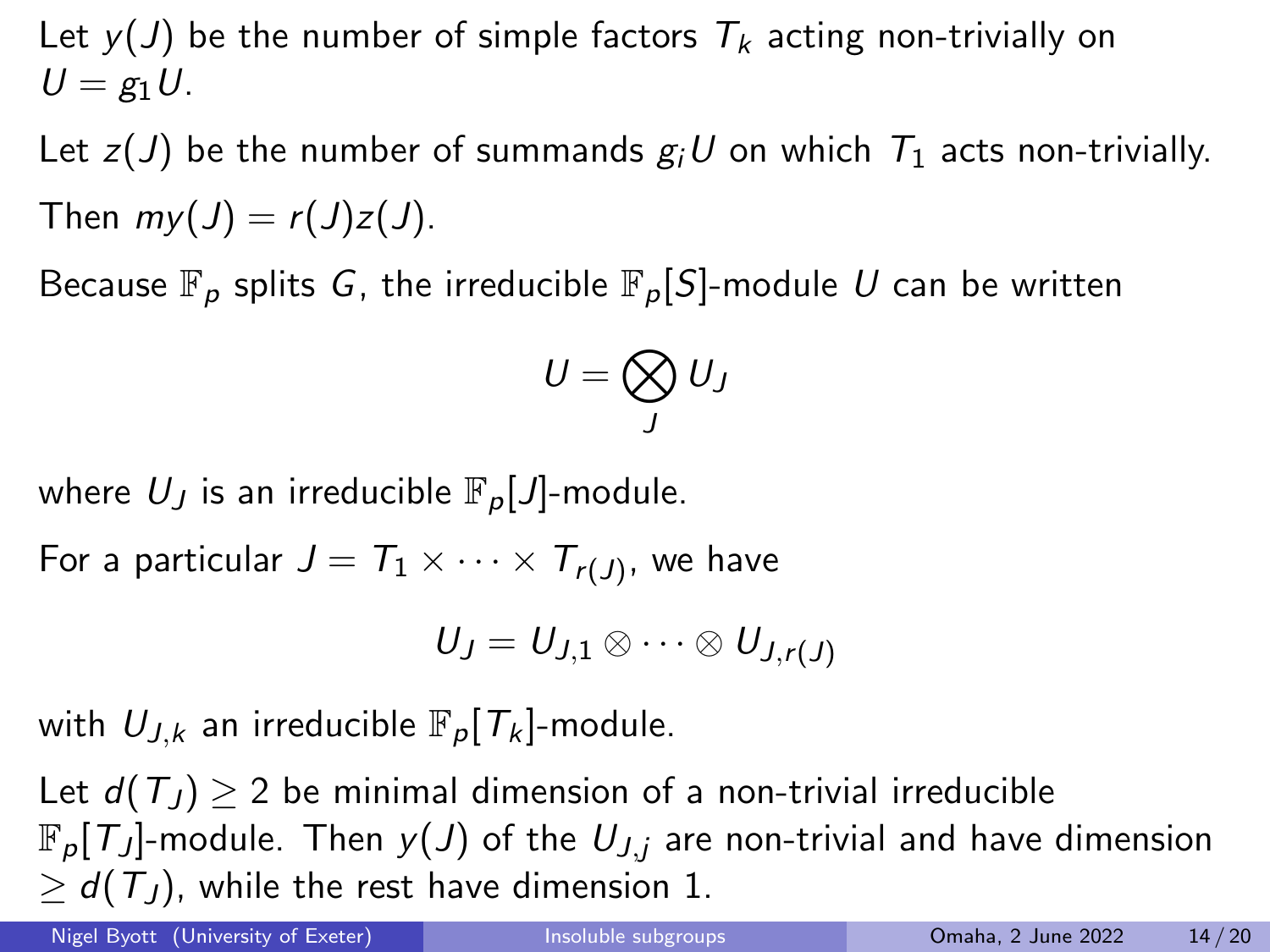Step 4: The key inequality

Counting  $\mathbb{F}_p$ -dimensions using

$$
V = \bigoplus_{i=1}^m g_i U, \qquad U = \bigotimes_J U_J, \qquad U_J = \bigotimes_{k=1}^{r(J)} U_{J,k},
$$

we find

$$
\dim V = m \dim U = m \prod_{J} \prod_{k=1}^{r(J)} \dim U_{J,k} \geq m \prod_{J} d(T_J)^{y(J)}.
$$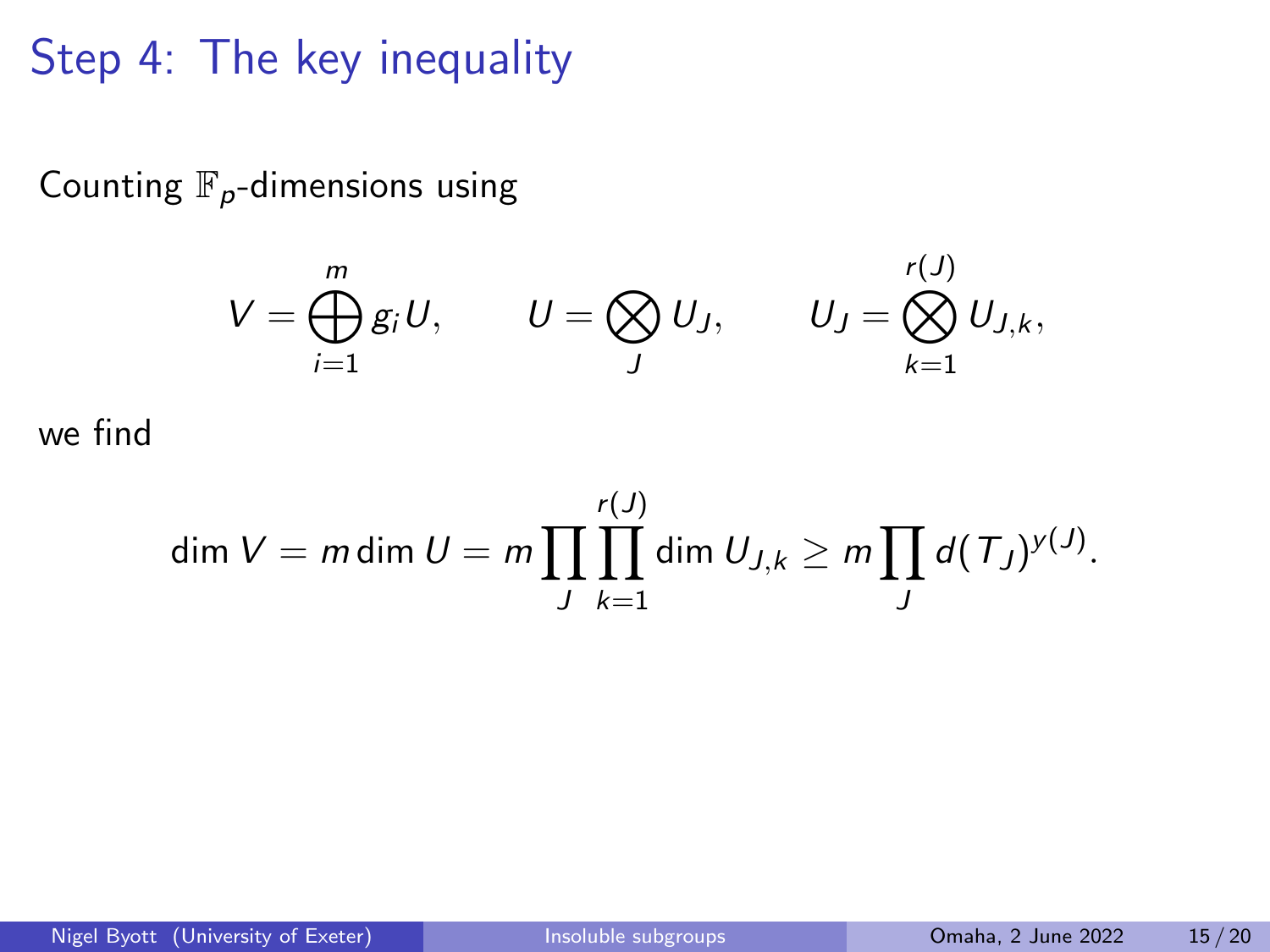Step 4: The key inequality

Counting  $\mathbb{F}_p$ -dimensions using

$$
V = \bigoplus_{i=1}^m g_i U, \qquad U = \bigotimes_J U_J, \qquad U_J = \bigotimes_{k=1}^{r(J)} U_{J,k},
$$

we find

$$
\dim V = m \dim U = m \prod_{J} \prod_{k=1}^{r(J)} \dim U_{J,k} \geq m \prod_{J} d(T_J)^{y(J)}.
$$

Since G acts transitively on V, we have  $v_p(|G|) \ge \dim V$ .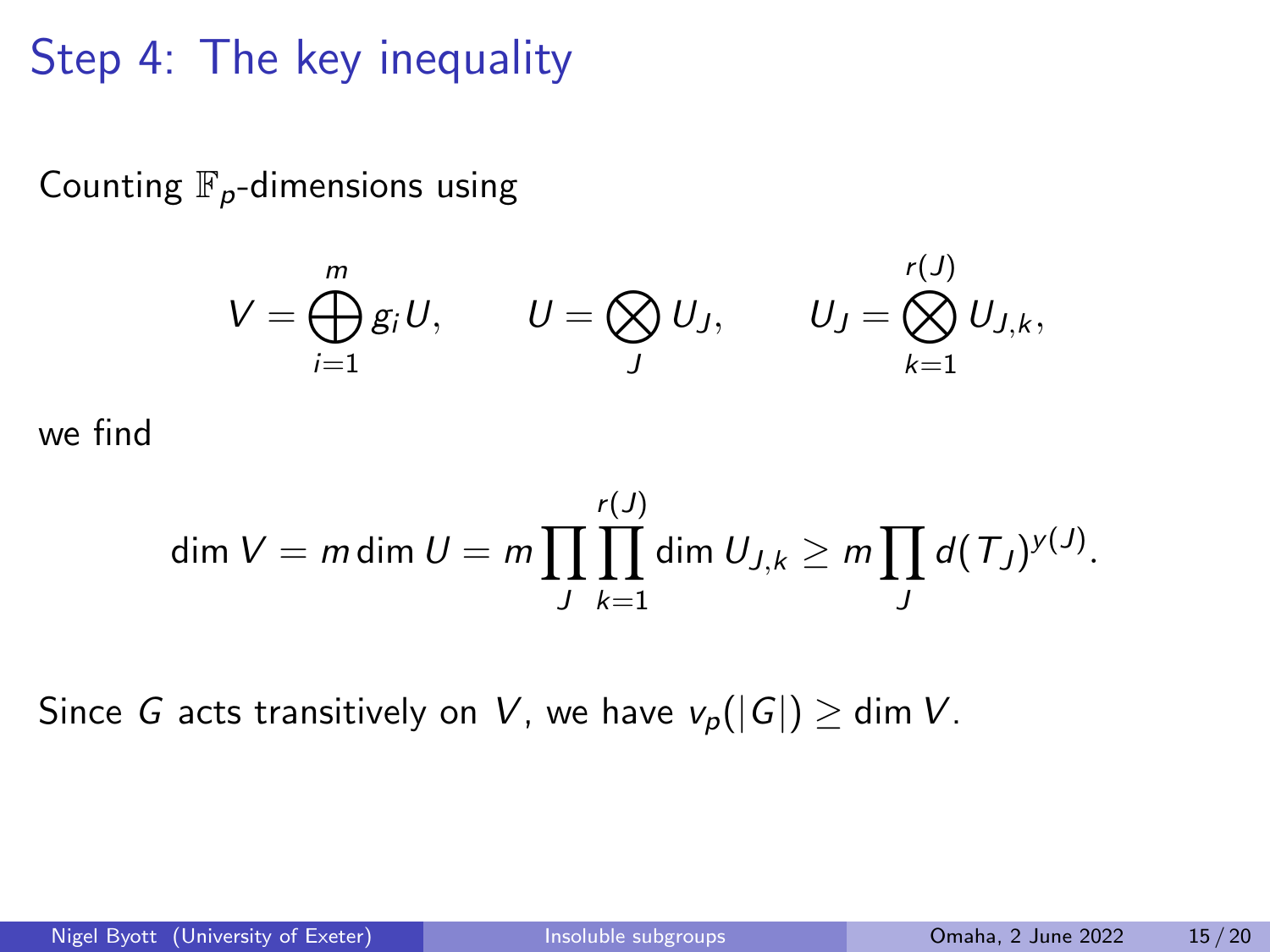Step 4: The key inequality

Counting  $\mathbb{F}_p$ -dimensions using

$$
V = \bigoplus_{i=1}^m g_i U, \qquad U = \bigotimes_J U_J, \qquad U_J = \bigotimes_{k=1}^{r(J)} U_{J,k},
$$

we find

$$
\dim V = m \dim U = m \prod_{J} \prod_{k=1}^{r(J)} \dim U_{J,k} \geq m \prod_{J} d(T_J)^{y(J)}.
$$

Since G acts transitively on V, we have  $v_p(|G|) \ge \dim V$ .

Recall that  $S = \text{soc}(G)$  and  $\text{Cent}_G(S)$  is trivial. So G embeds in  $\text{Aut}(S)$ .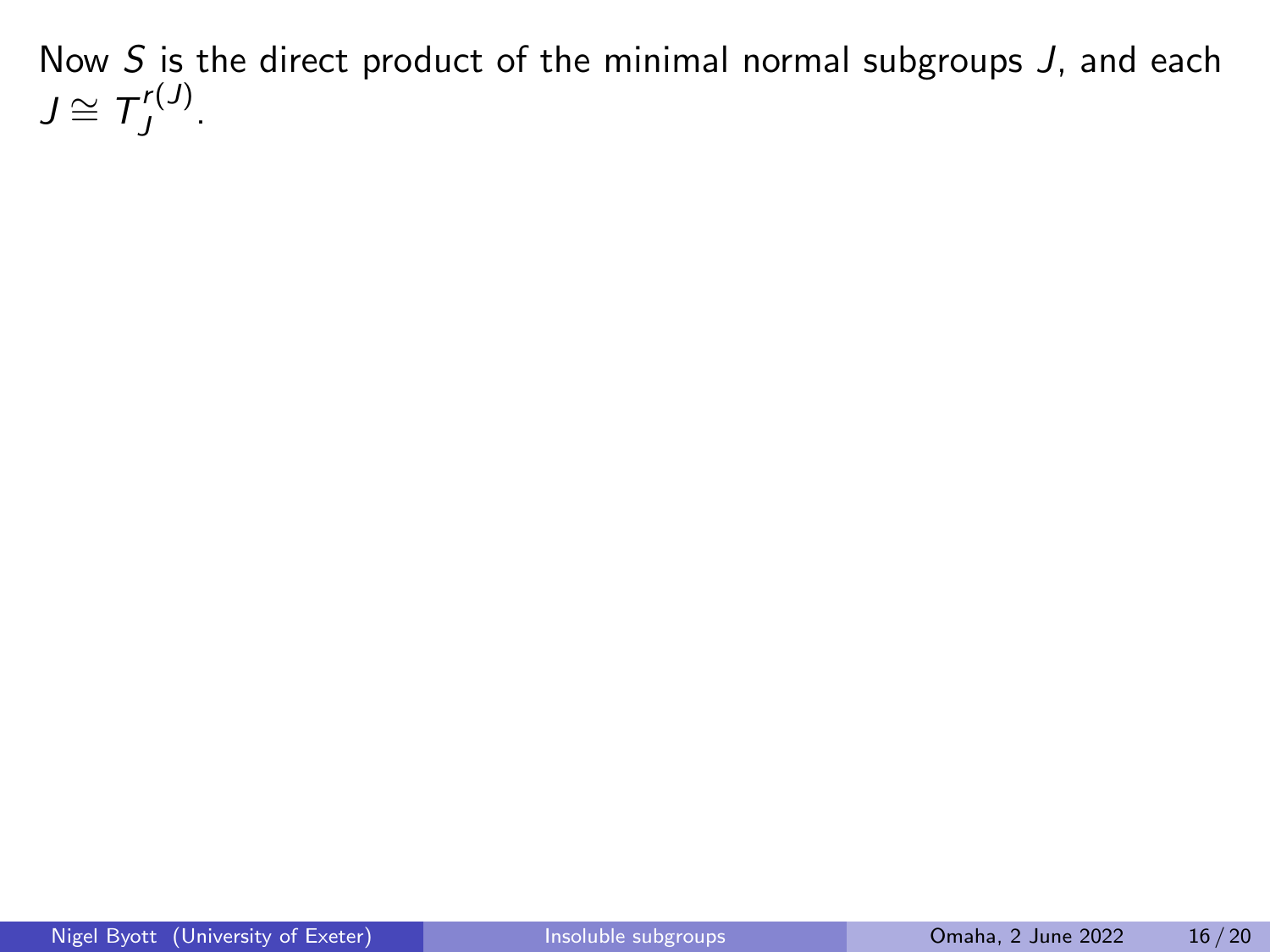Let  $r = \sum_J r(J)$ . Then  $S$  is the direct product of  $r$  non-abelian simple groups, and

$$
G\leq \operatorname{Aut}(S)\leq \left(\prod_J \operatorname{Aut}(\mathcal{T}_J)^{r(J)}\right)\rtimes S_r.
$$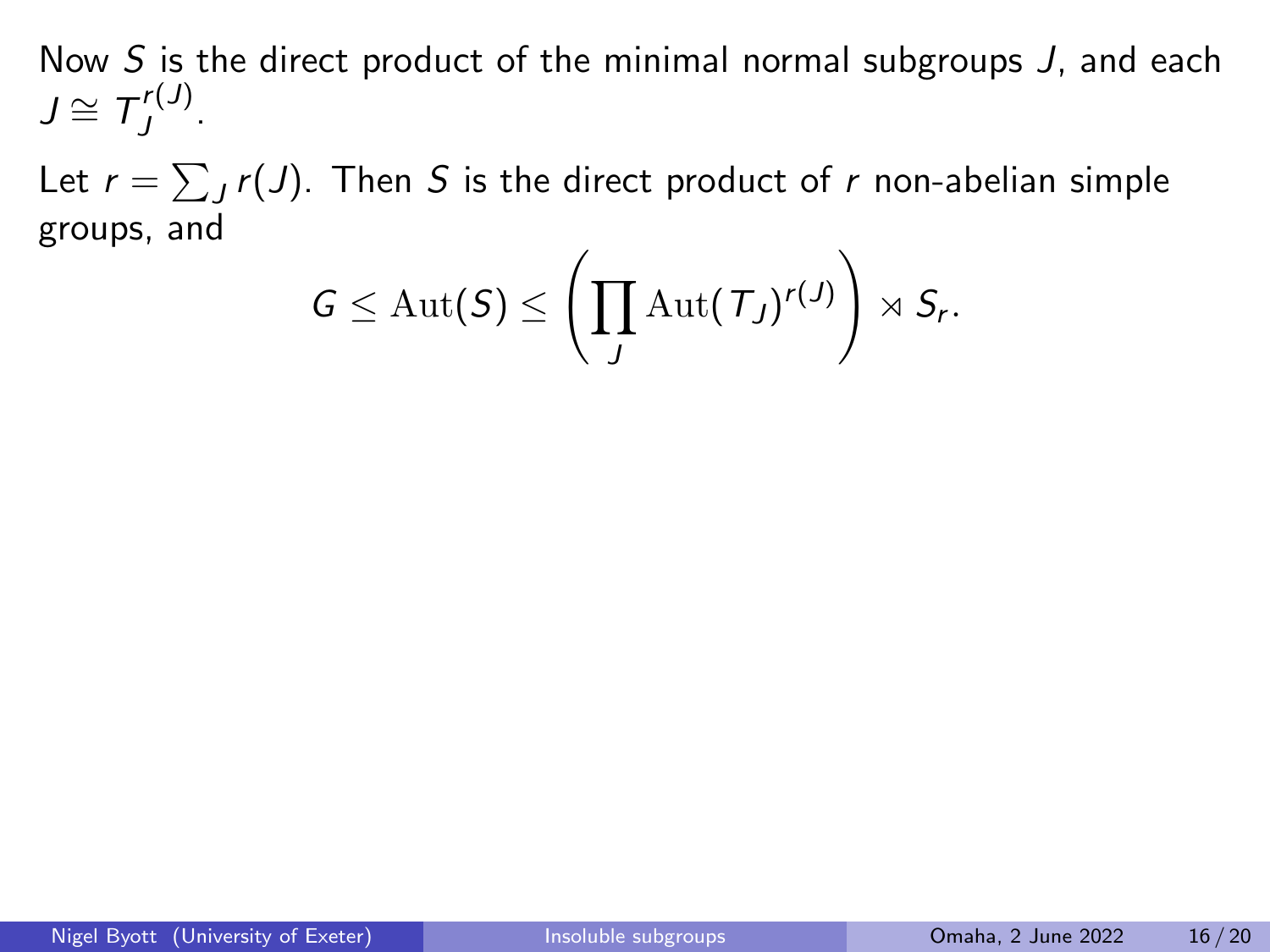Let  $r = \sum_J r(J)$ . Then  $S$  is the direct product of  $r$  non-abelian simple groups, and

$$
G\leq \operatorname{Aut}(S)\leq \left(\prod_J \operatorname{Aut}(T_J)^{r(J)}\right)\rtimes S_r.
$$

Hence

$$
v_p(G) < \left(\sum_J r(J) v_p(|\mathrm{Aut}(\mathcal{T}_J)|)\right) + \frac{r}{p-1}.
$$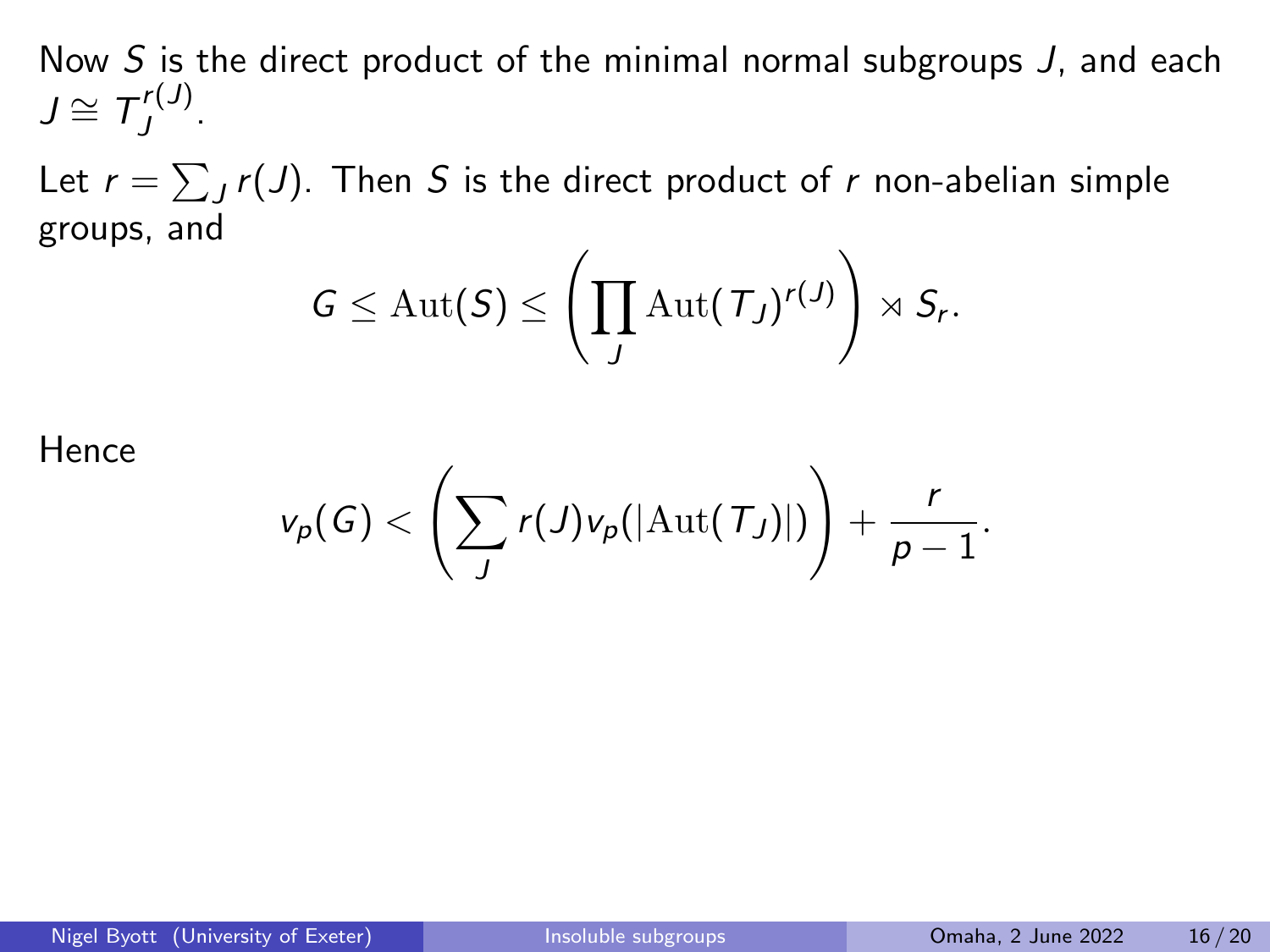Let  $r = \sum_J r(J)$ . Then  $S$  is the direct product of  $r$  non-abelian simple groups, and

$$
G\leq \operatorname{Aut}(S)\leq \left(\prod_J \operatorname{Aut}(T_J)^{r(J)}\right)\rtimes S_r.
$$

Hence

$$
v_p(G) < \left(\sum_j r(J) v_p(|\mathrm{Aut}(T_J)|)\right) + \frac{r}{p-1}.
$$

Combining with our lower bound on dim  $V$ , we get the Key Inequality

$$
m\prod_{J}d(\mathcal{T}_J)^{y(J)} < \sum_{J}r(J)\left(v_p(|\text{Aut}(\mathcal{T}_J)|)+\frac{1}{p-1}\right).
$$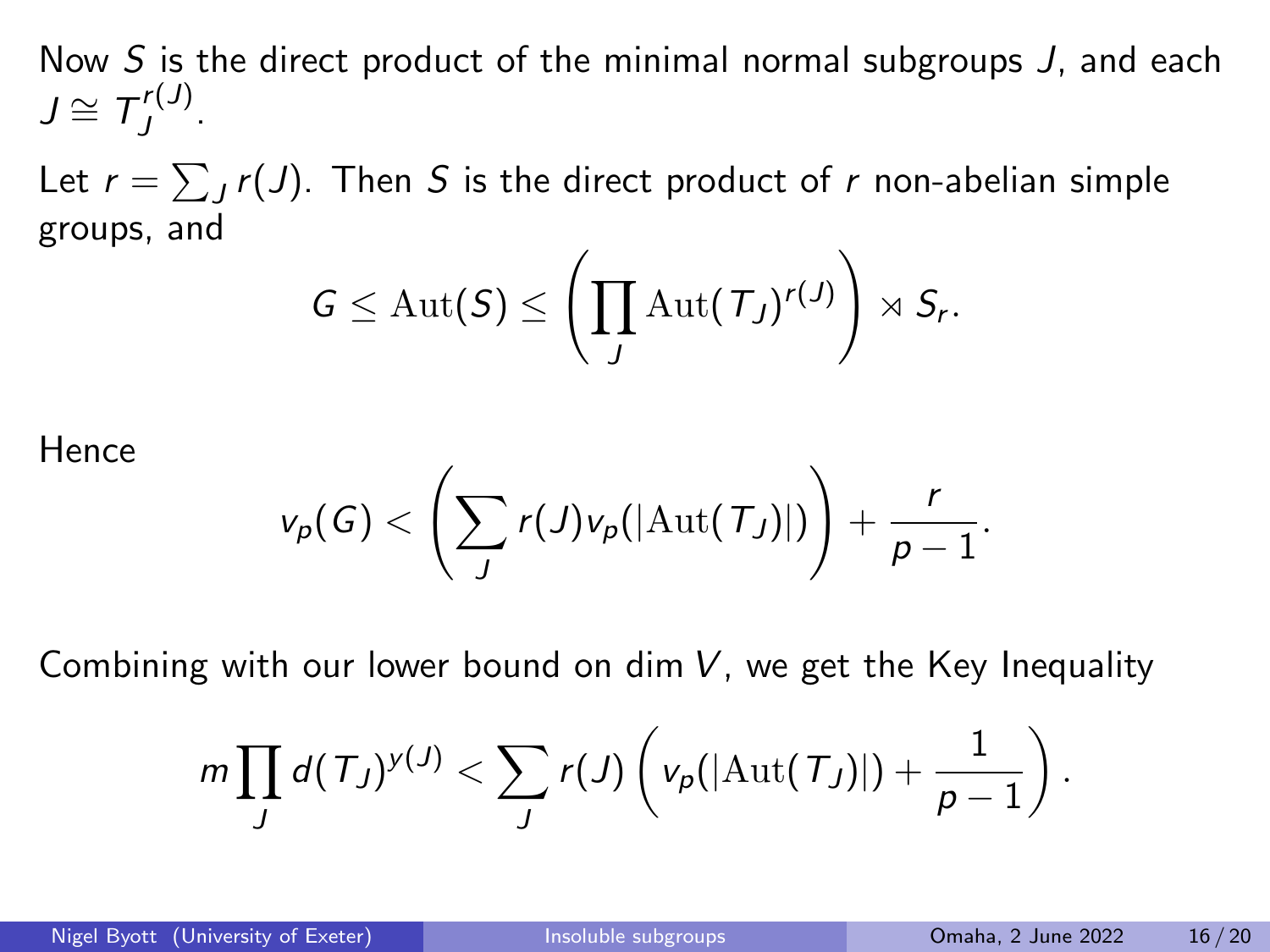# Step 5: Applying the Classification of Finite Simple Groups

Recall that each composition factor of G has a soluble subgroup of index  $p^s, s \geq 0.$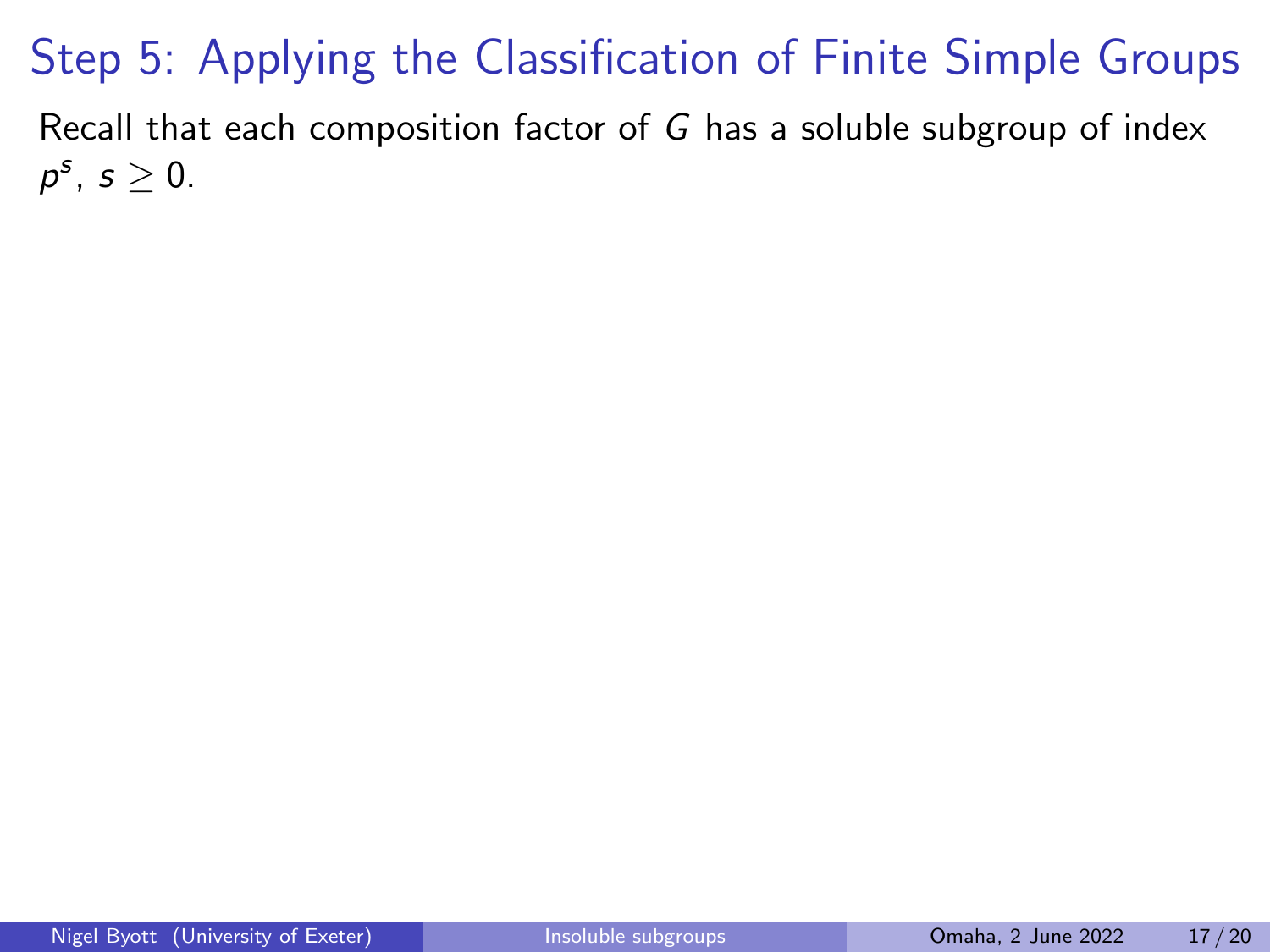# Step 5: Applying the Classification of Finite Simple Groups

Recall that each composition factor of  $G$  has a soluble subgroup of index  $p^s, s \geq 0.$ 

Using CFSG, Guralnick found all non-abelian simple groups with a proper subgroup of prime-power index. We can deduce from this:

#### Proposition:

If T is a non-abelian simple group with soluble subgroup of index  $p^a$  then  $(T, p, a)$  is one of:

- (i)  $(PSL<sub>3</sub>(2), 7, 1);$
- $(iii)$   $(PSL<sub>3</sub>(3), 13, 1);$
- (iii)  $(PSL_2(2^a), p, 1)$  where  $p = 2^a + 1 \ge 5$  is a Fermat prime;
- $(iv)$   $(PSL<sub>2</sub>(8), 3, 2);$
- (v)  $(PSL_2(q), 2, a)$  where  $q = 2^a 1 \ge 7$  is a Mersenne prime.

All these T have  $|\text{Out}(T)| = 2$ . Note that  $PSL_3(2) = GL_3(2) \cong PSL_2(7)$ is the simple group of order 168.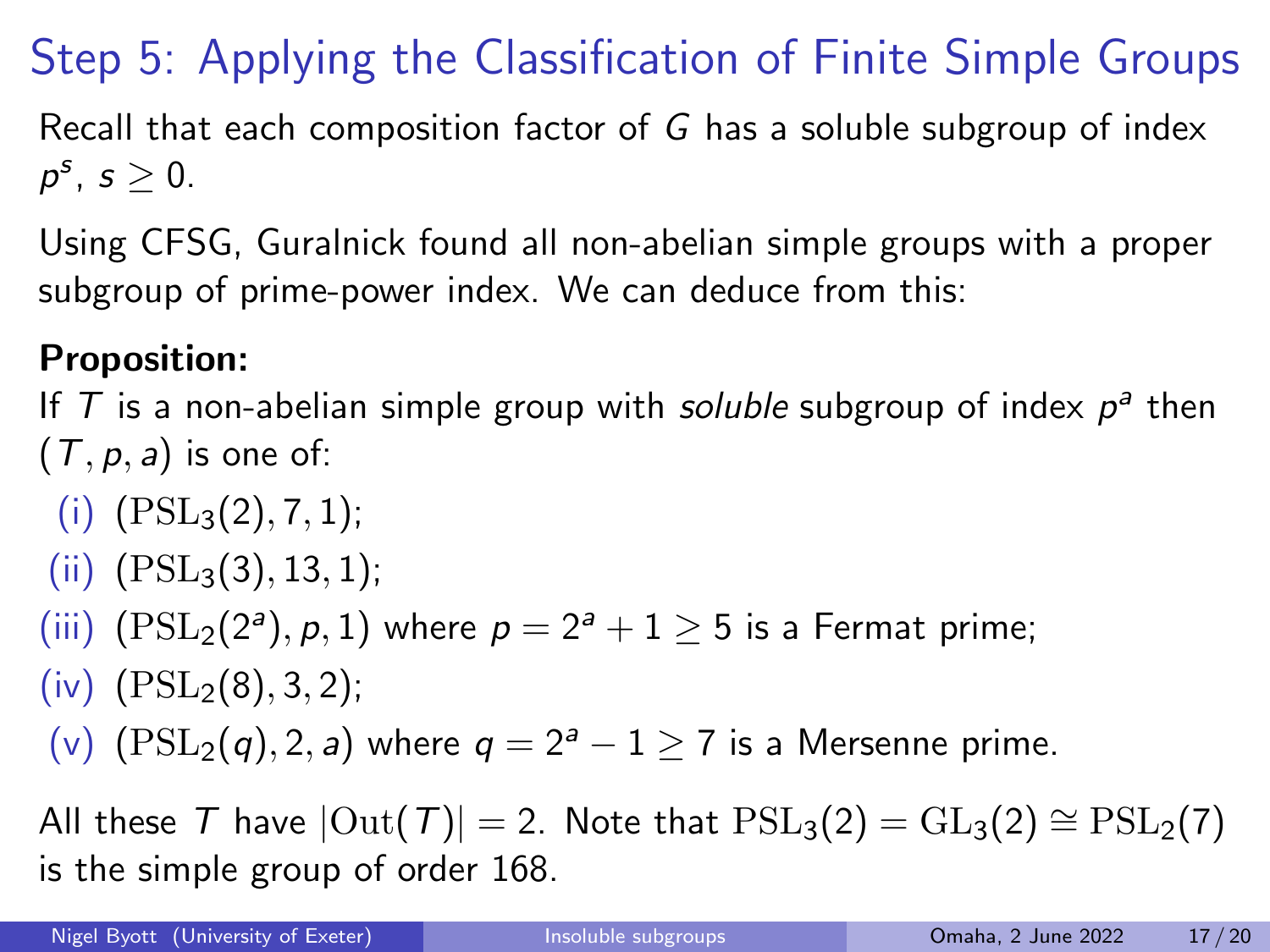If the Key Inequality

$$
m\prod_{J}d(\mathcal{T}_J)^{y(J)} < \sum_{J}r(J)\left(v_p(|\text{Aut}(\mathcal{T}_J)|)+\frac{1}{p-1}\right).
$$

holds, then (replacing the product by a sum) we find that there must be at least one minimal normal subgroup J of G for which  $T<sub>I</sub>$  satisfies

<span id="page-54-0"></span>
$$
\frac{1}{y(J)}d(T_J)^{y(J)} < v_P(|\text{Aut}(T_J)| + \frac{1}{p-1}.
$$
 (1)

In cases (i)–(iii) of the Proposition, the trivial bound  $d(T_J) \geq 2$  is enough to show this is impossible. In case (iv), where  $p = 3$  and  $T = \text{PSL}_2(8)$ , we need to know  $d(T) = 7$ .

So G has at least one composition factor of type (v):  $T = \text{PSL}_2(q)$  with  $q = 2^a - 1 \ge 7$ . Hence  $p = 2$  and all non-abelian composition factors must be of this type (maybe for different  $q$ ).

Now  $d(T) = (q-1)/2$ , and [\(1\)](#page-54-0) is only satisfied for  $a = 3$ , i.e.  $p = 7$ , and  $y(J) = 1$  or 2.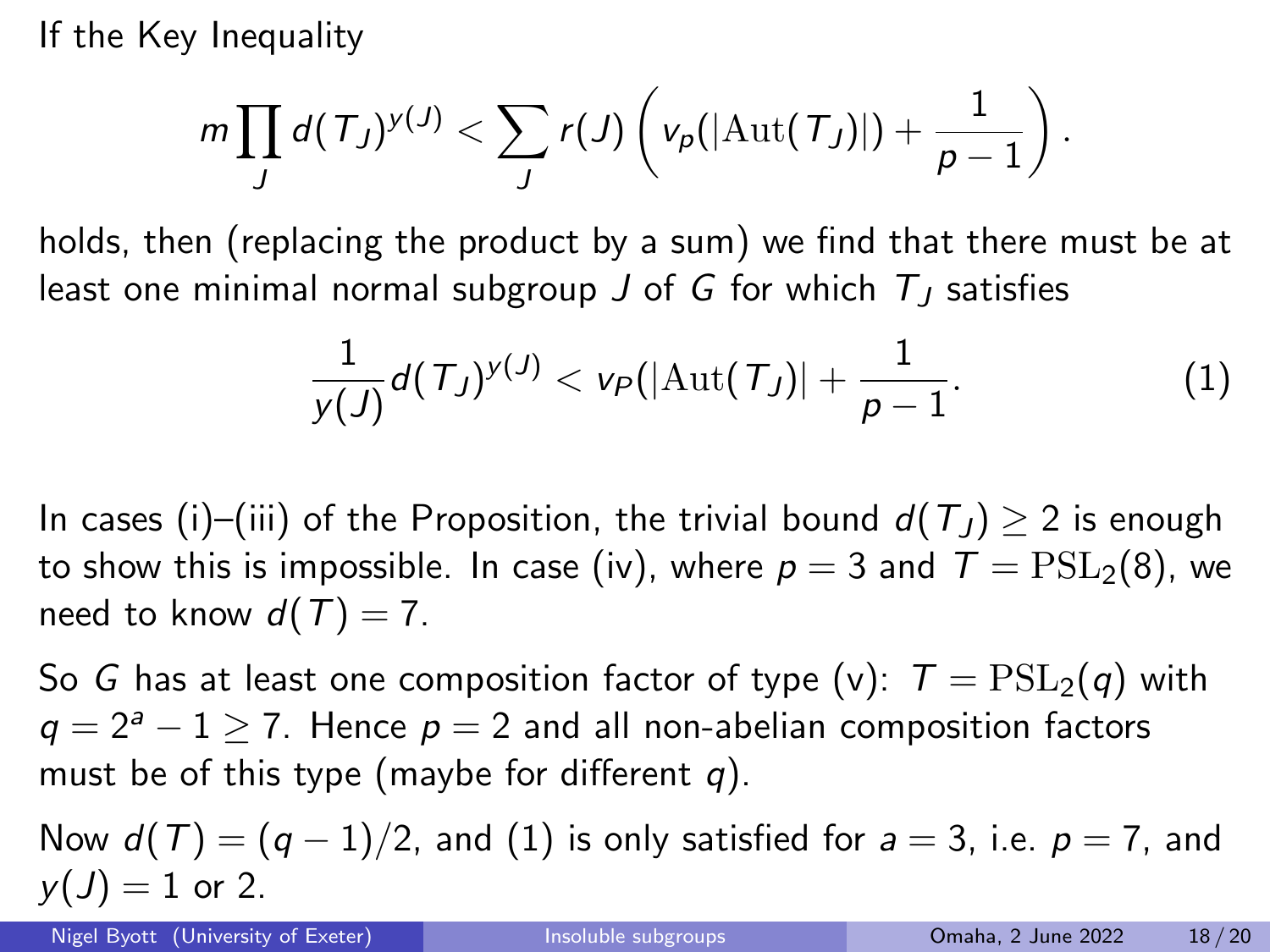Hence  $T_1 = \text{PSL}_2(7)$  for at least one J, and every  $T_1$  is of the form  $PSL<sub>2</sub>(q)$ . Putting this extra information into the Key Inequality, we can then show that only  $q = 7$  works, so every non-abelian composition factor of G is  $PSL_2(7) \cong GL_3(2)$ .

This shows that

$$
\operatorname{soc}(G) = \underbrace{\operatorname{GL}_3(2) \times \cdots \times \operatorname{GL}_3(2)}_{r}
$$

for some  $r > 1$ . With a little extra work, we can check that

$$
V = \underbrace{\mathbb{F}_2^3 \times \cdots \times \mathbb{F}_2^3}
$$

with each copy of  $\operatorname{GL}_3(2)$  acting on a single copy of  $\mathbb{F}_2^3$ , i.e.  $\mathcal{y}(J)=1$ . Moreover  $G/\mathrm{soc}(G)$  is a transitive soluble subgroup of  $\mathcal{S}_r.$ 

So our irreducible pair  $(G, V)$  is as claimed earlier.